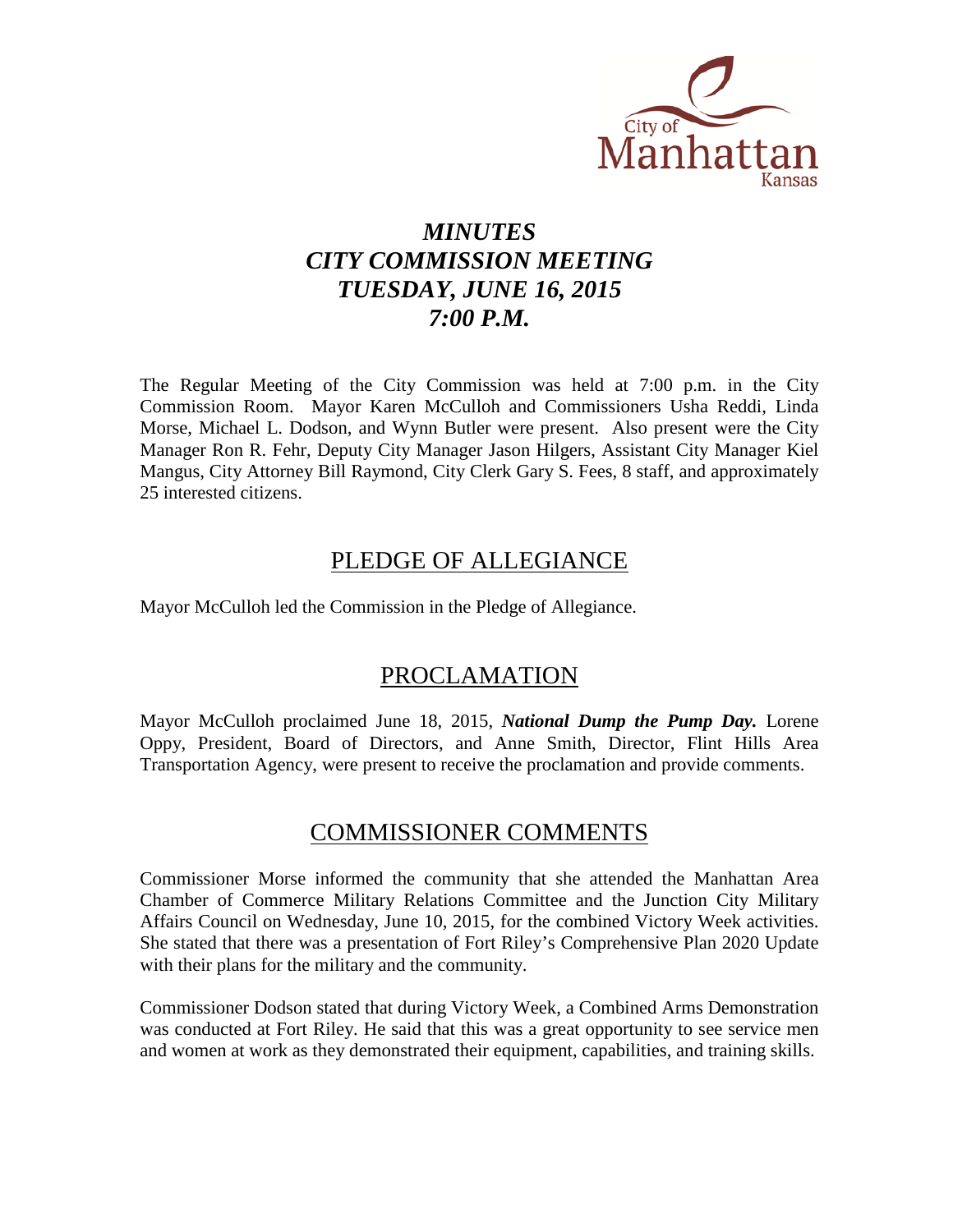# COMMISSIONER COMMENTS *(CONTINUED)*

Commissioner Reddi reiterated that she also attended the Military Relations Committee luncheon on Wednesday, June 10, 2015, and stated that this was a collaborative effort to promote community efforts for Fort Riley and their military families. She stated that the City of Manhattan is continuing to recruit lifeguards; if you are interested, contact the Parks and Recreation Department. She reminded citizens that there are many activities at the Flint Hills Discovery Center and the Sunset Zoo this summer and encouraged everyone to check out the events and activities available on the City's website. Finally, she voiced concern with the increase in state sales taxes as a result of the recent legislative action in Topeka and with the potential increase in online shopping and concerns with small brick and mortar businesses in Manhattan.

Mayor McCulloh welcomed Commissioner Reddi's aunt and uncle from India. She stated that Arts in the Park is on Friday, June 19, 2015, at 8:00 p.m. in City Park with the Trinidad Tripoli Steel Drum Band performing, and the Juneteenth Celebration parade and activities are planned on Saturday, June 20, 2015. She updated the community on the Manhattan Area Chamber of Commerce recent qualification to apply for Association of Chamber of Commerce Executives for Chamber of the Year. She also encouraged citizens to go paperless with their water bills and to sign-up on the City's website.

# CONSENT AGENDA

(\* denotes those items discussed)

### **MINUTES**

The Commission approved the minutes of the Regular City Commission Meeting held Tuesday, June 2, 2015.

### **CLAIMS REGISTER NO. 2794**

The Commission approved Claims Register No. 2794 authorizing and approving the payment of claims from May 27, 2015, to June 9, 2015, in the amount of \$3,238,558.97.

#### **LICENSE**

The Commission approved a Fireworks Display License for July 3, 2015, at 9:45 p.m., for the Manhattan Country Club, 1531 North  $10^{th}$  Street.

### **FINAL PLAT – COURTYARD AT LMH RESIDENTIAL PLANNED UNIT DEVELOPMENT**

The Commission accepted the easements and rights-of-way, as shown on the Final Plat of Courtyard at LMH Residential Planned Unit Development, generally located to the southwest of the intersection of Miller Parkway and Loma Ridge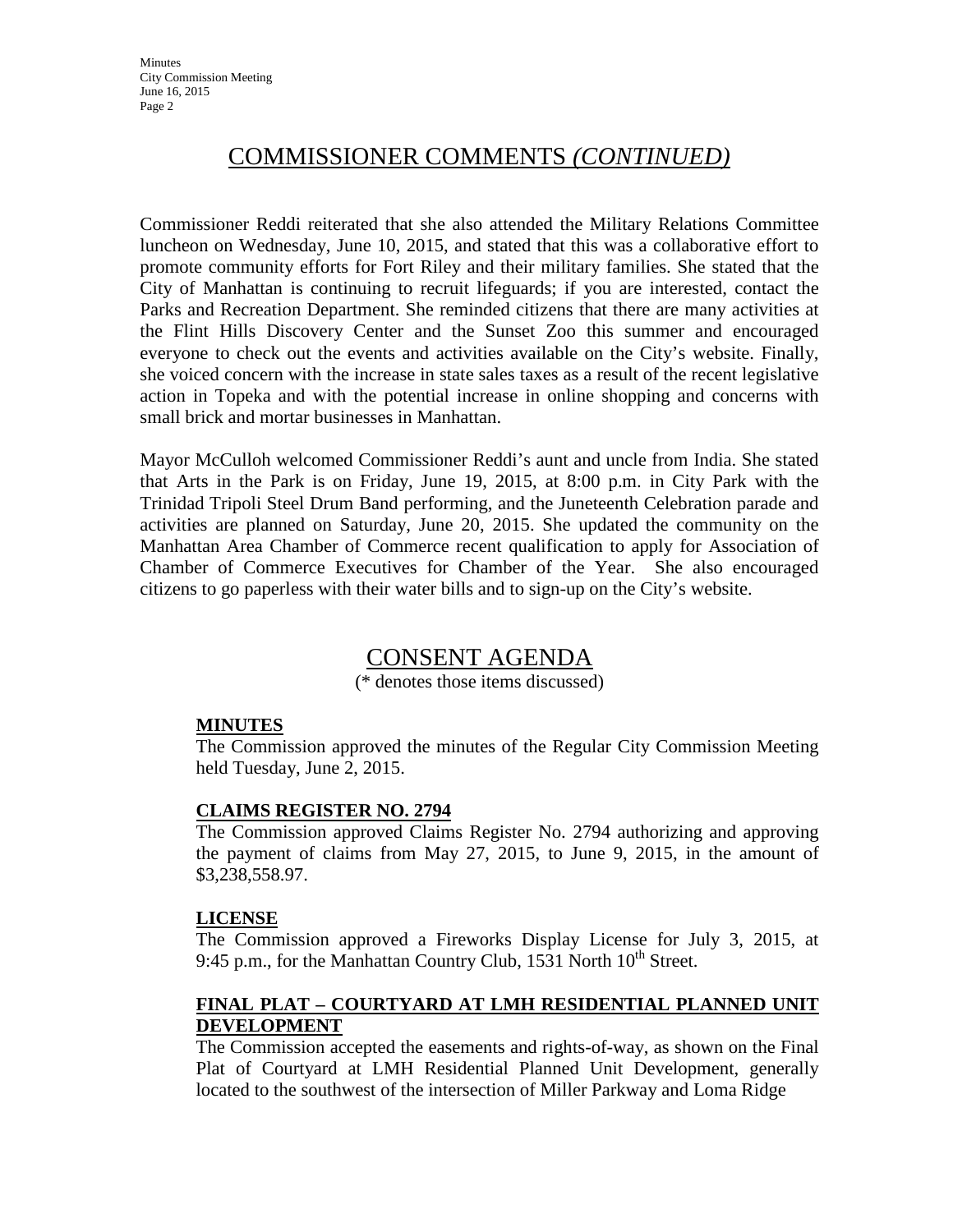### **FINAL PLAT – COURTYARD AT LMH RESIDENTIAL PLANNED UNIT DEVELOPMENT** *(CONTINUED*

Drive, or 150 feet northwest of the intersection of Lochenshire Drive and Miller Parkway, based on conformance with the Manhattan Urban Area Subdivision Regulations.

#### **ORDINANCE NO. 7141 – ANNEX – LEE MILL HEIGHTS, UNIT TEN AND CITY PARK LAND**

The Commission approved Ordinance No. 7141 annexing the proposed Lee Mill Heights, Unit Ten and City park site, an approximate 89-acre tract of land generally located west of the end of Miller Parkway on the south side of the arterial roadway, based on conformance with the Comprehensive Plan, the Growth Vision, and the Capital Improvements Program.

#### **ORDINANCE NO. 7142 – REZONE – LEE MILL HEIGHTS, UNIT TEN**

The Commission approved Ordinance No. 7142 rezoning the proposed Lee Mill Heights, Unit Ten and City park site, from County AG, General Agriculture District, to R-1, Single-Family Residential District, with AO, Airport Overlay District, based on the findings in the Staff Report and the recommendation of the Planning Board *(See Attachment No. 1)*.

#### **AGREEMENT – REAL ESTATE TRANSFER AND EXCHANGE – CITY PARK LAND IN LEE MILL HEIGHTS, UNIT TEN**

The Commission approved and authorized the Mayor and City Clerk to execute a Real Estate Transfer and Exchange Agreement swapping the tracts of real property defined in the Agreement; and accepted a \$25,000.00 charitable donation from Tim Schultz and Mill Pointe Land Company, LLC, for the general purpose of developing/establishing the City park site.

### **ORDINANCE NO. 7143 – AMEND – ABBOTT'S LANDING SHOPPING CENTER PUD**

The Commission approved Ordinance No. 7143 amending Ordinance No. 7104 and the Preliminary Development Plan of Abbott's Landing Shopping Center Commercial Planned Unit Development, generally located 350 feet east of the intersection of Hayes Drive and McCall Road and approved the Final Development Plan, to be known as Abbott's Landing PUD, Unit Two, Commercial Planned Unit Development, based on the findings in the Staff Report, subject to three (3) conditions of approval *(See Attachment No. 2)*.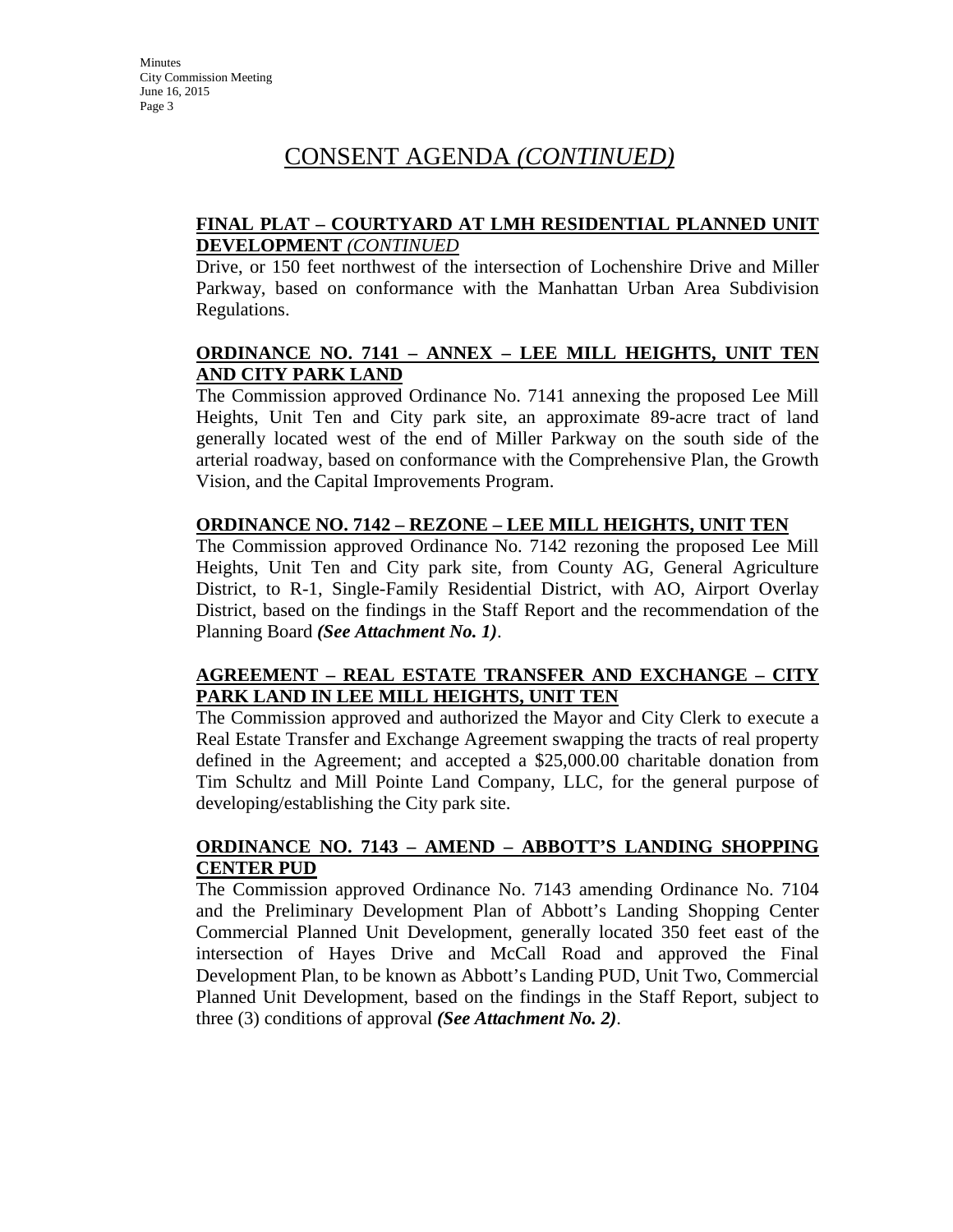### **FINAL PLAT – ABBOTT'S LANDING, UNIT TWO, COMMERCIAL PUD**

The Commission accepted the easements and rights-of-way, as shown on the Final Plat of Abbott's Landing, Unit Two, Commercial Planned Unit Development, generally located approximately 350 feet to the east of the intersection of Hayes Drive and McCall Road, based on conformance with the Manhattan Urban Area Subdivision Regulations.

# **ORDINANCE NO. 7144 – CONSOLIDATE – VARIOUS PARKING ORDINANCES**

The Commission approved Ordinance No. 7144 reorganizing and consolidating various parking ordinances within Chapter 31, Article III - Parking, Stopping and Standing, of the Code of Ordinances.

# **FIRST READING – REASSESS/RELEVY SPECIAL ASSESSMENTS – HERITAGE SQUARE SOUTH, UNIT TWO**

The Commission approved first reading of an ordinance authorizing the reassessment and/or re-levy of certain special assessments applicable to the Heritage Square South, Unit Two, PUD Addition; the Heritage Square South, Unit Three, PUD Addition; and the Heritage Square South, Unit Four, PUD Addition located in the city and amending and supplementing Ordinance No. 6686 and Ordinance No. 6712.

### **FIRST READING – REASSESS/RELEVY SPECIAL ASSESSMENTS – GRAND MERE, UNIT 1; GRAND MERE, UNIT 4; GRAND MERE, UNIT 5; AND HEARTLAND ADDITION**

The Commission approved first reading of an ordinance authorizing the reassessment and/or re-levy of certain special assessments applicable to the Grand Mere, Unit 1, Addition; the Grand Mere, Unit 4, Addition; the Grand Mere, Unit 5, Addition; and the Heartland Addition located in the city and amending and supplementing Ordinance No. 6252.

#### **SET PUBLIC HEARING DATE – LEVY SPECIAL ASSESSMENTS (GOB 2015-A)**

The Commission set July 7, 2015, as the date to hold a public hearing levying special assessments against the benefiting properties in the following eight (8) projects, which have been completed: *Western Hills Addition, Unit Fourteen – Sanitary Sewer (SS1208), Street (ST1210), and Water (WA1209); Bellerive Addition – Street (ST112) and Water (WA1113); and Candlewood Inn & Suites Parking Lot (Downtown Entertainment District, Unit Three, Lot 1) – Sanitary Sewer (SS1205), Street (ST1208), and Water (WA1206).*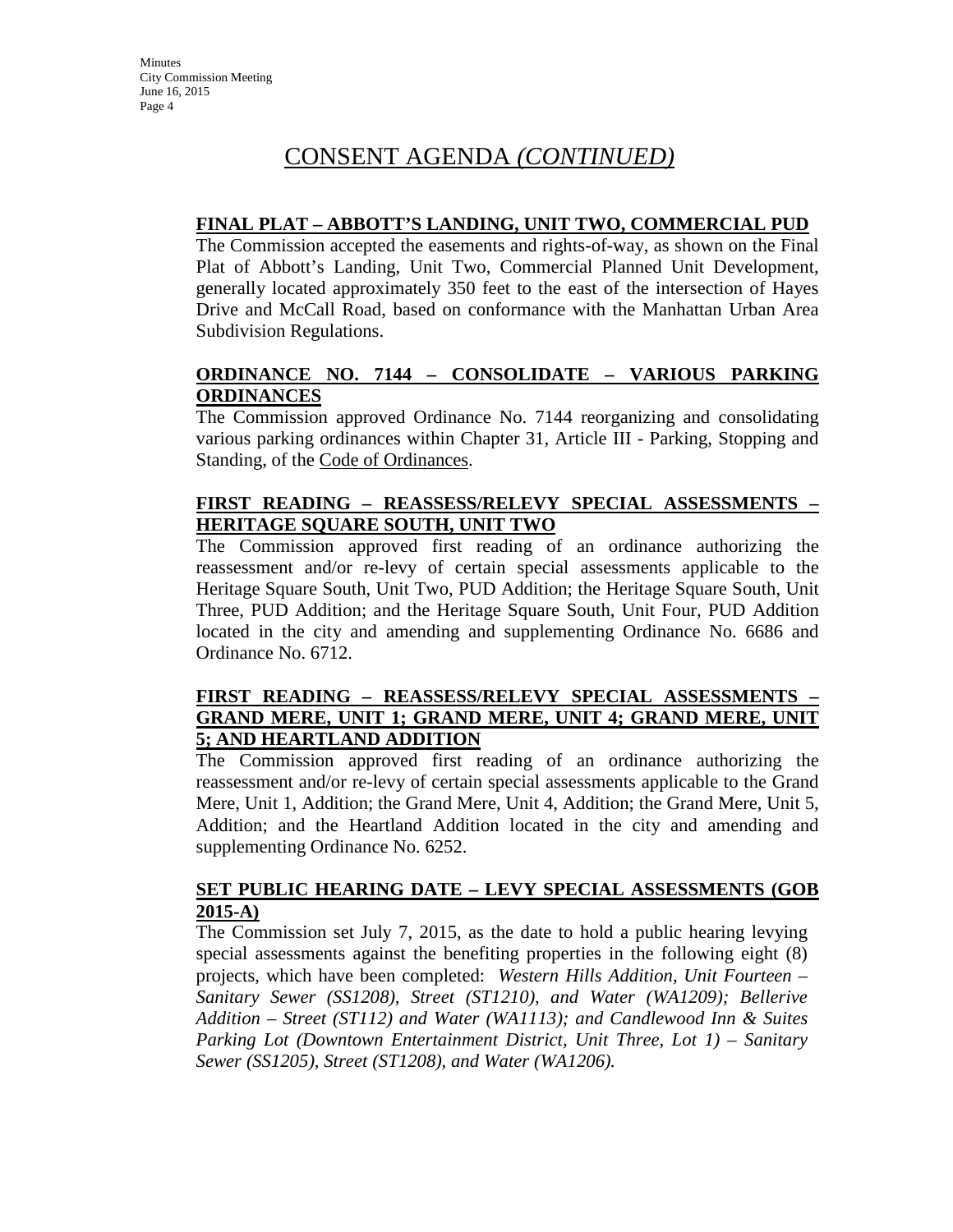#### **\* AGREEMENT – PHASE 1 DESIGN-BUILD SERVICES – WATER AND SEWER MAINTENANCE FACILITY GARAGE (SS1419, CIP #WW138P)**

Ron Fehr, City Manager, responded to questions from the Commission and explained the proposed design-build facility for the Utility Maintenance Division of Public Works.

Rob Ott, City Engineer, presented additional information on the design of the proposed building facility and responded to questions from the Commission.

Ron Fehr, City Manager, responded to additional questions from the Commission and stated that the Comprehensive Plan removed the Wreath Avenue connection to the south.

The Commission accepted the Selection Committee's recommendation and authorized the Mayor and City Clerk to execute an Agreement in the amount of \$20,000.00 with Schultz Construction, Inc., of Manhattan, Kansas, for the Phase I Design-Build Services for the Water and Sewer Maintenance Facility Garage (SS1419, CIP #WW138P).

#### **\* CHANGE ORDER NO. 1 – WELL REHABILITATION PROJECT (WA1504)**

Ron Fehr, City Manager, responded to questions from the Commission and provided additional information on the item.

The Commission approved and authorized the Mayor to execute Change Order No. 1 for the 2015 Well Rehabilitation Project (WA1504), resulting in a net increase in the amount of \$38,900.20 (+93%) to the contract with Layne Christensen Company, of Wichita, Kansas, for additional repairs required to return City of Manhattan Public Water Supply Wells 16 and 21 to service.

#### **AWARD CONTRACT – GRAND ESTATES – SANITARY SEWER (SS1508), STREET (ST1508), AND WATER (WA1508) IMPROVEMENTS**

The Commission accepted the Engineer's Opinion of Probable Cost in the amount of \$578,713.40; awarded a construction contract in the amount of \$488,027.40 to Larson Construction, Inc., of Manhattan, Kansas; and authorized the Mayor and City Clerk to execute the construction contract for the Grand Estates Addition, Sanitary Sewer (SS1508), Street (ST1508), and Water (WA1508) Improvements project.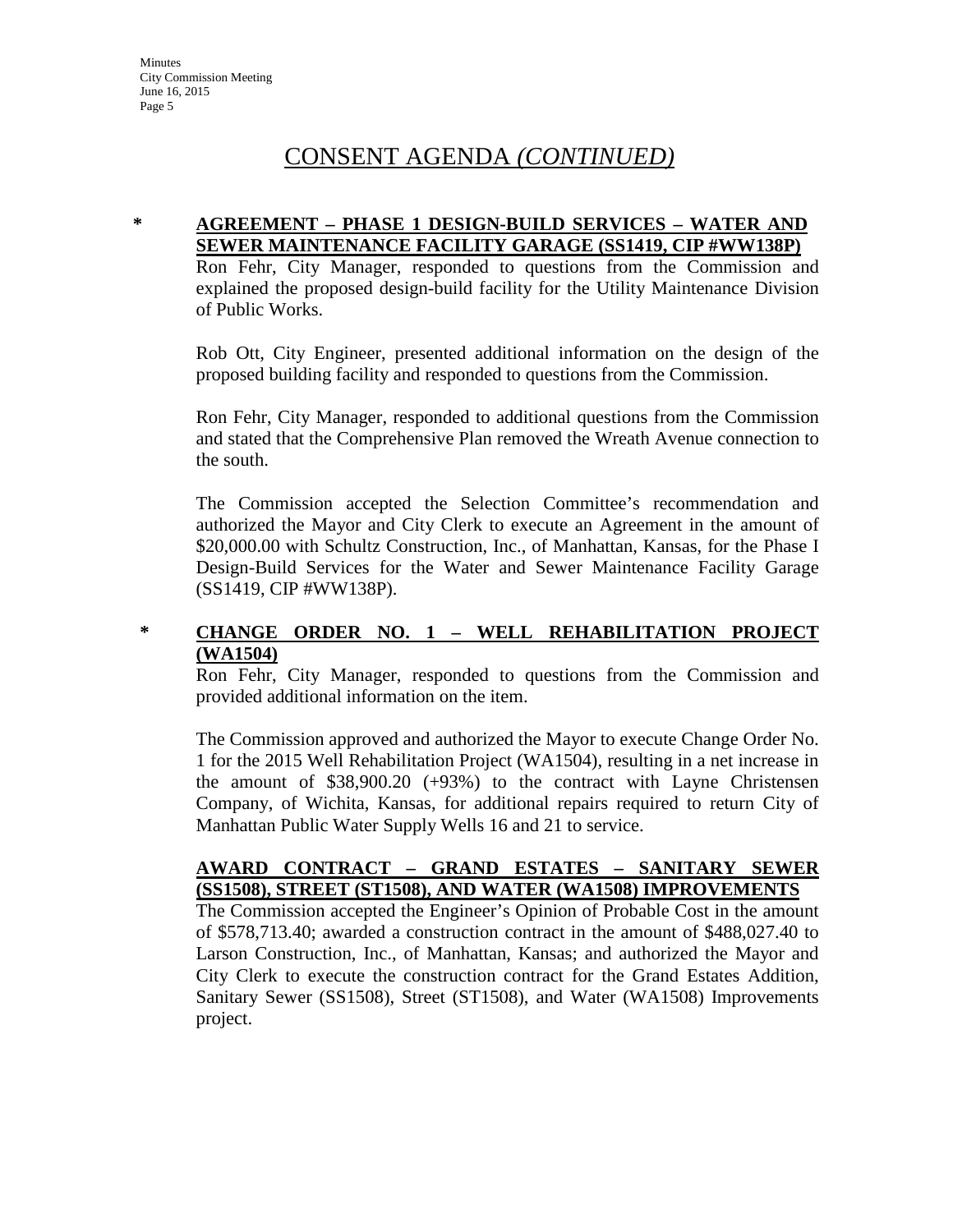### **AWARD CONTRACT – TATARRAX HILLS GRINDER PUMP STATION IMPROVEMENTS (SS1505, CIP #WW127E)**

The Commission awarded a construction contract in the amount of \$45,490.00 to the lowest bidder, Alliance Pump, of Independence, Missouri, and authorized the Mayor and City Clerk to execute the construction contract for the Tatarrax Hills Grinder Pumps Improvements project (SS1505, CIP #WW127E), with the project to be paid from the Wastewater Fund.

### **AWARD CONTRACT – DENISON AVENUE CORRIDOR SIGNAL PROJECT (ST1503)**

The Commission accepted the Engineer's Opinion of Probable Cost in the amount of \$315,445.00; awarded a construction contract in the amount of \$301,285.00 to Phillips Southern Electric Company, of Wichita, Kansas; and authorized the Mayor and City Clerk to execute the construction contract Denison Avenue Corridor Signal project (ST1503).

### **AMENDMENT – 2015 CITY-UNIVERSITY SPECIAL PROJECTS FUND**

The Commission authorized the Mayor and City Clerk to execute an amendment to the 2015 City-University Special Projects Fund Agreement with Kansas State University for the additional costs of the Denison Avenue Corridor Signal project (ST1503).

### **REJECT BID – DOUGLASS COMMUNITY CENTER PARKING LOT IMPROVEMENT (CD1414)**

The Commission accepted the Engineer's Opinion of Probable Cost in the amount of \$40,600.00 for the base bid and \$5,700.00 for Bid Alternate No. 1 for a total price of \$46,300.00, and rejected the bid from Shilling Construction Company, Inc., of Manhattan, Kansas, for the Douglass Community Center Parking Improvement Project (CD1414).

#### **APPLICATION – FLINT HILLS REGIONAL TRANSIT ADMINISTRATION – 2015-2018 CAPITAL PROJECT FUNDING**

The Commission authorized City Administration to complete and submit an application to the Flint Hills Regional Transit Administration for Capital Project funding under the Urbanized Area Formula Program – Section 5307, for Federal Fiscal Year 2015-2018 for the following nine bicycle and pedestrian connection projects: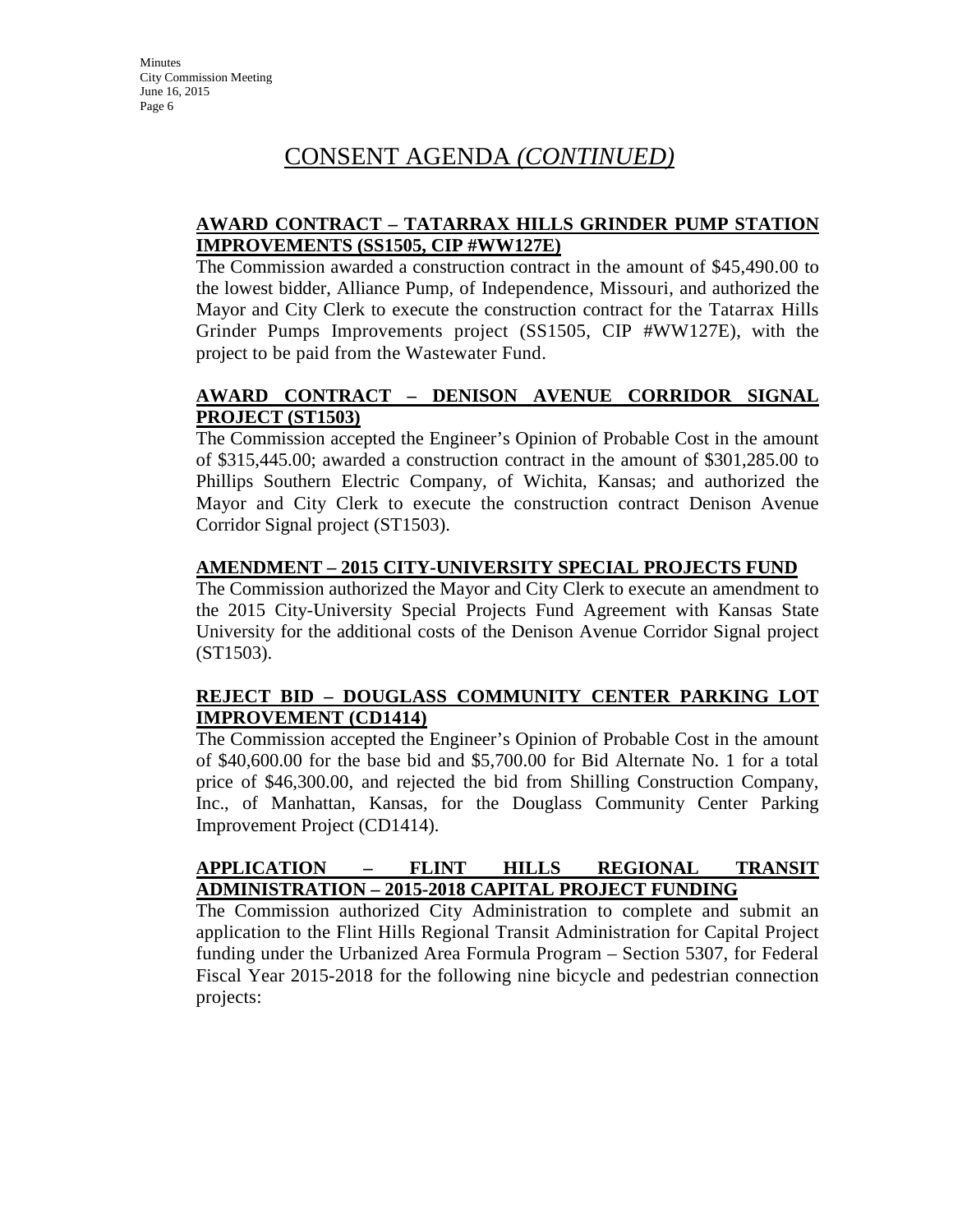#### **APPLICATION – FLINT HILLS REGIONAL TRANSIT ADMINISTRATION – 2015-2018 CAPITAL PROJECT FUNDING** *(CONTINUED)*

|                | College Heights & Anderson Ave - Sidewalk           |
|----------------|-----------------------------------------------------|
| $\overline{2}$ | Claflin Road - Sidewalk                             |
| 3              | Pioneer Lane - Multi-use Path                       |
| $\overline{4}$ | Bluemont Avenue & Tuttle Creek Boulevard - Sidewalk |
| 5              | Seth Child Road & Southwind Road - Multi-use Path   |
| 6              | Fremont Street - Sidewalk                           |
| 7              | Hayes Drive - Multi-use Path                        |
| 8              | Farm Bureau Road - Multi-use Path                   |
| 9              | McCain Lane - Sidewalk                              |
|                |                                                     |

#### **\* SUBORDINATION AGREEMENT – GREEK TO ME**

Commissioner Morse requested that this item be moved to end of the General Agenda for discussion.

#### **AUTHORIZE – SUNGARD SOFTWARE UPGRADE**

The Commission authorized the City of Manhattan to purchase the Naviline Public Administration product line from SunGard Public Sector, Inc., for a term of July 1, 2015, to June 30, 2016, in the amount of \$59,872.00.

### **AUTHORIZE SEMI-ANNUAL PAYMENT – FLINT HILLS METROPOLITAN PLANNING ORGANIZATION**

The Commission authorized City Administration to finalize payment in the amount of \$27,621.68 to the Flint Hills Metropolitan Planning Organization for the City's semi-annual payment contribution.

### **BOARD APPOINTMENTS**

The Commission approved appointments by Mayor McCulloh to various boards and committees of the City.

#### *Board of Zoning Appeals*

Appointment of La Barbara James Wigfall, 2602 Georgetown Place, to fill the unexpired term of Ray Thompson. Ms. Wigfall's term begins immediately, and will expire December 31, 2015.

#### *Historic Resources Board*

Appointment of Craig Hager, 2045 Plymouth Road, to a three-year History term. Mr. Hager's term begins immediately, and will expire April 30, 2018.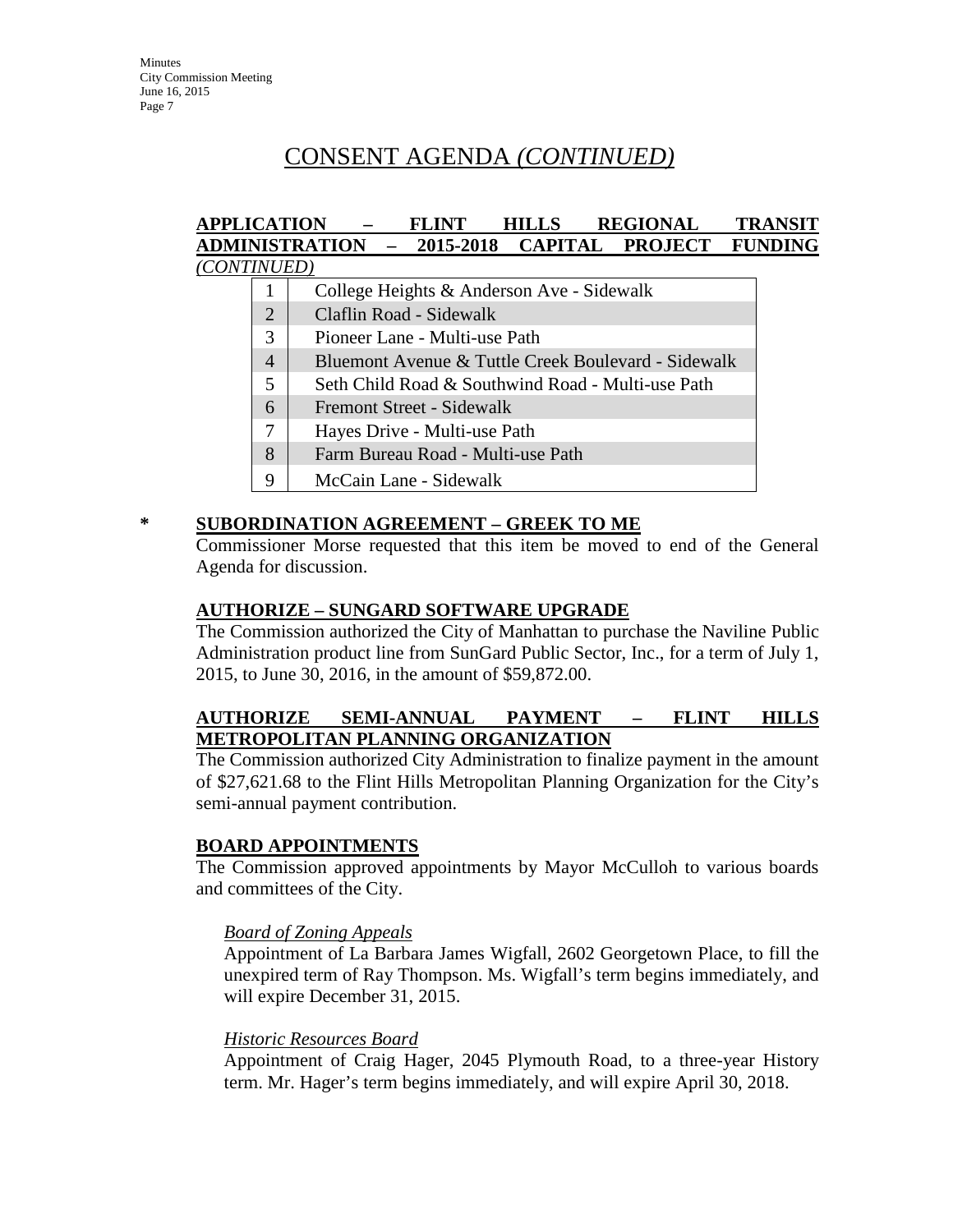#### **BOARD APPOINTMENTS** *(CONTINUED)*

*Social Services Advisory Board*

Re-appointment of John Ball, 3107 Harahey Ridge, to a three-year term. Mr. Ball's term will begin July 1, 2015, and will expire June 30, 2018.

After discussion and comments from the Commission, Commissioner Reddi moved to approve the consent agenda and move Item T, SUBORDINATION AGREEMENT – GREEK TO ME, to the end of the General Agenda. Commissioner Morse seconded the motion. On a roll call vote, motion carried 5-0.

# GENERAL AGENDA

### **FIRST READING – AMEND PRELIMINARY DEVELOPMENT PLAN - MANHATTAN CHRISTIAN COLLEGE PLANNED UNIT DEVELOPMENT**

Eric Cattell, Assistant Director for Planning, presented an overview of the item. He highlighted the proposed amendment; the proposed buildings and structures; the landscaping and screening; the storm drainage; the circulation and parking; and informed the Commission that the Manhattan Urban Area Planning Board recommended approval of the proposed amendment and the Preliminary Development Plan subject to nine (9) conditions of approval. He then responded to questions from the Commission regarding water and stormwater capacity, parking, and residence halls.

Mayor McCulloh opened the public comments.

Lori Jo Stanfield, Vice President for Business Affairs, Manhattan Christian College (MCC), thanked the Commission for consideration of their proposal. She responded to questions from the Commission regarding parking enforcement and stated that MCC is very excited to be on the edge of moving forward with this project and constructing a student life center and gymnasium for its students and student athletes. She encouraged the Commission to support the item so the project could move forward.

Shawn Condra, Athletic Director, Manhattan Christian College (MCC), informed the Commission of the challenges associated with renting facilities for basketball and volleyball teams in the past. He provided additional information on the athletic programs and stated that this new facility would be used for the student athletes at MCC. He then responded to questions from the Commission about the potential opportunity to use the new gym space for tournaments and public activities.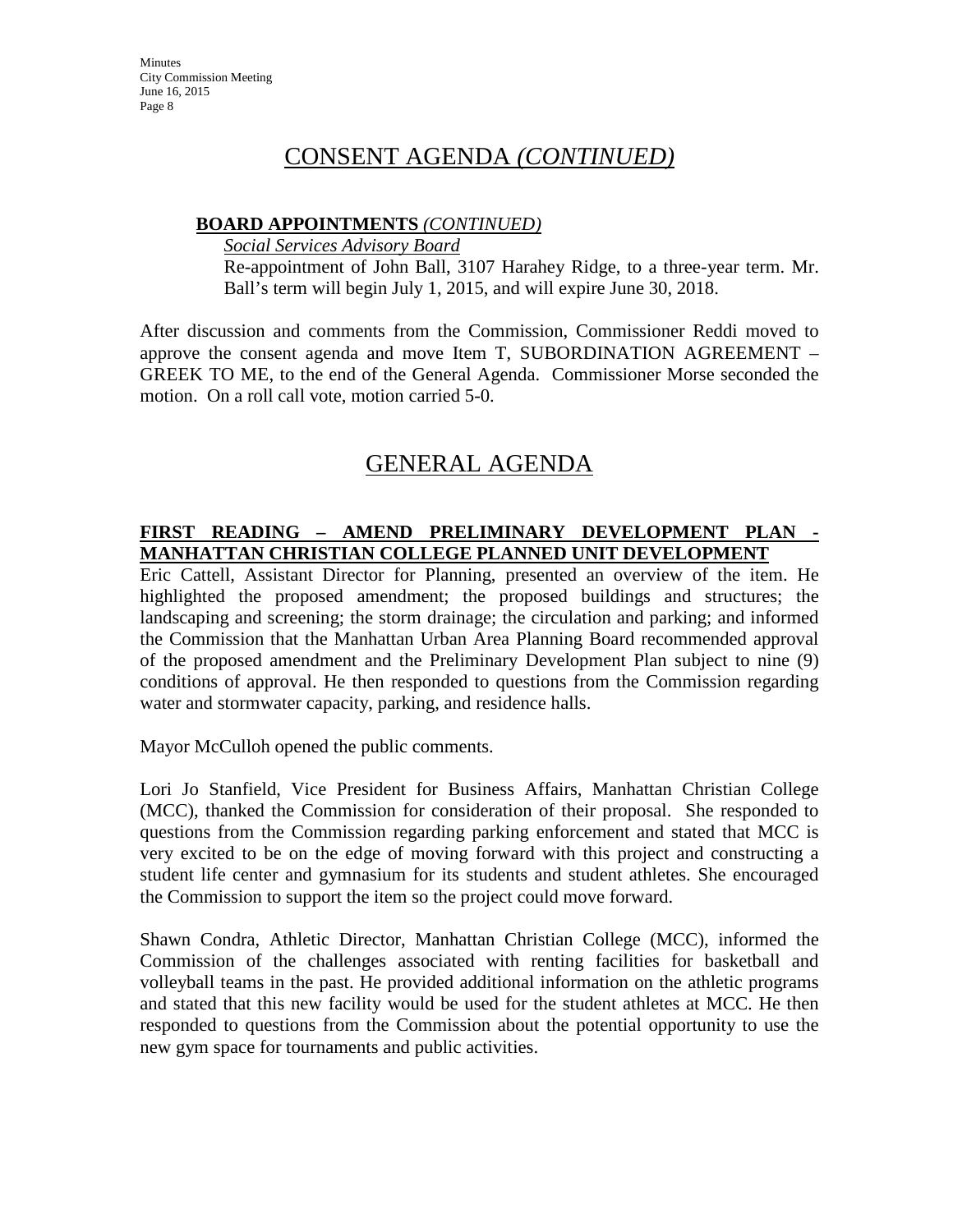# GENERAL AGENDA *(CONTINUED)*

#### **FIRST READING – AMEND PRELIMINARY DEVELOPMENT PLAN - MANHATTAN CHRISTIAN COLLEGE PLANNED UNIT DEVELOPMENT** *(CONTINUED)*

LeAnn Mark, Senior, Manhattan Christian College, 1415 Fairchild Avenue, stated that this is a cool opportunity to provide a multipurpose facility for MCC students and sports teams to call their own and to host other teams. She stated the new facility would aid in the growth and ability of MCC students to make a difference. She expressed her appreciation to the Commission as they consider approval of the item.

Hearing no other comments, Mayor McCulloh closed the public comments.

After discussion and additional comments from the Commission, Commissioner Reddi moved to approve first reading of an ordinance amending Ordinance No. 6013 and the approved Preliminary Development Plan of Manhattan Christian College Planned Unit Development, generally located to the south of Anderson Avenue, west of North  $14<sup>th</sup>$ Street, north of Fairchild Avenue and generally east of North  $16<sup>th</sup>$  Street, based on the findings in the Staff Report *(See Attachment No. 3)*, subject to the nine (9) conditions of approval. Commissioner Morse seconded the motion.

After further comments, on a roll call vote, motion carried 5-0.

# *ITEM REMOVED FROM CONSENT AGENDA*

### **SUBORDINATION AGREEMENT – GREEK TO ME (GTM)**

Jason Hilgers, Deputy City Manager, presented an overview of the item. He stated that the City of Manhattan previously issued Industrial Revenue Bonds (IRB's) for GTM Sportswear in three series in 2006, 2009, and 2010. He then responded to questions from the Commission regarding the maturity of the IRB's and the Subordination Agreement.

Dave Dreiling, Owner, GTM Sportswear, responded to questions from the Commission.

Ron Fehr, City Manager, provided additional information and clarification on the item. He informed the Commission that each IRB series has its own aspects and that the City is strictly a facilitator for the bonds issued on behalf of GTM.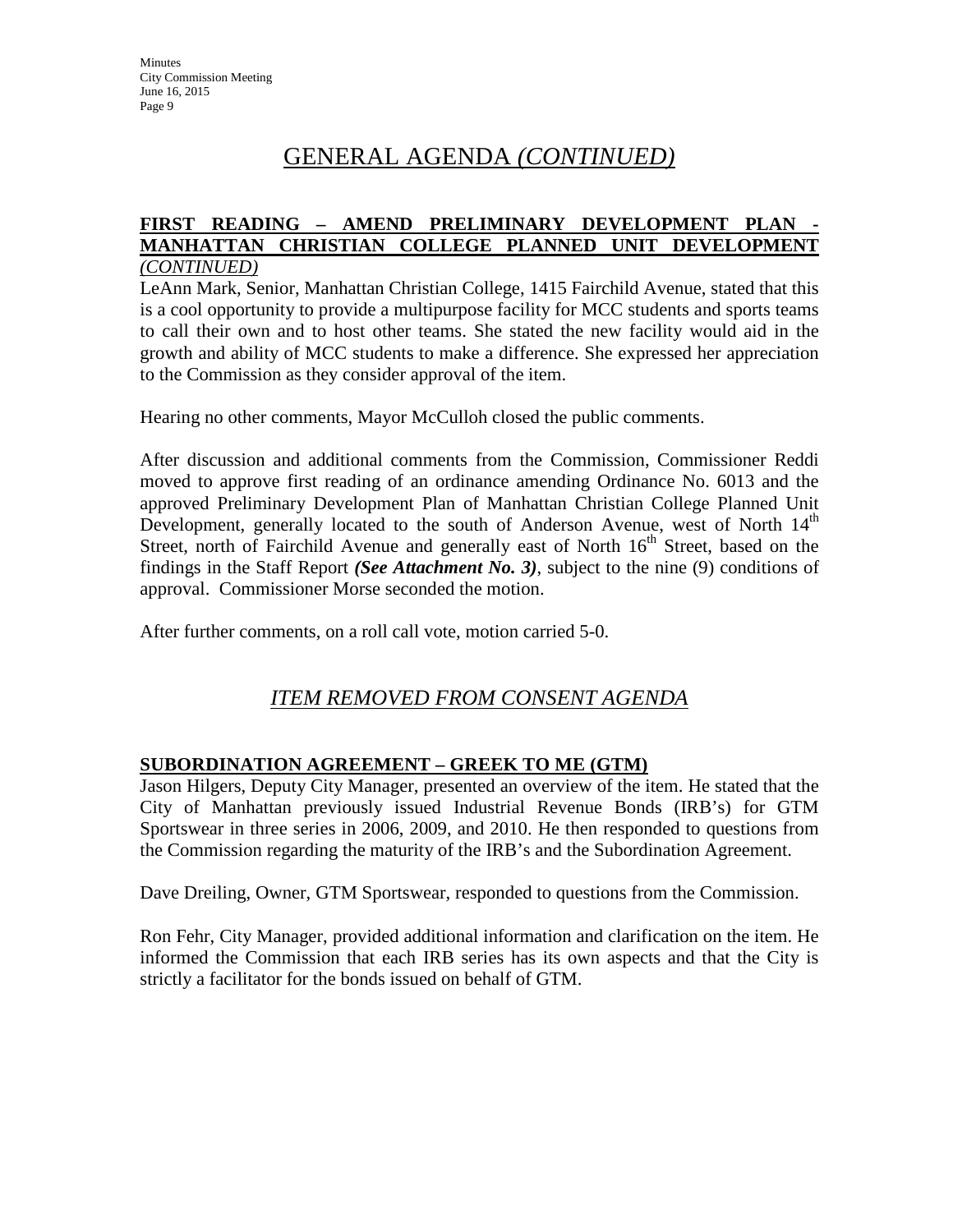# *ITEM REMOVED FROM CONSENT AGENDA* **(CONTINUED)**

# **SUBORDINATION AGREEMENT – GREEK TO ME (GTM)** *(CONTINUED)*

Jason Hilgers, Deputy City Manager, informed the Commission that the annual Economic Development Report contains information about GTM and the IRB's issued. He stated that the Economic Development Report is provided to the Commission each year and indicates the performance of each company receiving economic development dollars. He also informed the Commission that GTM has performed very well and has not reached their full amount of issuance available.

Ron Fehr, City Manager, and Jason Hilgers, Deputy City Manager, responded to additional questions from the Commission regarding the request to subordinate and stated that each IRB series is specific to an abatement period.

Mayor McCulloh opened the public comments.

Hearing no comments, Mayor McCulloh closed the public comments.

After further discussion and comments from the Commission, Commissioner Morse moved to approve Item T: Subordination Agreement and authorize the Mayor and City Clerk to execute the Subordination Agreement for the Dreiling Real Estate mortgage. Commissioner Reddi seconded the motion. On a roll call vote, motion carried 5-0.

### **DISCUSSION ITEM: TUTTLE CREEK LAKE FLOOD CONTROL OPERATIONS AND UPDATE**

Ron Fehr, City Manager, introduced the item.

Brian McNulty, Operations Project Manager, Tuttle Creek Lake, U.S. Army Corps of Engineers, presented an update and overview of the Kansas City District; the Tuttle Creek Dam project purposes; the Tuttle Creek Lake drainage basin; the Tuttle Creek Lake pool allocations; flood control and facilities; phased operation seasonal guidelines for releases; the May and June 2015 statistics for Tuttle Creek Lake; the downstream target point (Waverly, Missouri); and presented the 2015 parallel balance showing the percent of flood control pool occupied on June 16, 2015. He then responded to questions from the Commission and provided additional information on the Tuttle Creek Lake flood control operations and elevation levels.

Ron Fehr, City Manager, provided additional information on the item and background information of the 1993 flooding experienced in Manhattan. He thanked Mr. McNulty for his presentation and update.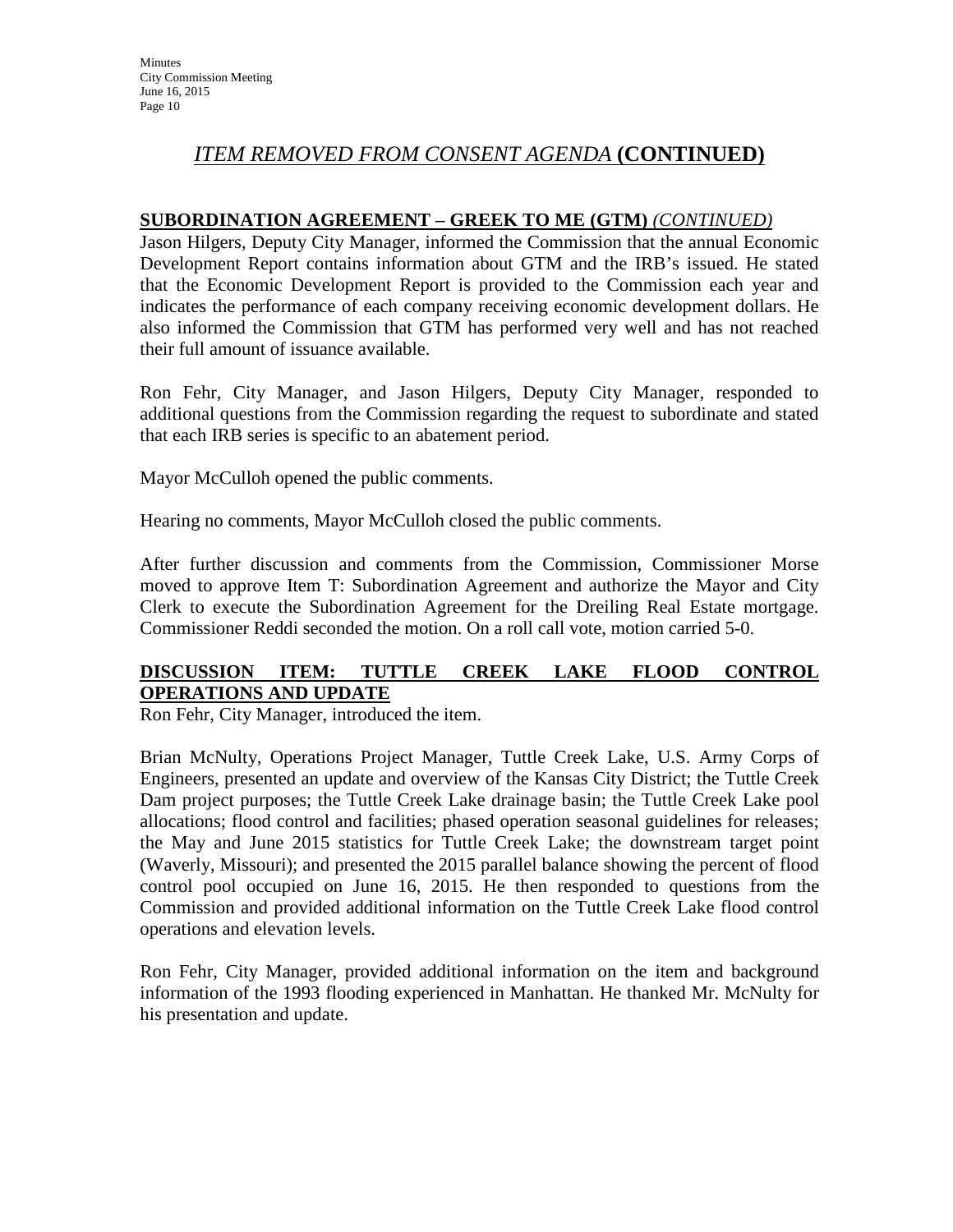#### **DISCUSSION ITEM:** TUTTLE CREEK LAKE **FLOOD CONTROL OPERATIONS AND UPDATE (CONTINUED)**

Brian McNulty, Operations Project Manager, Tuttle Creek Lake, U.S. Army Corps of Engineers, provided additional information and stated that current information for Tuttle Creek Dam can be found on the Corps of Engineers website. He then responded to additional questions from the Commission.

Ron Fehr, City Manager, and Brian McNulty, Operations Project Manager, Tuttle Creek Lake, U.S. Army Corps of Engineers, responded to questions about outflow rates, modeling, potential impact areas, and operations of Tuttle Creek Lake.

Rob Ott, Director of Public Works, provided an overview of the Tuttle Creek Dam and levee system. He highlighted the current situation; presented maps showing elevation levels for the Big Blue River at Tuttle Creek Lake; current preparations by local agencies; and modeling maps representing future releases at 16,000 cubic feet/second (cfs), 20,000 cfs, 25,000 cfs, 30,000 cfs, 36,000 cfs, 40,000 cfs, 45,000 cfs, and 50,000 cfs; photographs from the 1993 flood area; and background information on the levee system, levee flood operations, and levee certification.

Ron Fehr, City Manager, provided additional information on the item and responded to questions regarding dissemination of information to those areas that may be affected. He stated that based on the information and forecasts available from the Corps of Engineers that targeted areas threatened by potential flooding in the community would be alerted, if needed, and the City's website would be populated with general information and updated data from the Corps of Engineers regarding Tuttle Creek Dam.

Rob Ott, Director of Public Works, provided additional information on the computer modeling maps and possible release scenarios.

As this was a discussion item only, no formal action was taken.

#### **ADJOURNMENT**

At 9:06 p.m., the Commission adjourned.

MMC, City Clerk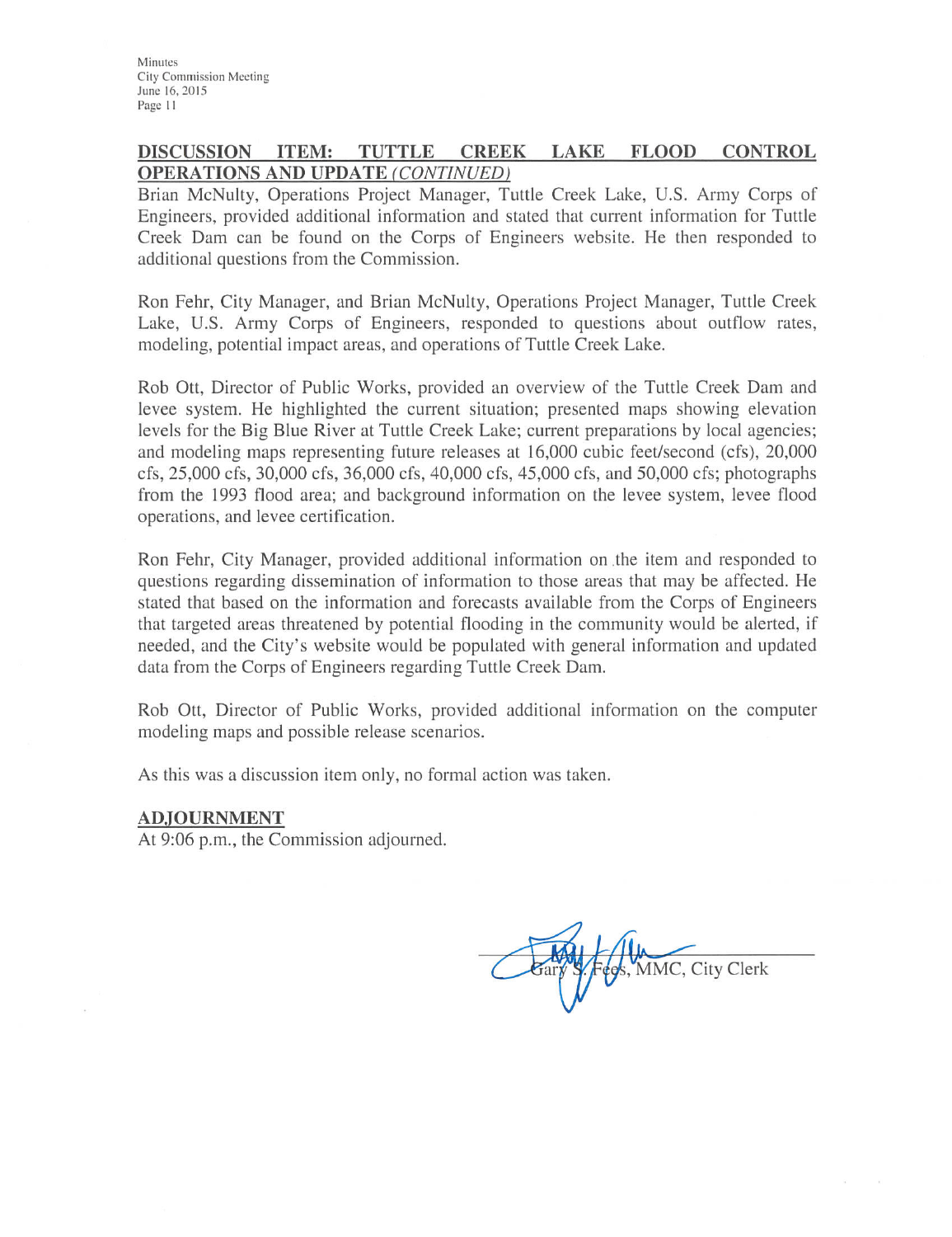#### **STAFF REPORT**

#### **ON AN APPLICATION TO REZONE PROPERTY**

**APPLICATION:** To rezone two (2) general areas to be the single-family residential subdivision, Lee Mill Heights, Unit 10 and an area to be dedicated as a City Park.

**FROM:** County AG, General Agriculture District

**TO:** R-1, Single-Family Residential District and AO, Airport Overlay District.

#### **APPLICANT/OWNER: MILL POINTE LANE COMPANY, LLC – TIM SCHULTZ 1213 HYLTON HEIGHTS ROAD, MANHATTAN, KS 66502**

**CITY OF MANHATTAN – RON FEHR, CITY MANAGER**

1101 Poyntz Avenue, Manhattan, KS 66502

**LEGAL DESCRIPTION:** Tracts of land in Section 22, Township 10 South, Range 7 East (*specific legal description is attached)*

**LOCATION:** Generally located **TO THE WEST OF THE DEAD-END OF MILLER PARKWAY ON THE SOUTH SIDE OF THE ARTERIAL ROADWAY**

**AREA: 91.96 ACRES IN AREA, INCLUDING THE DEDICATION OF THE MILLER PARKWAY RIGHT-OF-WAY (3.83 ACRES).**

**DATE OF NEIGHBORHOOD MEETING:** March 18, 2015

**DATE OF PUBLIC NOTICE PUBLICATION:** April 27, 2015

### **DATE OF PUBLIC HEARING: PLANNING BOARD:** May 18, 2015 **CITY COMMISSION:** June 2, 2015

# **THIRTEEN MATTERS TO BE CONSIDERED WHEN REZONING**

**1. EXISTING USE:** Open rangeland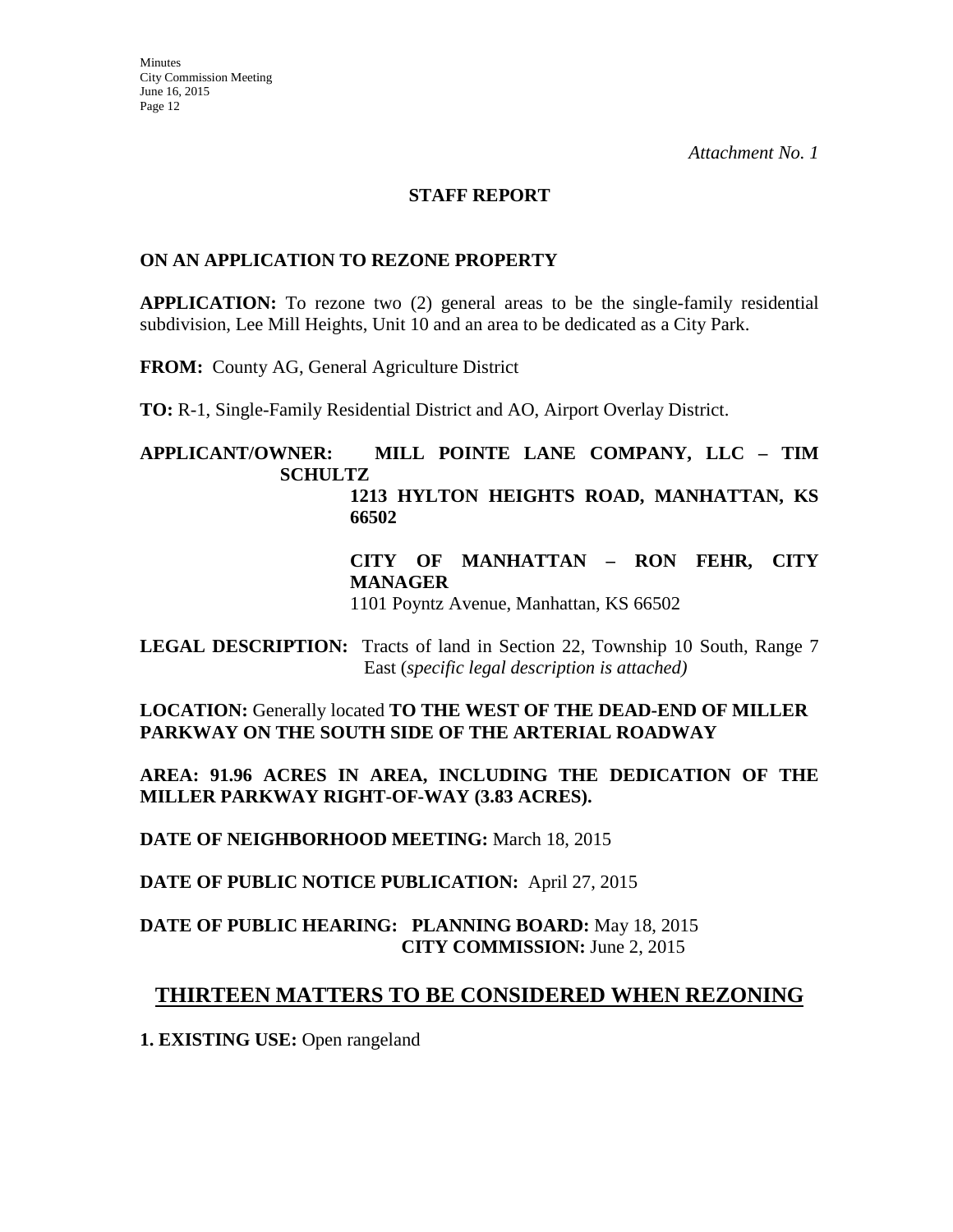*Attachment No. 1*

**2. PHYSICAL AND ENVIRONMENTAL CHARACTERISTICS:** The site is covered with native grasses, scattered evergreen trees and dense deciduous tree coverage in natural drainage ravines. The site drains to the south towards the Eureka Tributary of the Kansas River. The entire site is entirely within the Conical Zone of Manhattan's Regional Airport, which requires that the AO, Airport Overlay District, be added to site. Future uses (structures and trees), which are within the limits of the Conical Zone may be required to obtain, and be granted, an Airport Compatible Use Permit prior to construction, planting or change to the structure or tree (see below under CONSISTENCY WITH INTENT AND PURPOSE OF THE ZONING ORDINANCE for further information concerning the AO District).

# **3. SURROUNDING LAND USE AND ZONING:**

- **NORTH:** Future location Miller Parkway right-of-way, a major collector roadway, and rangeland: County AG, General Agriculture District
- **SOUTH:** Developing single-family residential neighborhoods: R-1, Single-Family Residential District with AO, Airport Overlay District
- **EAST:** Developing single-family residential neighborhoods: R-1, Single-Family Residential District with AO, Airport Overlay District and the Courtyards at LMH Residential Planned
- **WEST:** Rangeland: County AG, General Agriculture District

**4. GENERAL NEIGHBORHOOD CHARACTER:** Developing single-family residential neighborhoods to the east, south and northwest. To the immediate north and west the property is rangeland and sparse rural residential homes.

**5. SUITABILITY OF SITE FOR USES UNDER CURRENT ZONING:** The site is suitable as open rangeland for pasture or grazing uses. The City owned site could be used for the proposed parkland under the current zoning district. T**HE CITY HAS PROPOSED TO KEEP THE PARKLAND MOSTLY IN ITS CURRENT, NATURAL STATE AND WILL PROVIDE WALKING/HIKING TRAILS FOR ADJACENT NEIGHBORHOODS AS WELL AS THE MANHATTAN REGION.**  The site is bounded by urban development on the east, south and northwest, and a steep hillside on the south. The suitability of the site for County AG uses is limited by surrounding uses and steep topography. The current County AG District would not allow for the single-family development, as proposed.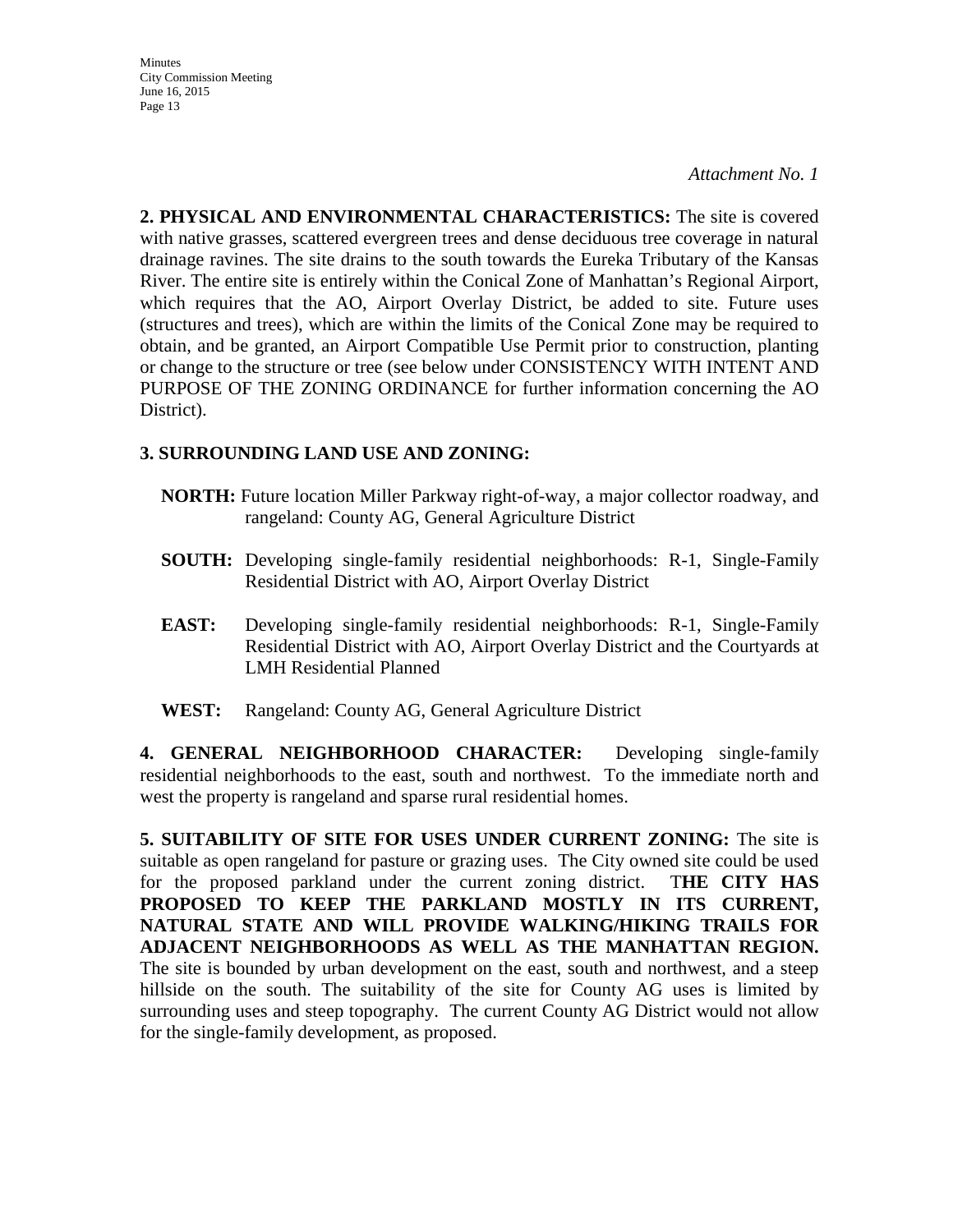**Minutes** City Commission Meeting June 16, 2015 Page 14

**6. COMPATIBILITY OF PROPOSED DISTRICT WITH NEARBY PROPERTIES AND EXTENT TO WHICH IT MAY HAVE DETRIMENTAL AFFECTS:** The adjoining neighborhoods are low density single-family residential subdivisions. While an increase in traffic, light, and noise will occur with the change from open rangeland to single-family dwelling units, the proposed affects are consistent with the character of the neighborhoods in which the development is proposed. The proposed rezoning is compatible with nearby properties of the same zoning and no adverse affects are expected.

The proposed parkland will be an amenity to the surrounding properties and the region. The parkland may increase traffic and noise when compared to the open rangeland, but it will be consistent with the character of the surrounding neighborhoods.

The applicants held separate meetings for the residential subdivision and the future City Park. Two (2) neighbors attended the meeting for the proposed subdivision. According to the meeting summary, no concerns were raised by those in attendance.

The neighborhood meeting for the proposed City Park had 13 neighbors attend. According to the City's notes of the meeting, the questions asked at the meeting revolved around the planning of the future park and its use. No negative issues were raised at the meeting.

#### **7. CONFORMANCE WITH COMPREHENSIVE PLAN:**

**THE PROPOSED REZONING SITE IS SHOWN ON THE FUTURE LAND USE MAP IN THE SOUTHWEST PLANNING AREA. THE RESIDENTIAL PORTION OF THE REZONING AREA IS DESIGNATED AS RESIDENTIAL LOW MEDIUM (RLM). THE FUTURE LAND USE SHOWS THE CITY PARKLAND AS THE PARK AND RECREATION DESIGNATION. THE SITE IS IN THE CONICAL ZONE OF THE MANHATTAN REGIONAL AIRPORT. THE AO DISTRICT WILL BE ADDED AS AN OVERLAY DISTRICT WITH THE REZONING TO THOSE PARTS WITHIN THE CONICAL ZONE.**

RLM policies include:

### *RLM-1: Characteristics*

*The Residential Low to Medium Density designation incorporates a range of singlefamily, single-family attached, duplex, and town homes, and in appropriate cases include complementary neighborhood-scale supporting land uses, such as retail, service commercial, and office uses in a planned neighborhood setting, provided they conform with policies for Neighborhood Commercial Centers. Small-scale multiple-family buildings and condominiums may be permissible as part of a planned unit development, or special mixed-use district, provided open space requirements are adequate to stay within desired densities.*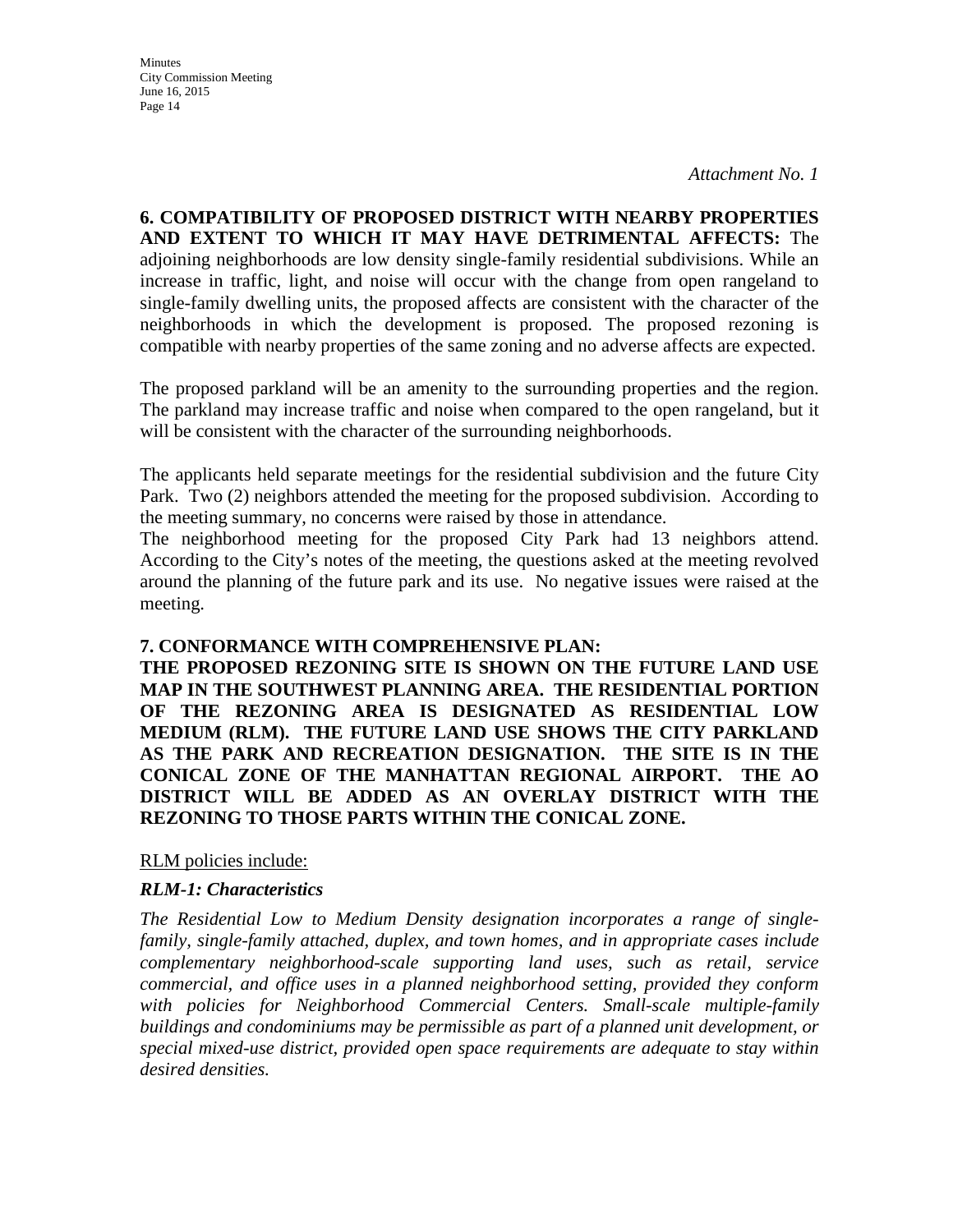### *RLM-2: Appropriate Density Range*

*Densities in the Residential Low to Medium Density designation range between less than one dwelling unit/acre up to 11 dwelling units per net acre.* 

# *RLM-3: Location*

*Residential Low to Medium Density neighborhoods typically should be located where they have convenient access to and are within walking distance to community facilities and services that will be needed by residents of the neighborhood, including parks, schools, shopping areas, transit and other community facilities. Where topographically feasible, neighborhoods should be bounded by major streets (arterials and/or collectors) with a direct connection to work, shopping, and recreational activities. The Residential Low to Medium Density designation includes most established neighborhoods outside of the core area as well as future residential growth areas to the west and east.* 

# *RLM-4: Variety of Housing Styles*

*To avoid monotonous streetscapes, the incorporation of a variety of architectural styles is strongly encouraged in all new development.*

# *Miller Parkway Corridor (MPC)*

*Background and Intent* 

*The Miller Parkway Corridor will continue to develop as a series of mixed-use neighborhoods. Development should be focused around an open space network created by the area's many natural drainages, preserving existing trees and vegetation and providing pedestrian and bicycle linkages between neighborhoods and Warner Park, Anneberg park and the new city park near the west end of Miller Parkway. The Miller Parkway Corridor will contain a variety of housing types and densities, including some higher density residential use, and will include a neighborhood commercial center.* 

### *Policies*

### *MPC-1: Mixture of Housing Types*

*Include a mix of housing types and densities within the Miller Ranch residential neighborhoods.* 

### *MPC-2: Preservation of Drainage Areas*

*Incorporate drainage ways, wetlands, and other sensitive natural features into the overall design of neighborhoods as buffers and open space amenities.* 

### *MPC-3: Future ROW Preservation*

*Identify and preserve right-of-way for the future extension of Miller Parkway and Wreath Avenue on development proposals and through platting and other tools.*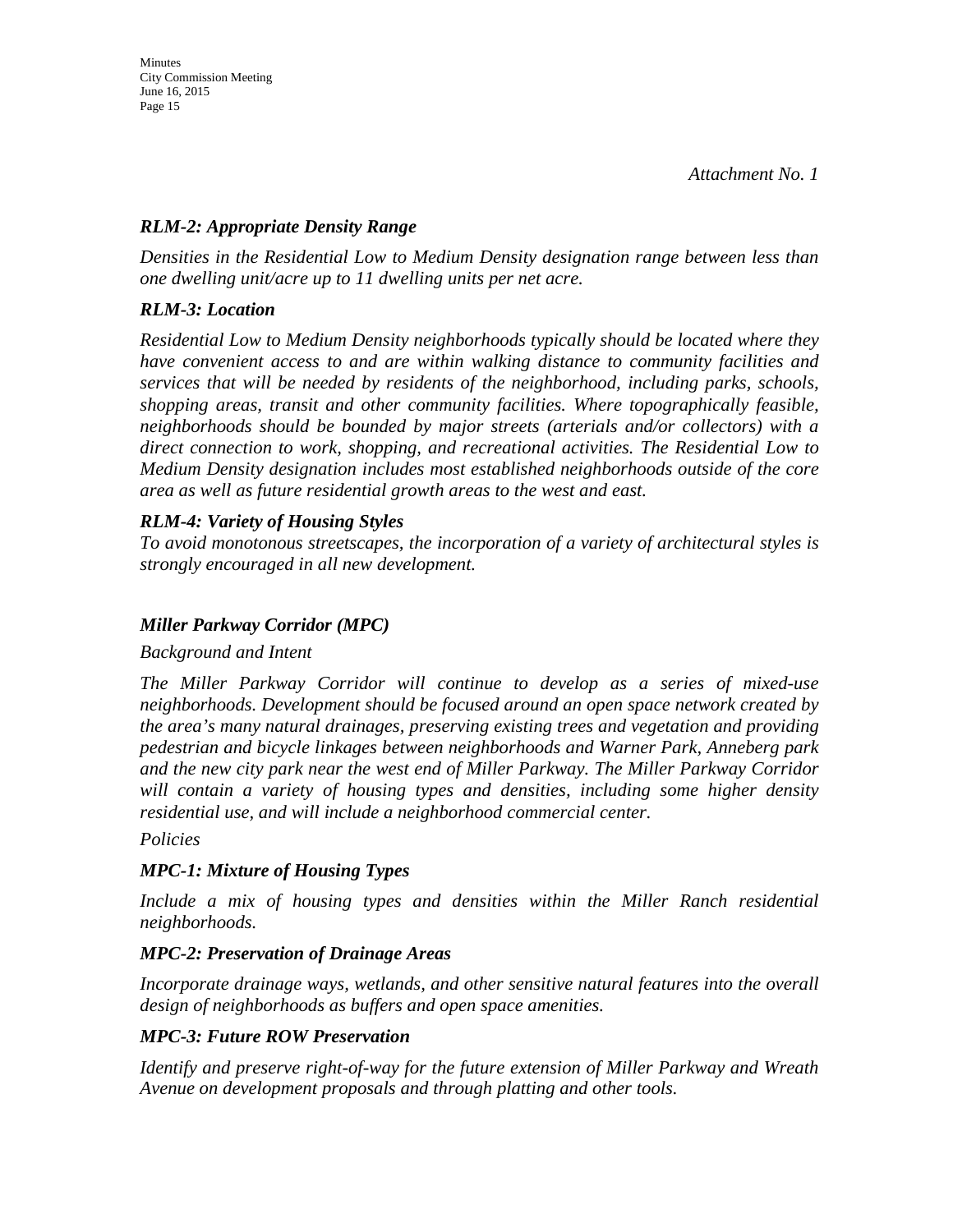*Attachment No. 1*

#### *MPC-4: Establish a Neighborhood Commercial Center*

*Encourage the development of a neighborhood center at the planned intersection of Miller Parkway and Scenic Drive to provide a range of services for residents of Miller Ranch and surrounding neighborhoods, and to minimize the need for cross-town trips to meet day-to-day needs.* 

#### *MPC-5: Airport Air space Regulations*

*Ensure development is consistent with established airspace regulations for the Manhattan Regional Airport and the Airport Master Plan.* 

#### *MPC-6: Multi-modal Connectivity*

*Continue to explore and implement opportunities to enhance multi-modal connections both within the Miller Parkway Corridor and to the rest of the Planning Area.*

**BASED ON A NOTE ON THE PRELIMINARY PLAT, THE PROPOSED RESIDENTIAL PORTION OF THE REZONING AREA HAS A NET DENSITY OF 1.58 DWELLING UNITS PER NET ACRE. THE DEVELOPMENT WILL PROVIDE SIDEWALK ON ONE SIDE OF ALL STREETS AND STREET ACCESS TO THE NORTH FOR CONNECTION TO PUBLIC SIDEWALKS AND STREETS, AREA CITY PARKLAND AND OTHER PARTS OF THE CITY. STEEP SLOPES ARE WITHIN CONSERVATION EASEMENTS TO PROTECT HILLSIDES FROM DEVELOPMENT. THE PROPOSED SITE IS WITHIN THE CONICAL ZONE OF THE MANHATTAN REGIONAL AIRPORT. THE AO DISTRICT WILL BE ADDED AS AN OVERLAY DISTRICT TO THE R-1 DISTRICT.** 

### *PARK LAND POLICIES:*

*CHAPTER 9: AN ACTIVE COMMUNITY RECOGNIZED FOR ITS QUALITY OF LIFE AND STRONG SENSE OF PLACE ADDRESSES PUBLIC AND PRIVATE PARK, TRAILS AND RECREATIONAL FACILITIES. SPECIFICALLY, THE GUIDING PRINCIPLE QL-1 AND ITS SUBSET OF GOALS AND OBJECTIVES DISCUSS THE TOPIC OF PARK LAND.* 

*GUIDING PRINCIPLE QL-1: A variety of high*‐*quality recreational opportunities in the form of interconnected parks, trails, recreation facilities, public spaces, and natural areas to serve existing development and planned growth*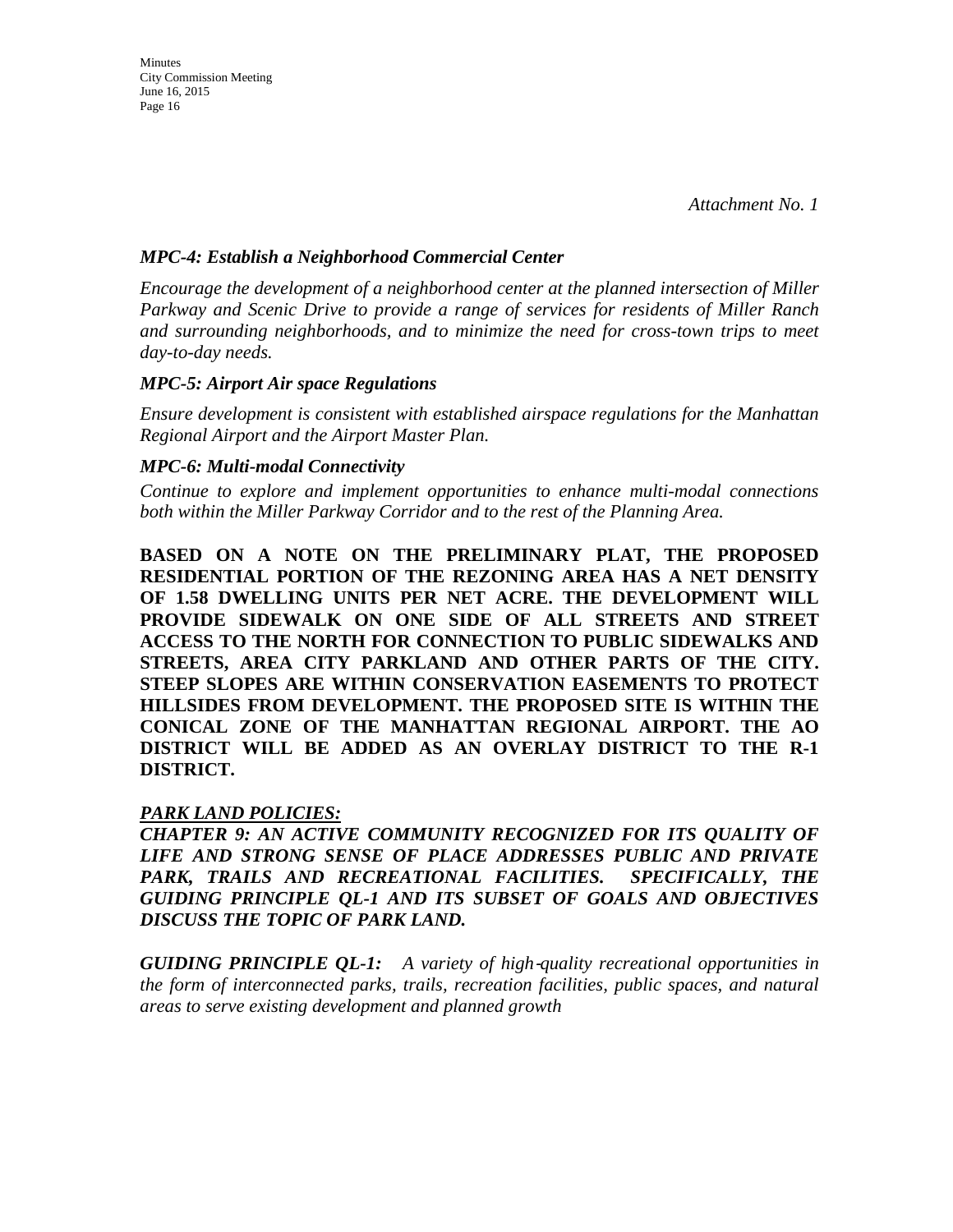# *QL-1.1A: Parks and Recreation Guidelines*

*Ensure that park and recreation facilities provide an adequate range of recreational opportunities based on guidelines from the National Recreation and Park Association (or others developed as part of a comprehensive park planning process). Design facilities in a manner that responds to the needs of the intended users.* 

# *QL-1.1B: P ark Types/Level of Service Targets*

*Provide a hierarchy of park types to satisfy the diverse needs of our changing community. Seek to achieve and/or maintain level of service targets established by the City's Parks and Recreation Strategic Facility Improvement Plan (to be completed early 2015) and other plans as adopted for different types of parks and recreational facilities as the community grows over time.* 

# *QL-1.1C: Distribution of Facilities*

*Maintain and enhance an efficient and accessible distribution of parks and recreation facilities throughout the community by encouraging development of new parks and walkable/bikeable linkages from existing parks to surrounding neighborhoods in areas experiencing high growth, targeted for future growth, or identified as having a deficiency in park facilities.* 

### *QL-1.1D: Coordinated Planning and Development*

*Coordinate planning and development of park improvements with other City or County Plans and public improvement projects to maximize public benefit.* 

# *QL-1.1E: Parkland Dedication*

*Provide for adequate open space and recreational parks, using the Parks and Recreation Service Areas Map as a guide.* 

### *QL-1.1F: Advisor y Boards*

*Continue to support the work of the City's Parks and Recreation Advisory Board, the Douglass Center Advisory Board, and the Cemetery Board in their efforts to consider and recommend improvements to parks and recreation facilities, lands, and programs; the Douglass Center; and Sunrise and Sunset.*

The City of Manhattan Comprehensive Parks Master Plan (1992) designated this site as a future site for a regional park. The Manhattan Parks and Recreation Department and the Park and Recreation Advisory Board have been working with the developer of Lee Mills Heights, Unit Ten and the area residents to create the regional park.

### **THE PROPOSED REZONING CONFORMS TO THE COMPREHENSIVE PLAN.**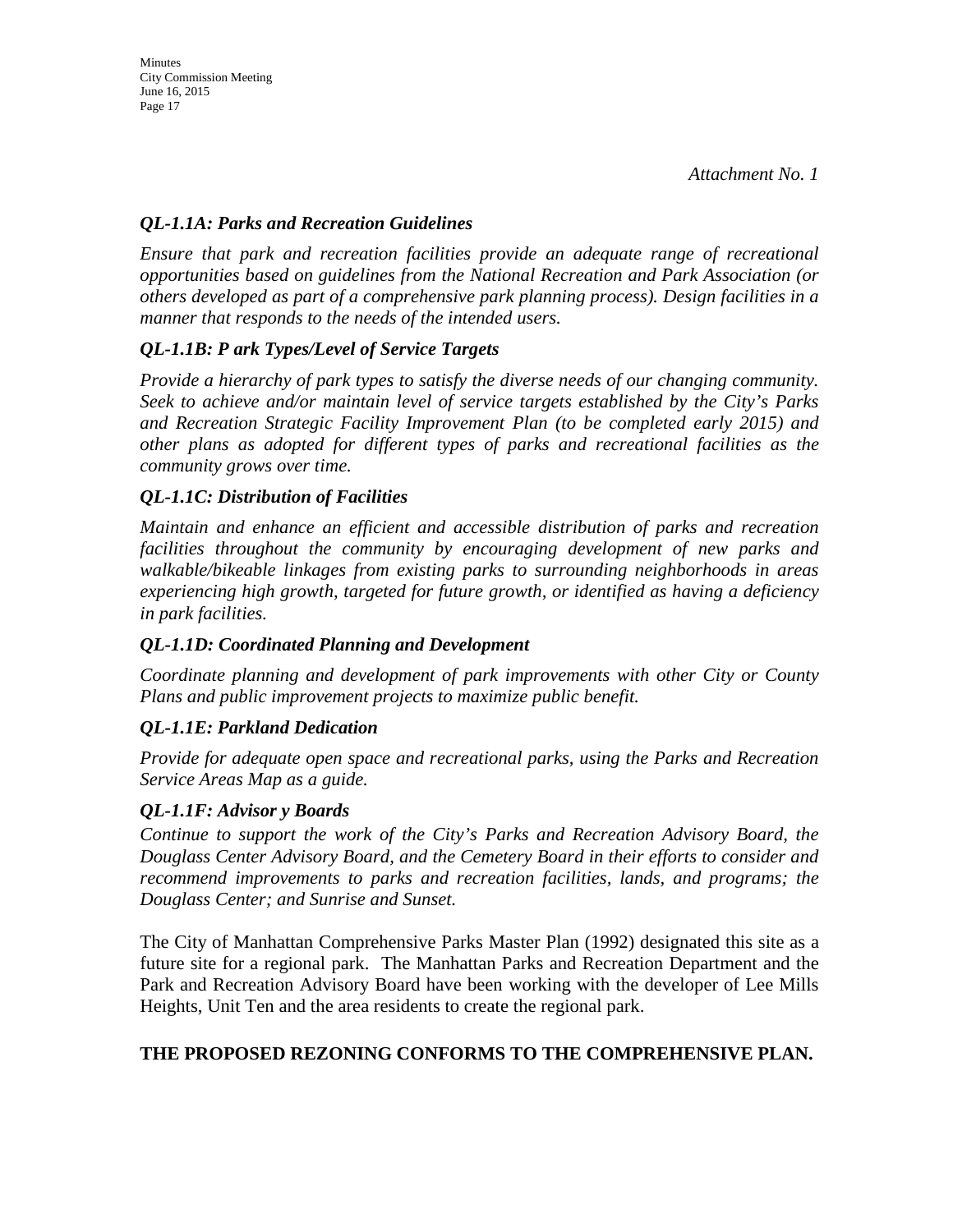# **8. ZONING HISTORY AND LENGTH OF TIME VACANT AS ZONED:**

The site has remained undeveloped to date and zoned County AG District.

**9. CONSISTENCY WITH INTENT AND PURPOSE OF THE ZONING ORDINANCE:** The intent and purpose of the Zoning Regulations is to protect the public health, safety, and general welfare; regulate the use of land and buildings within zoning districts to assure compatibility; and to protect property values.

The R-1 District is designed to provide a single-family dwelling zone at a density no greater than one dwelling unit per 6,500 square feet. Lots shown on the R-1 District portion of the proposed Preliminary Plat of the Grand Bluffs at Mill Pointe Addition, exceed 6,500 square feet in area.

The R-1 District allows parks and playgrounds. No specific use limitations are listed for parkland in the -1 District.

The AO District "is intended to promote the use and development of land in a manner that is compatible with the continued operation and utility of the Manhattan Municipal Airport so as to protect the public investment in, and benefit provided by the facility to the region. The district also protects the public health, safety, convenience, and general welfare of citizens who utilize the facility or live and work in the vicinity by preventing the creation or establishment of obstructions or incompatible land uses that are hazardous to the airport's operation or the public welfare."

The site is within the Conical Zone, which is, in general terms, established as an airspace that extends outward and upward in relationship to the Airport and is an approach zone height limitation on the underlying land. Future uses (structures and trees, existing and proposed) in the AO District may be required to obtain an Airport Compatible Use Permit, unless circumstances indicate that the structure or tree has less than 75 vertical feet of height above the ground and does not extend above the height limits prescribed for the Conical Zone (pages 6-9 of the AO District regulations attached).

**10. RELATIVE GAIN TO THE PUBLIC HEALTH, SAFETY AND WELFARE THAT DENIAL OF THE REQUEST WOULD ACCOMPLISH, COMPARED WITH THE HARDSHIP IMPOSED UPON THE APPLICANT:** There appears to be no gain to the public that denial would accomplish. The AO District requires that future uses be reviewed in order to protect airspace. The proposed Preliminary Plat conforms to the Manhattan Urban Area Subdivision Regulations. It may be a hardship to the applicant if the rezoning is denied.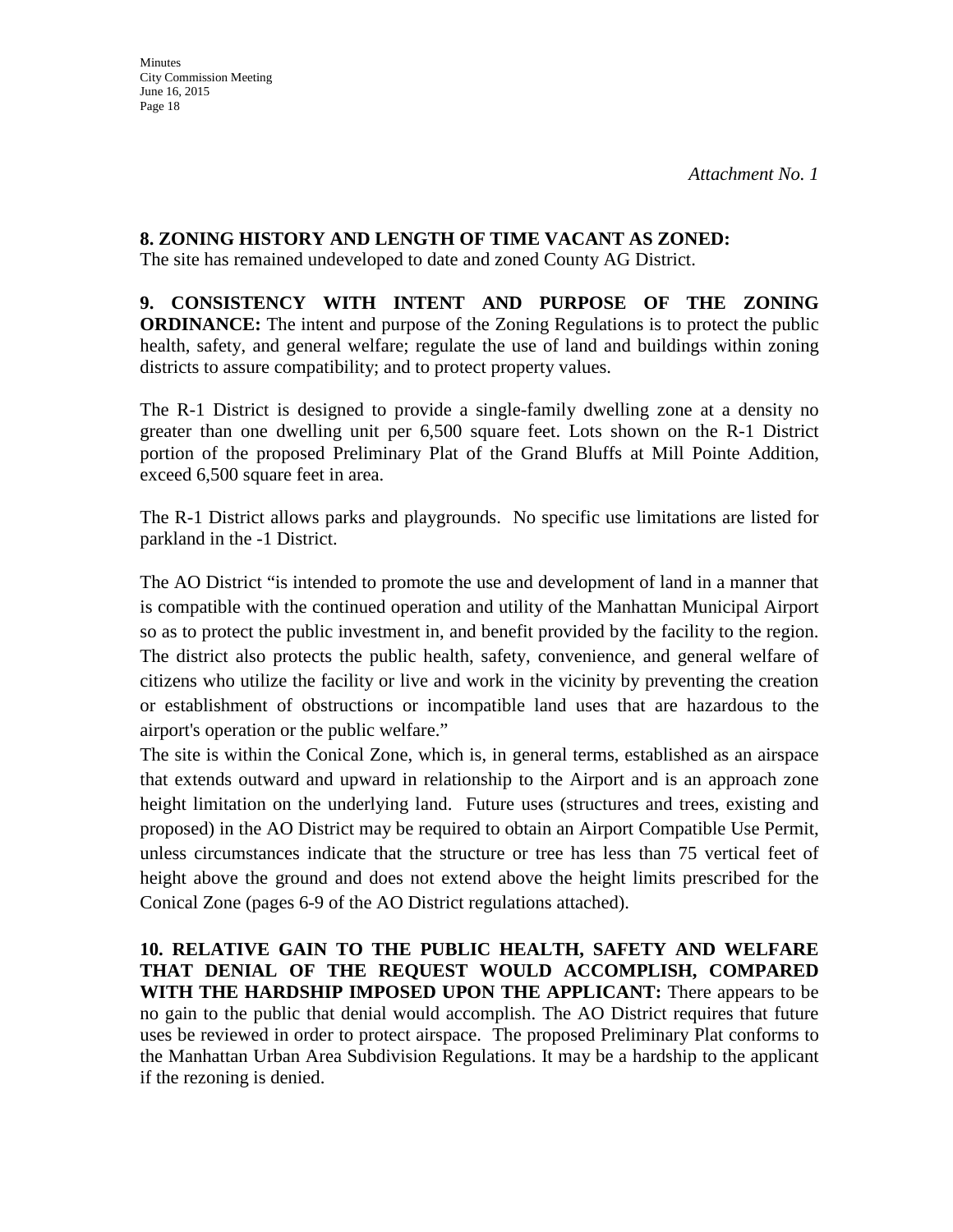**11. ADEQUACY OF PUBLIC FACILITIES AND SERVICES:** Adequate public services, sanitary sewer, water, and public streets can be extended to serve the development.

**12. OTHER APPLICABLE FACTORS:** Fort Riley was notified of this rezoning, due to it being located in the Critical Area. The Fort encourages use of noise disclosure and noise reduction measures in homes, and to take into account potential effects of operational noise of the Fort on activities in the park. City Administration will provide the "Notice of Potential Impact" on building permits for this subdivision.

**13. STAFF COMMENTS:** City Administration recommends approval of the proposed rezoning of Lee Mills Heights, Unit 10 and the City parkland from County AG, General Agriculture, to R-1, Single-Family Residential District, with AO, Airport Overlay District, based on the findings in the Staff Report.

# **ALTERNATIVES:**

- 1. Recommend approval of the proposed rezoning of Lee Mills Heights, Unit 10 and the City parkland from County AG, General Agriculture, to R-1, Single-Family Residential District, with AO, Airport Overlay District stating the basis for such recommendation.
- 2. Recommend denial of the proposed rezoning, stating the specific reasons for denial.
- 3. Table the proposed rezoning to a specific date, for specifically stated reasons.

# **POSSIBLE MOTION:**

The Manhattan Urban Area Planning Board recommends approval of the proposed rezoning of Lee Mills Heights, Unit 10 and the City parkland from County AG, General Agriculture, to R-1, Single-Family Residential District, with AO, Airport Overlay District, based on the findings in the Staff Report .

### **PREPARED BY:** Chad Bunger, AICP, CFM, Senior Planner

**DATE:** May 6, 2015

CB/vr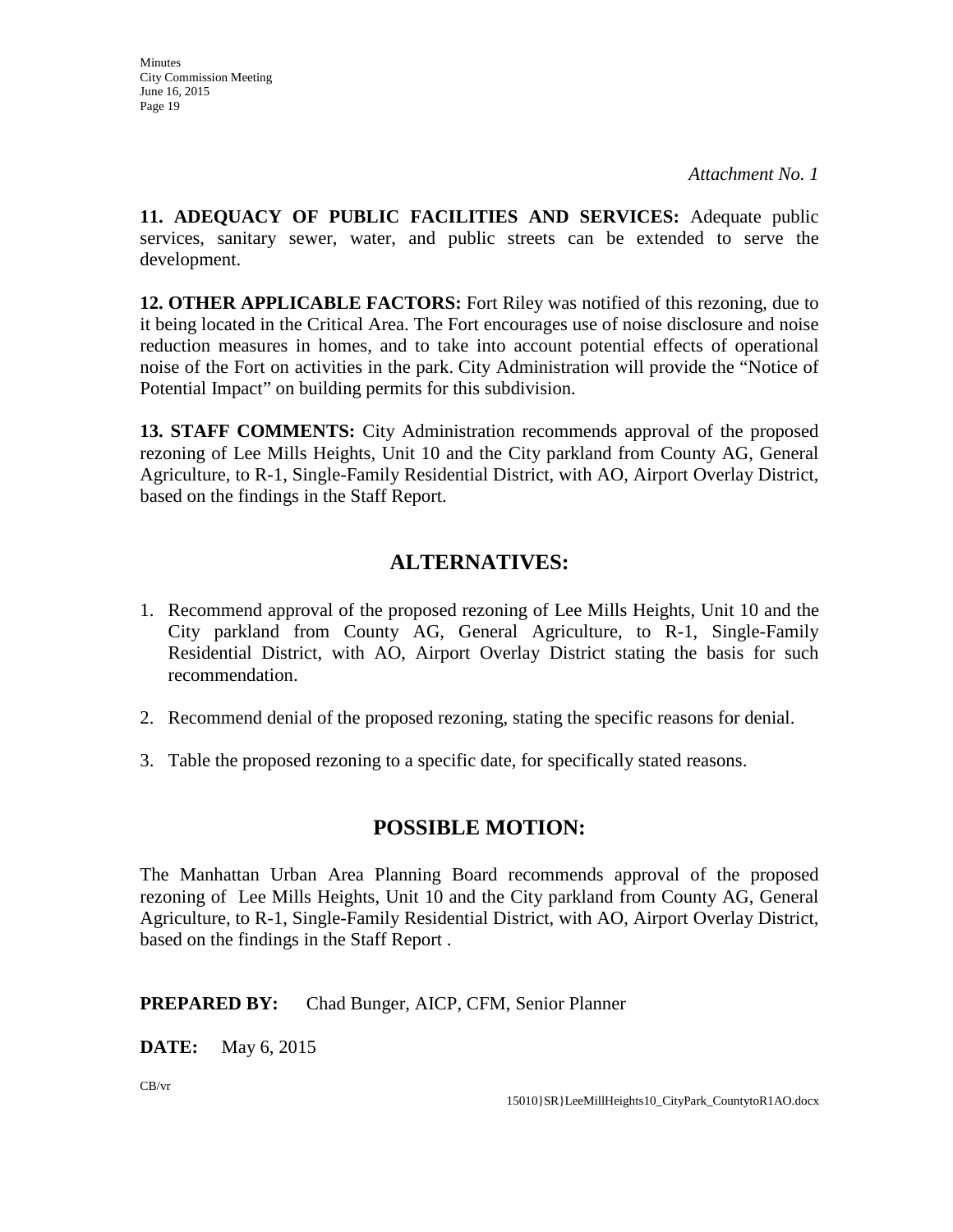#### **STAFF REPORT**

#### **AN AMENDMENT OF ORDINANCE NO. 7104 AND THE APPROVED PRELIMINARY DEVELOPMENT PLAN FOR LOT 5, ABBOTT'S LANDING SHOPPING CENTER COMMERCIAL PLANNED UNIT DEVELOPMENT.**

# **BACKGROUND**

**APPLICANT:** Chip Corcoran, Renaissance Infrastructure Consulting

**OWNER:** Orscheln Farm and Home, LLC

**LOCATION:** Generally located approximately 350 feet to the east of the intersection of Hayes Drive and McCall Road.

**AREA:** 82,855 square feet (1.9 acres).

#### **DATE OF NEIGHBORHOOD MEETING:** April 2, 2015

### **DATE OF PUBLIC NOTICE PUBLICATION:** April 23, 2015

#### **DATE OF PUBLIC HEARING: PLANNING BOARD:** May 18, 2015 **CITY COMMISSION:** June 2, 2015

# **EXISTING PUD**

#### **Ordinance**

Ordinance No. 7104 was adopted by the City Commission on November 4, 2014 and rezoned the Abbott's Landing Shopping Center Commercial Planned Unit Development from I-2, Industrial Park District to PUD, Commercial Planned Unit Development.

#### **Conditions of Approval**

- 1. Permitted uses shall include permitted uses in the C-2, Neighborhood Shopping District, and C-5, Highway Service Commercial District, except that Convenience Stores with gasoline sales, and Sexually-Oriented Businesses shall be prohibited.
- 2. Outdoor display, storage, and sales on Lot 1 shall be limited to the outside sidewalk area along the south side of the Orscheln's building, the landscape space on the southwest corner of the lot, the parking field in front of the building and in the fenced enclosure, as shown on the application documents.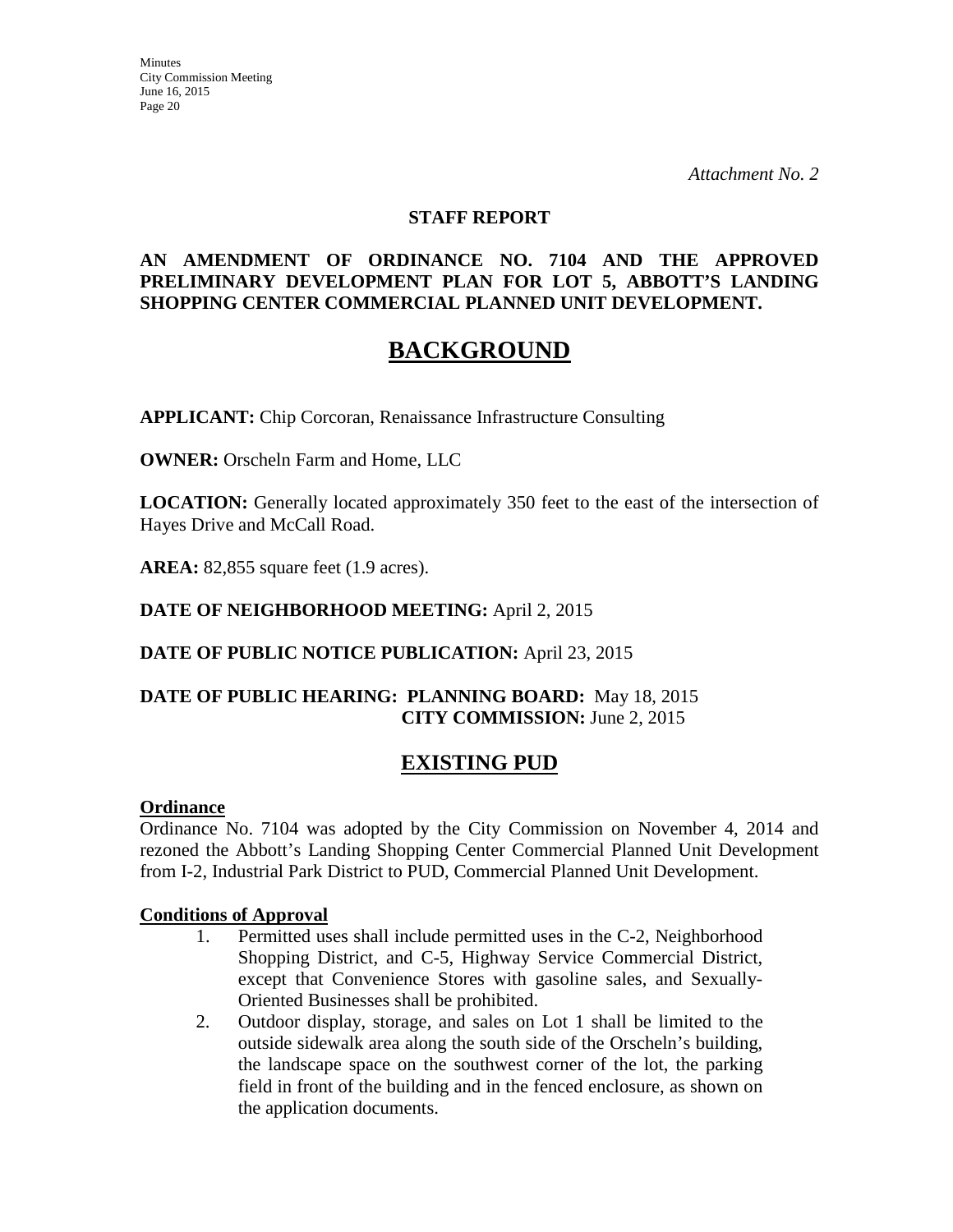- 3. The 5,400 square foot temporary outdoor seasonal storage/display area as shown on Lot 1 shall be permitted from March 1st to October 31st of each year, and shall be limited to seasonal products such as plants and landscaping materials.
- 4. Sidewalks shall be provided internally to the PUD site and connect to adjacent sidewalks in the McCall Road and Hayes Drive rights-ofway.
- 5. Landscaping and irrigation shall be provided pursuant to a Landscaping Performance Agreement between the City and the owner, which shall be entered into prior to issuance of a building permit.
- 6. All landscaping and irrigation shall be maintained in good condition.
- 7. Light poles shall be provided as described in the application documents and shall be full cutoff design. Building lighting shall not cast direct light onto public or private streets or adjacent property and shall be full cut-off design.
- 8. Signage shall be constructed as proposed, consisting of wall signs and pylon signs.
- 9. The digital portion of the Arby's pylon sign proposed on McCall Road shall be limited to a Digital Graphic Sign, as follows:
	- a. Digital Graphic Sign. A sign utilizing LED (light emitting diode), LCD (liquid crystal display), plasma, projected images, or any functionally equivalent technology, and which is capable of automated, remote, or computer control to change a static image only as a "slide show" (series of images).
	- b. Duration of Message and Transitions. The sign message shall remain static for a period of not less than sixty (60) seconds. The transition from one (1) message to the next shall be direct and immediate, without any special effects including but not limited to, dissolving, fading, scrolling, starbursts, and wiping, which shall be prohibited.
	- c. Image Characteristics. Digital Graphic Signs shall have a pitch of not greater than 20 millimeters between each pixel.
	- d. Luminance. Between sunrise and sunset the maximum luminance shall be 5,000 units and between sunset and sunrise the maximum luminance shall be 500 nits. All signs with a digital display having illumination by means other than natural light must be equipped with an automatic dimmer control or other mechanism that automatically controls the sign's brightness to comply with this requirement.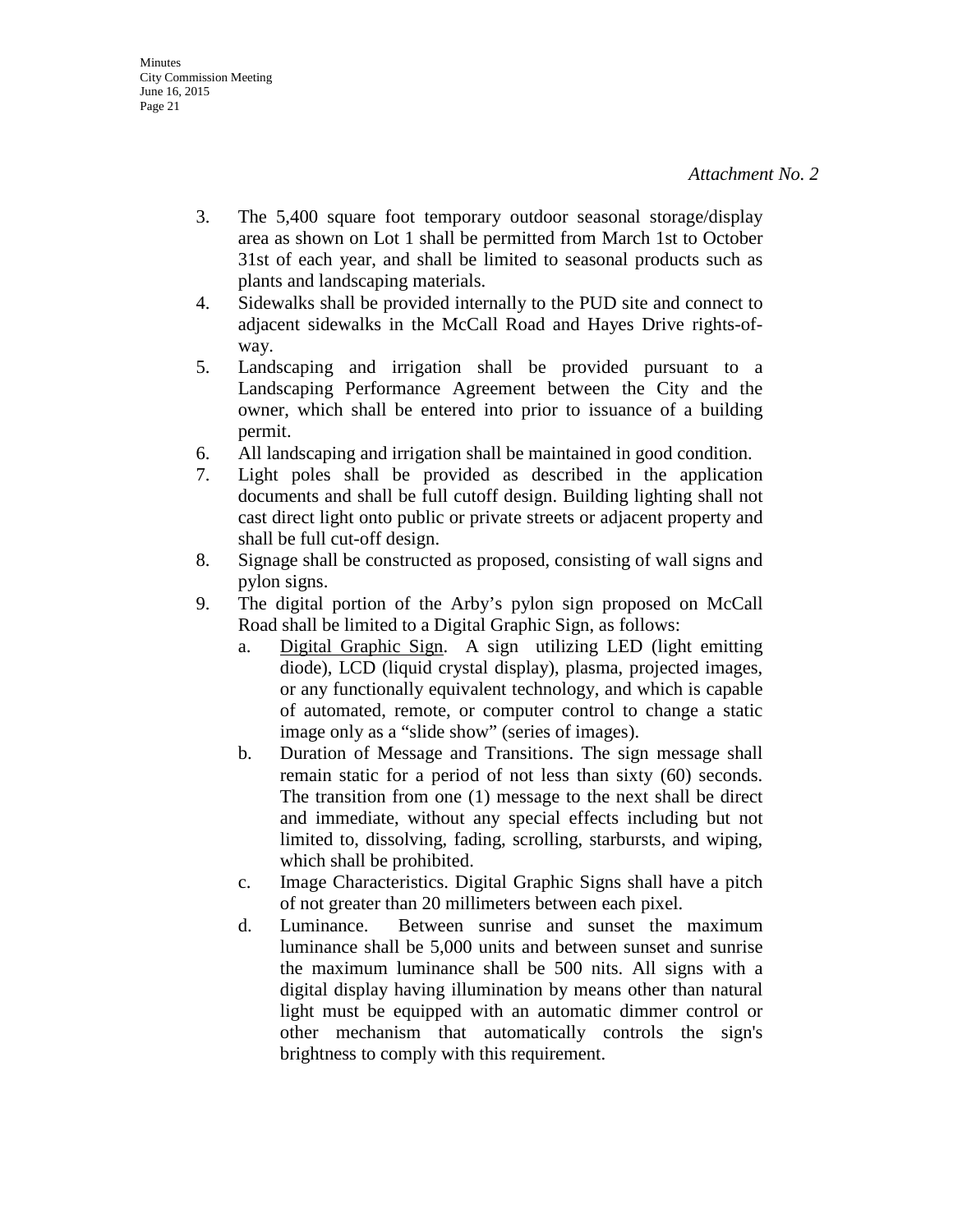- 10. Temporary banner signs should be limited to no more than two (2) banner signs per lot. Exempt signage shall include signage described in Article VI, Section 6-104  $(A)(1),(2),(4),(5),(7)$  and  $(8)$ ; and Section 6-104 (B)(2), of the Manhattan Zoning Regulations. Temporary sales aids and portable signs, as described in Article VI, Signs, of the Manhattan Zoning Regulations, shall be prohibited.
- 11. Prior to the development of Lots 4 and 5, an amendment of the PUD shall be submitted and approved, prior to issuance of any necessary permits.
- 12. Names of the Travel Easements shall be approved by City and Pottawatomie County Administration with the application for the Final Development Plan.
- 13. The existing curb cut on Lot 5 shall be eliminated.
- 14. No access shall be provided along McCall Road and Hayes Drive, with the exception of the proposed travel easement areas.
- 15. An analysis of post-construction best management practices for stormwater quality shall be conducted by the applicant at the time of application for the Final Development Plan.

# **PROPOSED AMENDMENT**

The PUD's Preliminary Plat was approved with no development proposed on Lot 5. Condition 11 required an amendment to the PUD be submitted and approved, prior to issuance of any necessary permits for future developments.

The applicant has proposed to subdivide the recently created Lot 5 into two (2) separate lots (Lots 6 & 7, Abbott's Land, Unit Two) and construct a Dunkin Donuts drive-thru restaurant on the proposed Lot 6. No development has been proposed for Lot 7.

### **PROPOSED BUILDINGS, AND STRUCTURES**

The PUD amendment is for an approximately 2,100 square foot Dunkin Donut drive-thru restaurant. The main entrance to the building will be on the south side. The drive-thru window will be on the west side. The building will be 17 feet to the roof line and will have an approximately 21 foot tall architectural parapets at the building entrance and drive-thru window. The exterior building materials will consist of cement board lap siding and EIFS. Corporate signage is proposed on the north, west and east walls. See the "Proposed Sign" section below.

#### **PROPOSED SIGN:**

The signage for the proposed development on Lot 6 consists of wall signs, wall mounted projecting site, a menu board, a pylon sign and directional ground signs. The direction signs, menu boards are generally exempt from the sign regulation requirements.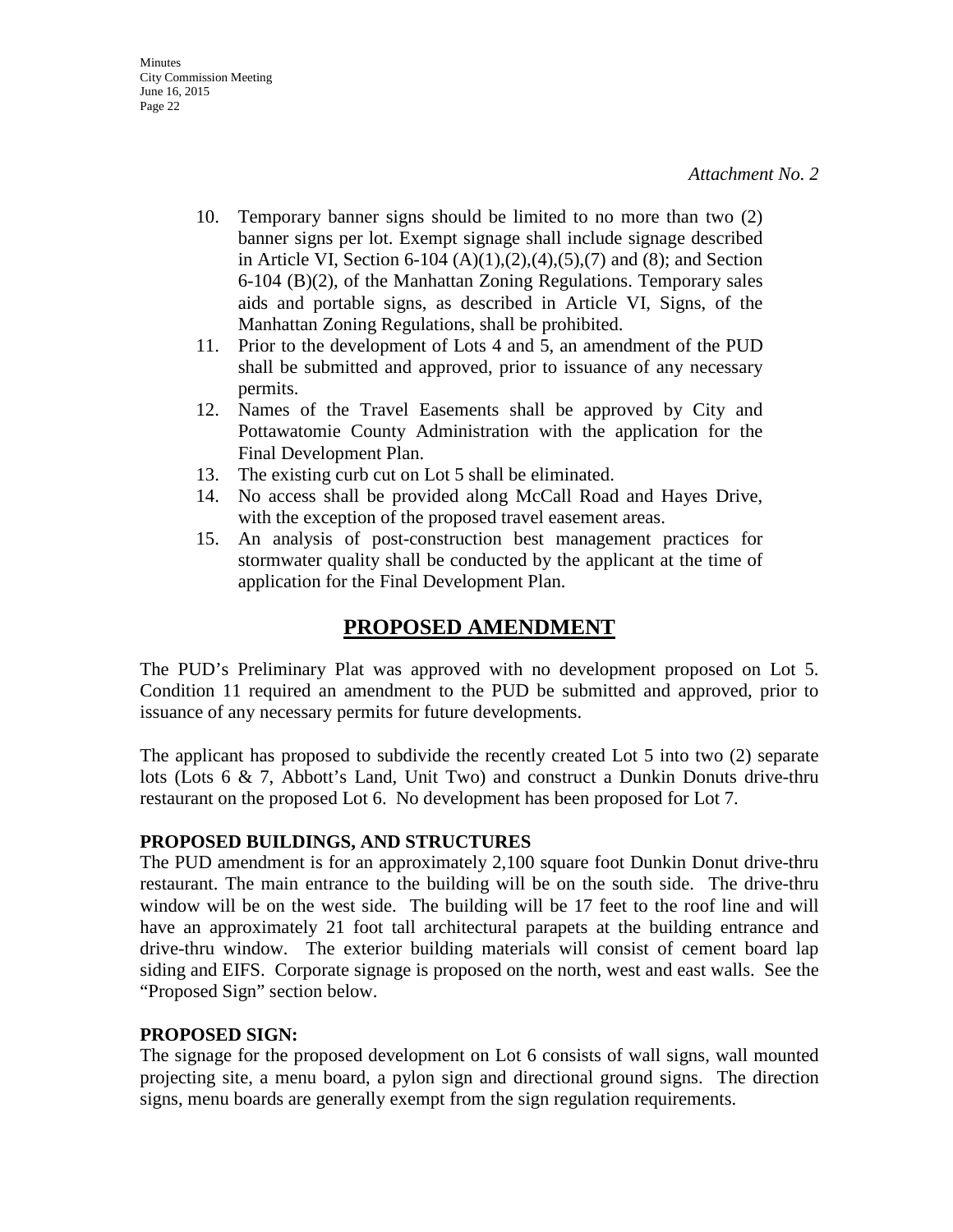| <b>Building Signs</b> |                       |                    |            |
|-----------------------|-----------------------|--------------------|------------|
| Sign Type             | Location              | Dimensions         | Area       |
| Wall Sign             | South Elevation       | $3'10''$ x $8'7''$ | $34$ sq ft |
| Wall Sign             | South Elevation       | $3'7''$ x 5' 6"    | $19$ sq ft |
| Wall Sign             | <b>West Elevation</b> | $7'3'' \times 13'$ | $82$ sq ft |
| Projecting Sign       | <b>West Elevation</b> | $6'$ x 4'          | $24$ sq ft |

| Freestanding Signs |                           |                |             |
|--------------------|---------------------------|----------------|-------------|
| Sign Type          | Location                  | Dimensions     | Area        |
| Monument Sign      | <b>Southwest Entrance</b> | $4' \times 8'$ | $48$ sq ft  |
| Pylon Sign         | <b>Southeast Corner</b>   | $24'$ tall     | $90$ sq. ft |

The pylon sign will be located on the southeast corner of the lot. The sign will be 24 feet tall and have 3 signs on it, totally 90 square feet in area.

- a 5.5 foot by 10 foot corporate sign (55 square feet),
- a 5 foot by 5 foot digital graphic sign (25 square feet),
- and a 2 foot by 5 foot sign for the drive thru (10 square feet)

Exempt sign requirements set out in Condition 10 above changed since approval of the PUD in 2014. Updated with this amendment are those exempt signs described in Article VI, Section 6-102 (A)(2)(a),(b),(c),(e),(h),(i),(j),(l), and (m) (*attached*).

# **PROPOSED LIGHTING:**

LED lights on twenty-five (25) foot tall light poles are proposed to illuminate the site. Exterior lights on the building are also proposed to illuminate the area and to accent architectural features on the buildings. The lighting will be fully shaded and cut off at the property lines.

# **MATTERS TO BE CONSIDERED WHEN AMENDING A PLANNED UNIT DEVELOPMENT**

**1. WHETHER THE PROPOSED AMENDMENT IS CONSISTENT WITH THE INTENT AND PURPOSE OF THE APPROVED PUD, AND WILL PROMOTE THE EFFICIENT DEVELOPMENT AND PRESERVATION OF THE ENTIRE PUD:** The permitted uses of the Commercial PUD was the permitted uses in the C-2, Neighborhood Shopping District, and C-5, Highway Service Commercial District, except that Convenience Stores with gasoline sales, and Sexually-Oriented Businesses shall be prohibited. The proposed drive-thru restaurant is consistent with the intent and purpose of the Commercial PUD.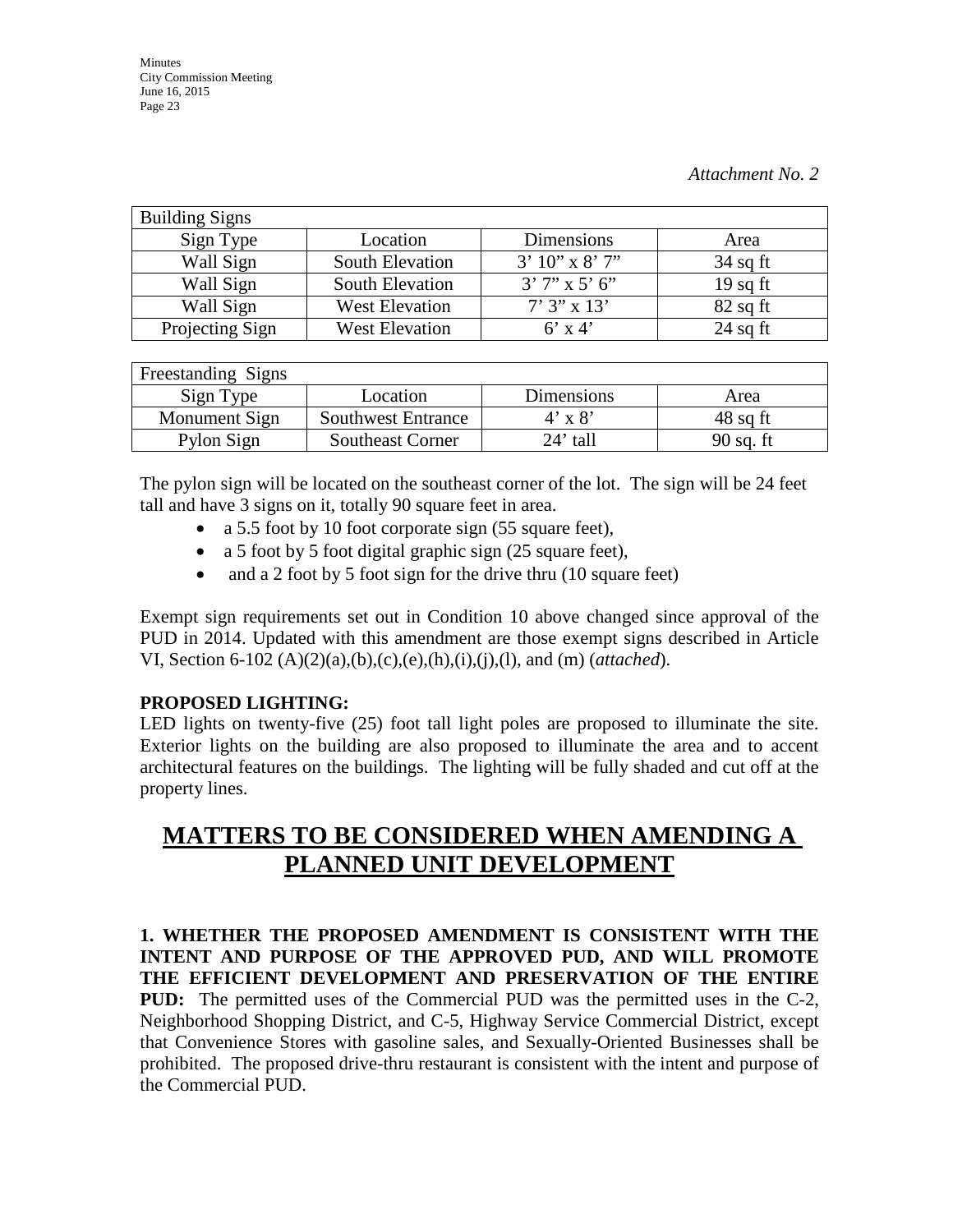**2. WHETHER THE PROPOSED AMENDMENT IS MADE NECESSARY BECAUSE OF CHANGED OR CHANGING CONDITIONS IN OR AROUND THE PUD, AND THE NATURE OF SUCH CONDITIONS:** The proposed PUD is necessary because plans for the area of the PUD was not provided at the time of the Preliminary Development Plan. Condition #11 of the PUD required that an amendment of the PUD be submitted and approved for existing Lot 5 before development of the site can occur.

**3. WHETHER THE PROPOSED AMENDMENT WILL RESULT IN A RELATIVE GAIN TO THE PUBLIC HEALTH, SAFETY, CONVENIENCE OR GENERAL WELFARE, AND IS NOT GRANTED SOLELY TO CONFER A SPECIAL BENEFIT UPON ANY PERSON.** The proposed PUD Amendment will result in a relative gain to the public health, safety, convenience or general welfare by providing addition retail and dining option for Manhattan. No special benefit is conferred by the proposed amendment as the public at large will benefit from the additional retail and dining options.

# **ADDITIONAL MATTERS TO BE CONSIDERED WHEN AMENDING A PLANNED UNIT DEVELOPMENT**

**1. LANDSCAPING:** The Landscape Plan for the proposed development consists of deciduous trees on the edge of the off-street parking areas, shrubs and grasses, and lawn areas. Underground irrigation will be provided to maintain these areas.

**2. SCREENING:** Trash dumpster enclosures for the proposed development are shown on the application site plans. The application materials state that the trash dumpster enclosures will be constructed with masonry walls and a metal gate, and will be a minimum of six (6) feet in height. The trash enclosures will be painted to compliment the structures the enclosure is associated with.

**3. DRAINAGE:** The proposal development will use curb and gutters to direct stormwater runoff to area inlets in the off-street parking lots and travelways. The stormwater sewer system will then direct the stormwater to existing stormwater infrastructure along McCall Road. The City's Stormwater Engineer has reviewed the proposed development plan, accepts the design of the stormwater sewer system and has no additional comments.

The updated Flood Insurance Rate Map, effective on March 16, 2015, shows the site as being located in Zone X, Protected by Levee. The new flood zone for the site and surrounding area removes any regulatory requirement to elevate the site to protect the site from the base flood.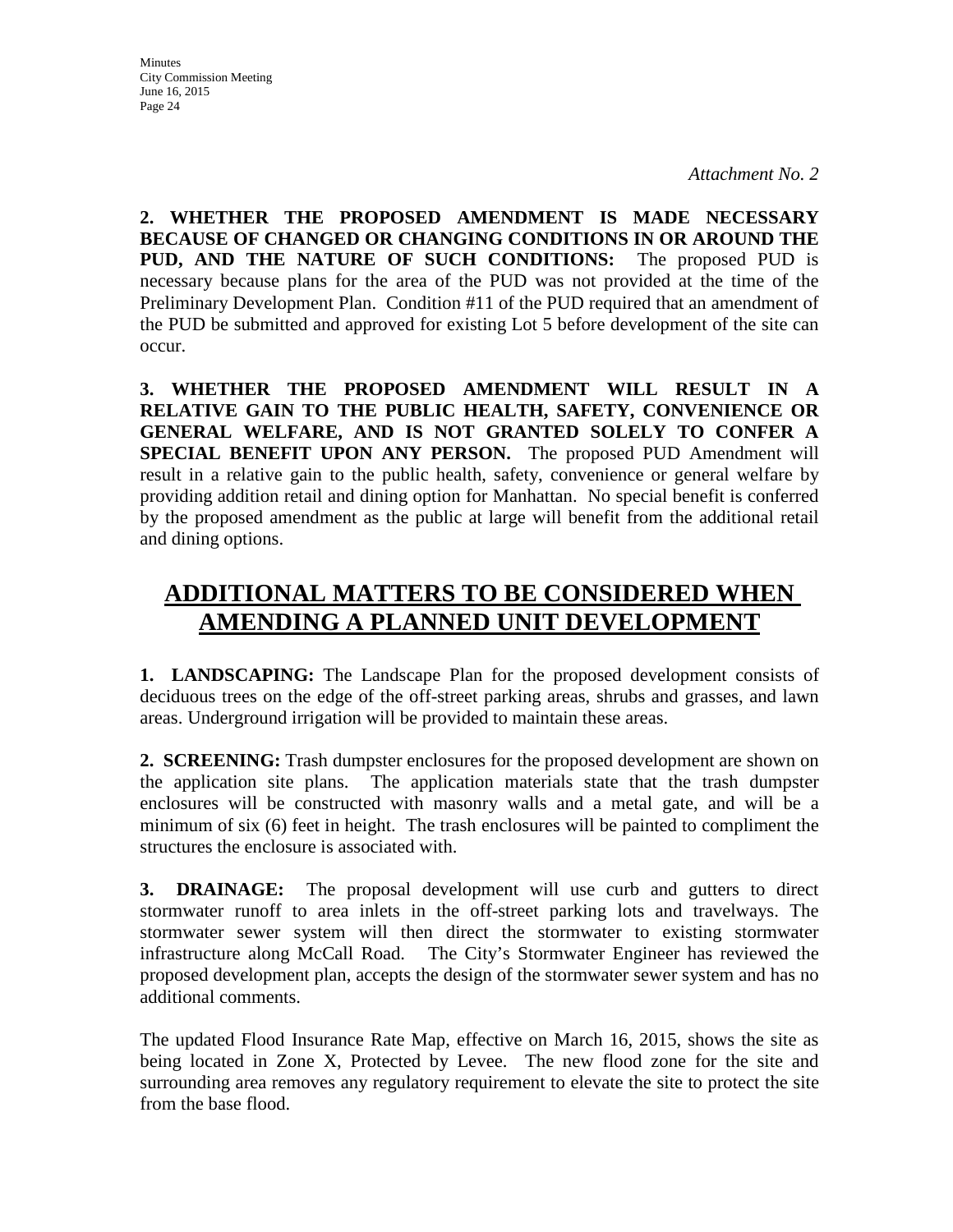**Minutes** City Commission Meeting June 16, 2015 Page 25

**4. CIRCULATION:** The Abbott's Landing Commercial PUD gains access from McCall Road to the south, Hayes Drive to the west and Landing Place to the east, a dedicated travel easement platted with the McCall Landing PUD. Thirty-six (36) foot wide travel easements cross the development site to connect to these adjacent roads and travel easement. The actual road way within these travel easements will be thirty (30) feet wide. The Dunkin Donut site will gain access from Alvin's Plane and Hummel's Place.

The circulation pattern for the drive-thru will be for cars to travel to the north of the building and enter the single drive-thru lane with a "pass-through" lane on the west side of the building. The drive-thru lane will be able to be accessed from both curb cut on Hummel's Place and Alvin's Place.

Condition of Approval #13 of the PUD required that the curb cut on Lot 5 be eliminated. The curb cut is not proposed with the PUD Amendment.

Traffic. A traffic study was conducted with the PUD in 2014. The traffic study considered the traffic generated for the 2 drive-thru restaurants on Lots  $2 \& 3$  and the farm and home retail store and assumed that a bank with drive-up window and a small retail shop would be located on Lot 5. The traffic study (*summary attached*) found that McCall and Hayes Drive would function at an acceptable level of service in the area with the added traffic from the proposed development. The intersection of Alvin's Place & McCall Road was projected to have an level of service F because of the issues with a vehicle leaving the site onto McCall Road and trying to attempt a left turning movement to go east on McCall Road. This poor level of service for the turning movement was accepted by the City because options exist for motorist leaving the site and wanting to go east on McCall Road.

Although the traffic study did not analysis a drive-thru restaurant on the site, the use is similar to the drive-thru bank. The City's Traffic Engineer has waived the need for an updated traffic study. The Traffic Engineer has reviewed and accepts the development plans and has no further comments.

#### Off-Street Parking.

The site plan for the Dunkin Donut development shows 20 off-street parking spaces. Based on the design occupancy of the building (29 occupants) and the number of full-time employees per shift (5 employees), the Manhattan Zoning Regulations would require a minimum of 15 off-street parking spaces (1 space per 3 occupants and 1 space for each employee on a single shift). The proposed site plan shows adequate off-street parking for the proposed use.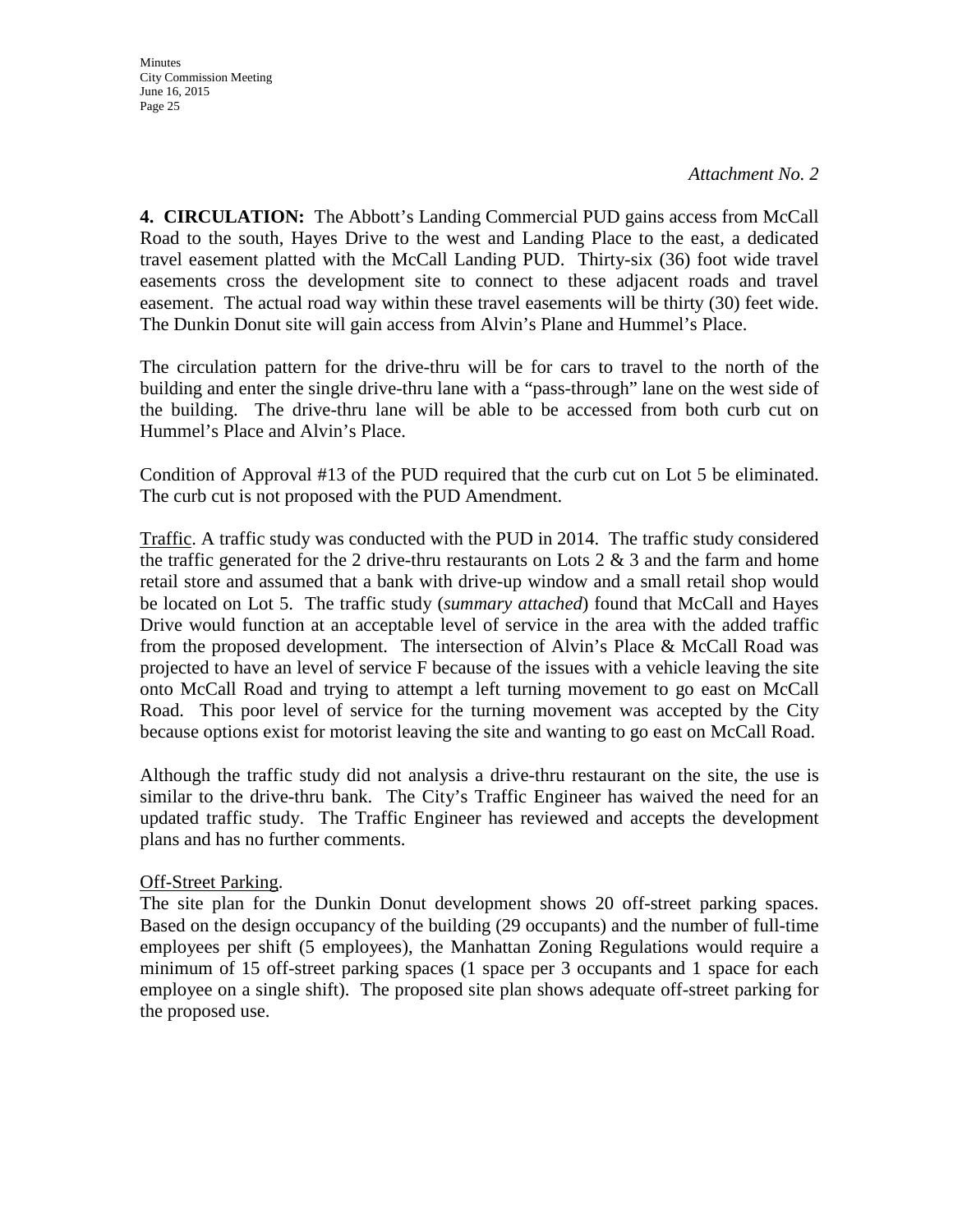Pedestrian and Bicycle

A sidewalk is present along McCall Road, immediately to the south of the site. The Final Development Plan shows a sidewalk on the north side of the site along Hummel's Place and sidewalks connecting the proposed and existing sidewalks to the proposed building. Open space consists of lawn areas. Bicycle racks shall be provided near the proposed buildings.

**5. OPEN SPACE/LANDSCAPED AND COMMON AREA:** Open space consists of lawn areas and landscape areas.

**6. CHARACTER OF THE NEIGHBORHOOD:** The neighborhood is a mixture of highway commercial and industrial uses. The areas along McCall Road are transitioning from a historically industrial area, to a retail commercial corridor. Large box retail stores are located to east and southwest. Drive-thru restaurants are located along the five (5) lane minor arterial. There are also a number of strip mall type retail centers in the immediate area. To the north of the site, along Hayes Drive and Levee Drive and predominately industrial and office uses.

# **MATTERS TO BE CONSIDERED WHEN REZONING**

**1. EXISTING USE:** Vacant land following the razing of the former self-storage buildings and offices.

**2. PHYSICAL AND ENVIRONMENTAL CHARACTERISTICS:** The site is relatively flat and gradually slopes to the south towards McCall Road. Before demolition of the self-storage buildings, the current site is nearly 100% developed with impervious surfaces, including buildings and concrete and gravel off-street parking lots.

# **3. SURROUNDING LAND USE AND ZONING:**

- **NORTH:** The proposed Orscheln Farm and Home store in the PUD, USD 383 busing facility and district kitchen, industrial business; I-2, Industrial Park District.
- **SOUTH:** McCall Road, a 5-lane minor arterial road, Wal-mart retail store, automotive repair shop and retail strip center, industrial machine shop, fitness center, car wash, drive-thru restaurant, self-storage units and industrial research office; Wal-Mart Super Center PUD, C-5, Highway Service Commercial District and I-2 District.
- **EAST:** Vacant commercial lot, restaurant, Menards home improvement store and retail strip center; McCall Landing PUD, Commercial Planned Unit Development.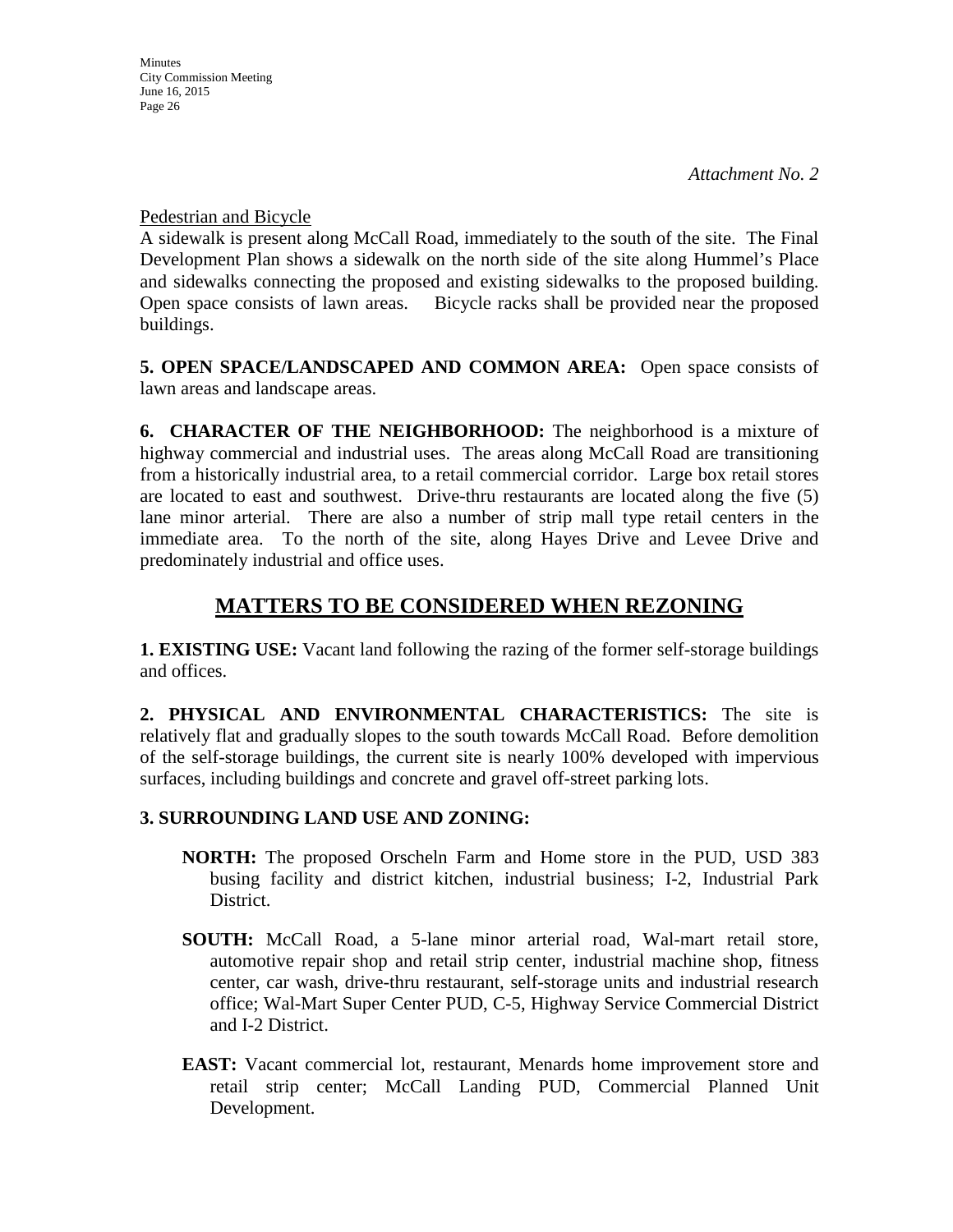**WEST:** The proposed restaurant developments in the PUD, Hayes Drive, a 2-lane local street, drive-thru restaurants, industrial research office, hotel, industrial businesses; McCall Cats PUD; C-6, Heavy Commercial District, I-2

#### **4. CHARACTER OF THE NEIGHBORHOOD:** See above under "6. CHARACTER OF THE NEIGHBORHOOD".

**5. SUITABILITY OF SITE FOR USES UNDER CURRENT ZONING:** The site was rezoned to Commercial PUD in 2014. The proposed use is suitable for the current zoning district.

**6. COMPATIBILITY OF PROPOSED DISTRICT WITH NEARBY PROPERTIES AND EXTENT TO WHICH IT MAY HAVE DETRIMENTAL AFFECTS:** The surrounding area is transiting from an industrial area to an area concentrated with drivethru restaurants and retails stores, some of which are big box type retail stores. The proposed development will be consistent with surrounding uses and should not adversely impact adjacent properties.

The applicant held a neighborhood meeting on August 13, 2014. According to the meeting notes, no one attended the meeting.

**7. CONFORMANCE WITH COMPREHENSIVE PLAN:** The Future Land Use (Northeast) map of the 2015 Manhattan Urban Area Comprehensive Plan shows the site to be Community Commercial (CC). The **PROPOSED AMENDMENT CONFORMS TO THE COMPREHENSIVE PLAN.**

#### **8. ZONING HISTORY AND LENGTH OF TIME VACANT AS ZONED:**

| 1968             | Annexation and rezoning to I-3, Light Industrial District.                                                                                                                                                                                                                                           |
|------------------|------------------------------------------------------------------------------------------------------------------------------------------------------------------------------------------------------------------------------------------------------------------------------------------------------|
| 1969-Present     | Rezoned from I-3 District, to I-2, Industrial Park District.                                                                                                                                                                                                                                         |
| October 6, 2014  | Manhattan Urban Area Planning Board recommends approval of<br>the proposed rezoning of Abbott Landing Shopping Center from<br>I-2, Industrial Park District, to PUD, Commercial Planned Unit<br>District, based on the findings in the Staff Report with the fifteen<br>(15) conditions of approval. |
| October 21, 2014 | City Commission approves first reading of an ordinance rezoning<br>the Abbott Landing Shopping Center from I-2, Industrial Park<br>District, to PUD, Commercial Planned Unit District.                                                                                                               |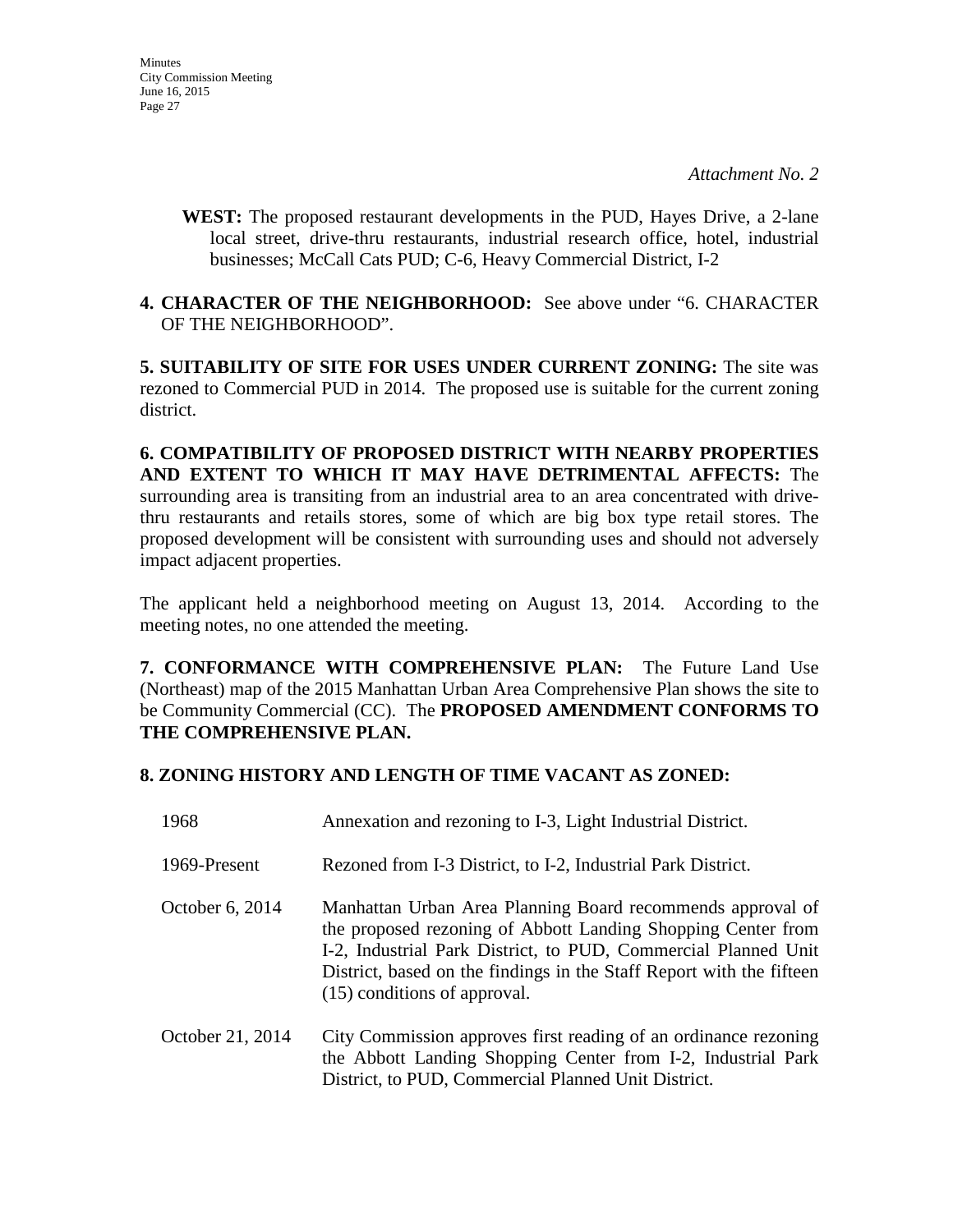| November 4, $2014$     | City Commission approves Ordinance No. 7104 rezoning the<br>Abbott Landing Shopping Center from I-2, Industrial Park<br>District, to PUD, Commercial Planned Unit District. |
|------------------------|-----------------------------------------------------------------------------------------------------------------------------------------------------------------------------|
| January 5, 2015        | Manhattan Urban Area Planning Board approves Final Plat of<br><b>Abbott Landing Addition.</b>                                                                               |
| <b>Lanuary 20-2015</b> | City Commission accents easements and rights-of-way as shown                                                                                                                |

January 20, 2015 City Commission accepts easements and rights-of-way as shown on the Final Plat of Abbott Landing Addition.

**9. CONSISTENCY WITH INTENT AND PURPOSE OF THE ZONING ORDINANCE:** The intent and purpose of the Zoning Regulations is to protect the public health, safety, and general welfare; regulate the use of land and buildings within zoning districts to assure compatibility; and to protect property values.

The PUD Regulations are intended to provide a maximum choice of living environments by allowing a variety of housing and building types; a more efficient land use than is generally achieved through conventional development; a development pattern that is in harmony with land use density, transportation facilities and community facilities; and a development plan which addresses specific needs and unique conditions of the site which may require changes in bulk regulations or layout. The proposed PUD is consistent with the intent and purposes of the Zoning Regulations, and the intent of the PUD Regulations, subject to the conditions of approval.

**10. RELATIVE GAIN TO THE PUBLIC HEALTH, SAFETY AND WELFARE THAT DENIAL OF THE REQUEST WOULD ACCOMPLISH, COMPARED WITH THE HARDSHIP IMPOSED UPON THE APPLICANT:** There appears to be no relative gain to the public, which denial would accomplish. No adverse impacts to the public are expected, subject to conditions of approval. Therefore, there may be a hardship to the applicant if the rezoning is denied.

**11. ADEQUACY OF PUBLIC FACILITIES AND SERVICES:** The Public Works Department – Utilities and Traffic Divisions have reviewed the proposal. Public utilities and the street network are sufficient to service the site.

### **12. OTHER APPLICABLE FACTORS:** None.

**13. STAFF COMMENTS:** City Administration recommends approval of the proposed amendment of Ordinance NO. 7104 and the Preliminary Development Plan of Abbott's Landing Commercial Planned Unit Development and approval of the Final Development Plan for Lot 6, Abbott's Landing Shopping Center Commercial Planned Unit Development, based on the findings in the Staff Report, subject to the following conditions of approval: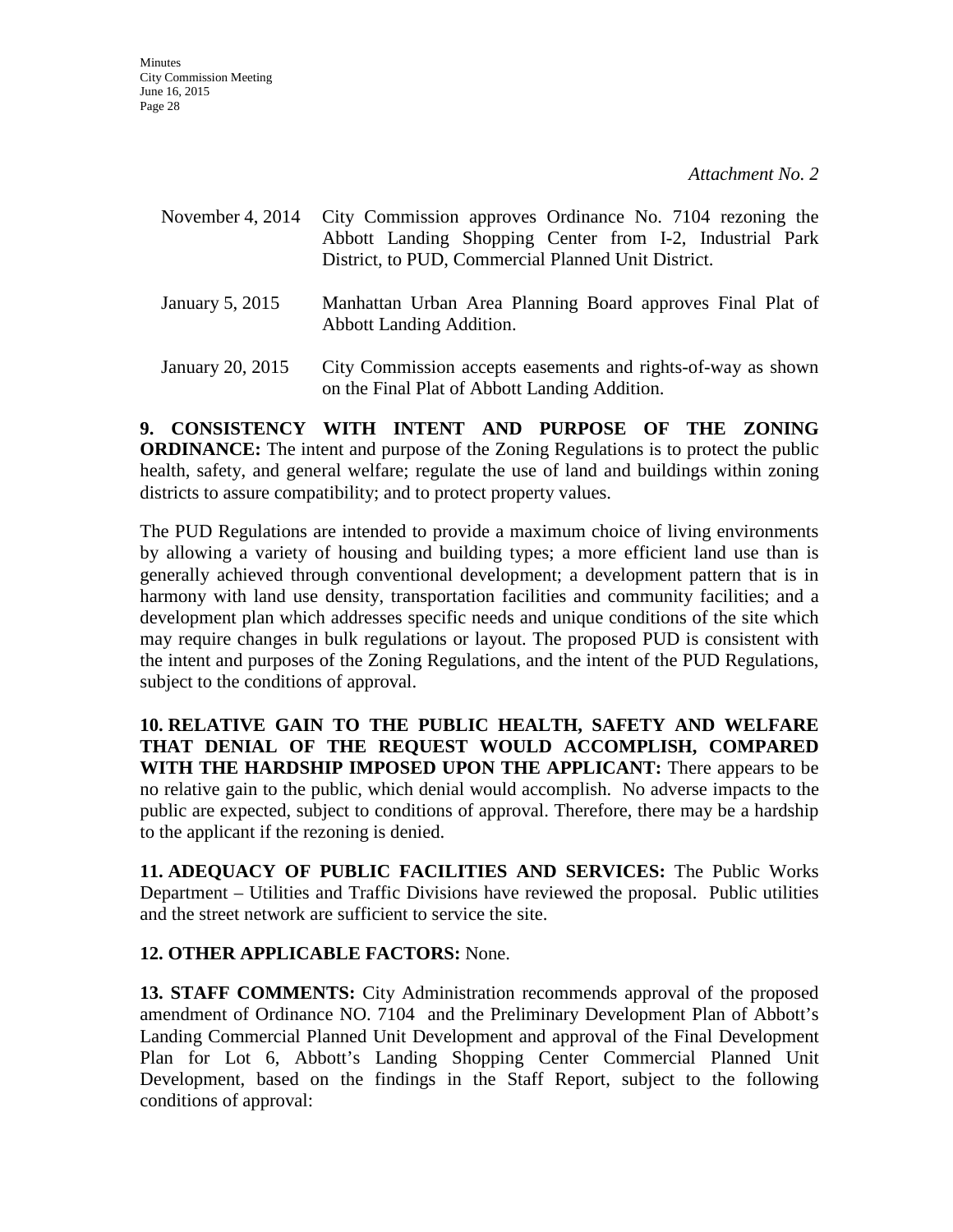- 1. Signage for shall be constructed as proposed consisting of wall signs and pylon signs.
- 2. The digital portion of the Dunkin Donuts pylon sign proposed on McCall Road shall be limited to a Digital Graphic Sign, as follows:
	- a. Digital Graphic Sign. A sign utilizing LED (light emitting diode), LCD (liquid crystal display), plasma, projected images, or any functionally equivalent technology, and which is capable of automated, remote or computer control to change a static image only as a "slide show" (series of images).
	- b. Duration of Message and Transitions. The sign message shall remain static for a period of not less than sixty (60) seconds. The transition from one (1) message to the next shall be direct and immediate, without any special effects including but not limited to, dissolving, fading, scrolling, starbursts and wiping, which shall be prohibited.
	- c. Image Characteristics. Digital Graphic Signs shall have a pitch of not greater than twenty (20) millimeters between each pixel.
	- d. Luminance. Between sunrise and sunset the maximum luminance shall be five thousand (5,000) nits and between sunset and sunrise the maximum luminance shall be five hundred (500) nits. All signs with a digital display having illumination by means other than natural light must be equipped with an automatic dimmer control or other mechanism that automatically controls the sign's brightness to comply with this requirement.
- 3. Signs shall be provided as proposed in the application documents, and shall allow for exempt signage described in Article VI, Article VI, Section 6-102  $(A)(2)(a),(b),(c),(e),(h),(i),(l),(l))$ , and  $(m)$  of the Manhattan Zoning Regulations.

# **ALTERNATIVES:**

- 1. Recommend approval of the proposed amendment of Ordinance No. 7104 and the Preliminary Development Plan of Abbott's Landing Commercial Planned Unit Development and approval of the Final Development Plan for Lot 6, Abbott's Landing Shopping Center Commercial Planned Unit Development, based on the findings in the Staff Report, subject to the three (3) conditions of approval.
- 2. Recommend denial of the proposed amendment of Ordinance No. 7104 and the Preliminary Plan of Abbott's Landing Commercial Planned Unit Development, stating the specific reasons for denial.
- 3. Table the proposed Amendment to a specific date, for specifically stated reasons.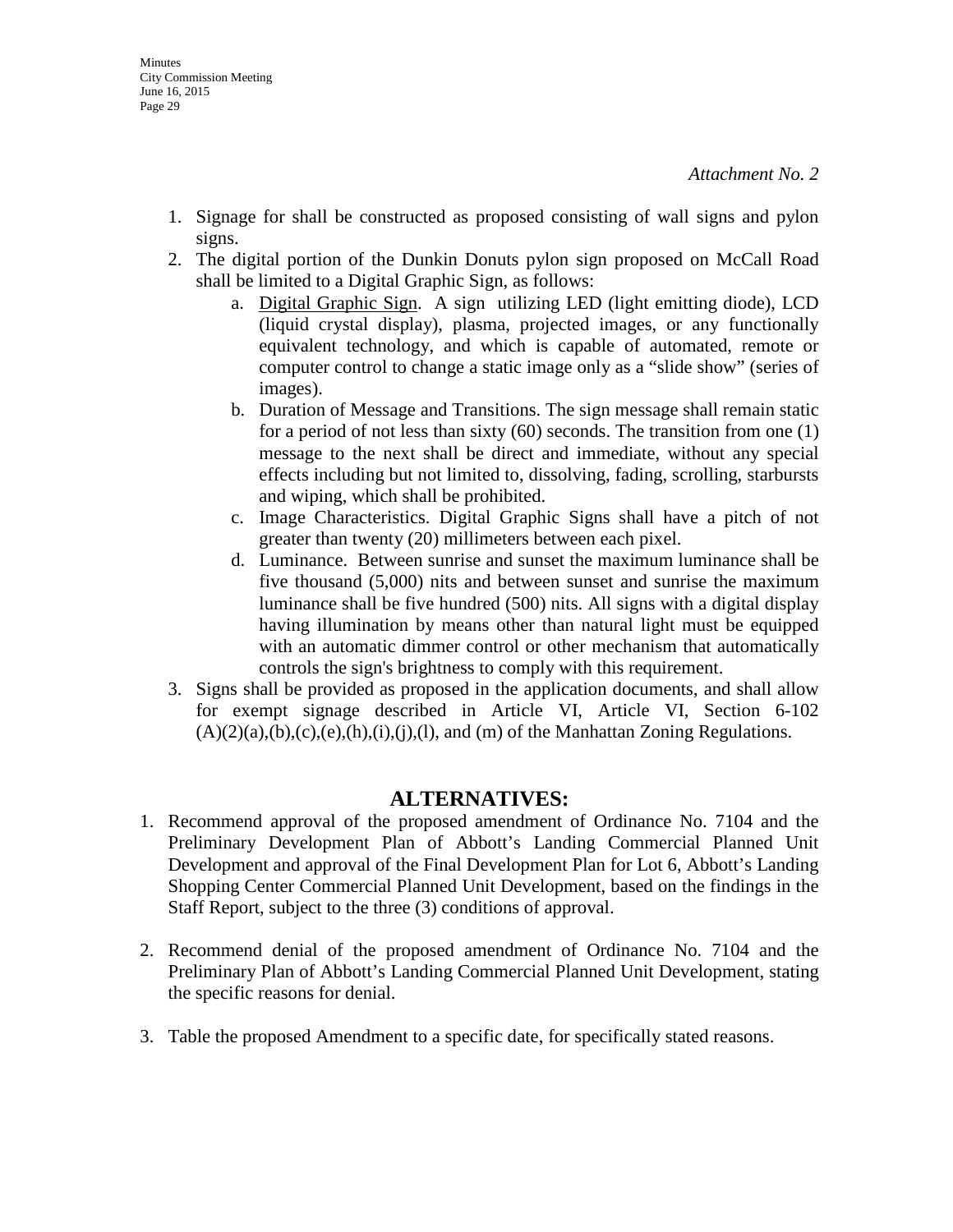*Attachment No. 2*

#### **POSSIBLE MOTION:**

The Manhattan Urban Area Planning Board recommends approval of the proposed amendment of Ordinance No. 7104 and the Preliminary Development Plan of Abbott's Landing Commercial Planned Unit Development and approval of the Final Development Plan for Lot 6, Abbott's Landing Shopping Center Commercial Planned Unit Development, based on the findings in the Staff Report, subject to the three (3) conditions of approval recommended by City Administration.

**PREPARED BY:** Chad Bunger, AICP, CFM, Senior Planner

**DATE:** May 8, 2015

15011}SR}PUDAmend}Lot6AbbottLandingUnit2.docx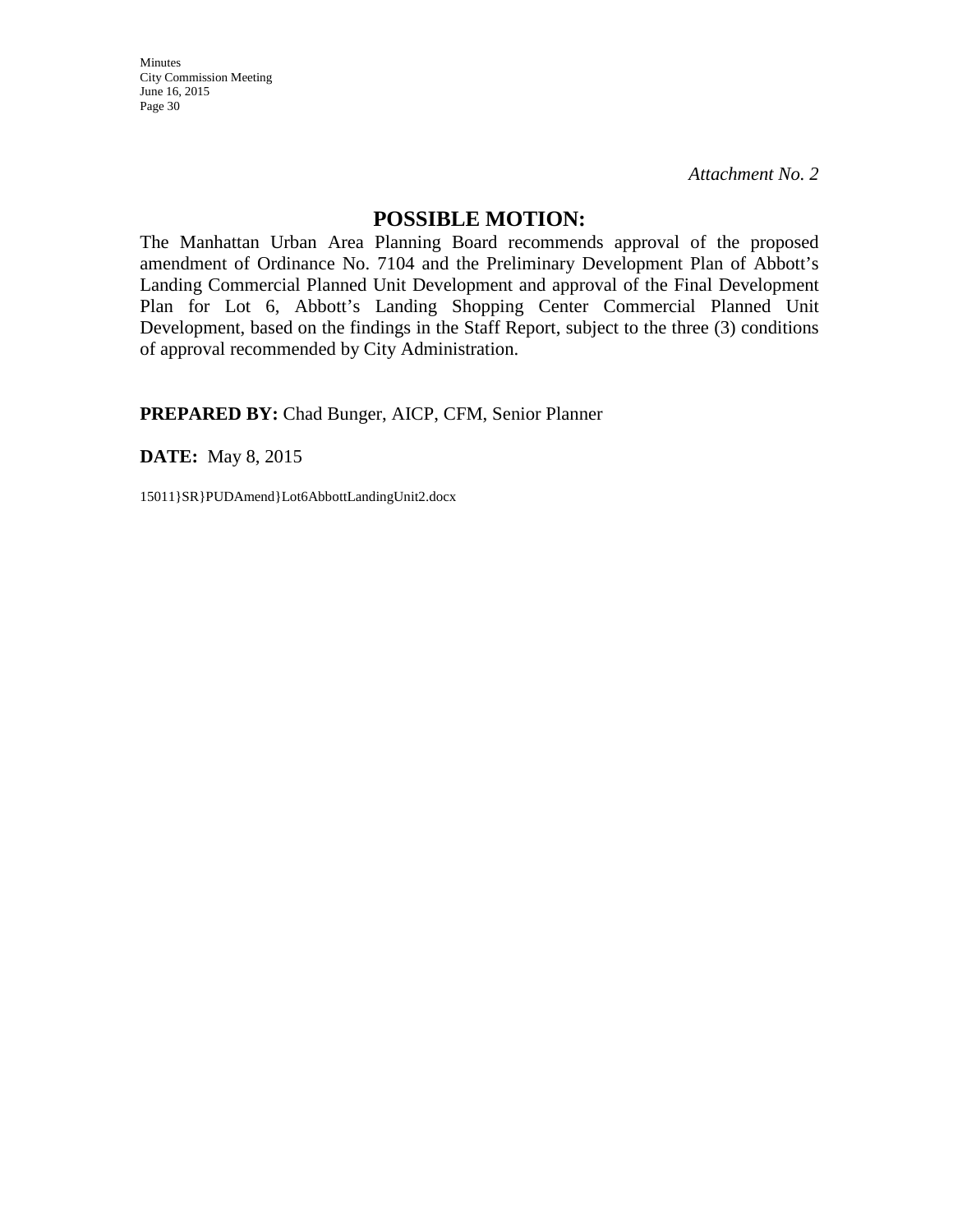*Attachment No. 3*

#### **STAFF REPORT**

#### **AN AMENDMENT OF ORDINANCE NO. 6013 AND THE APPROVED PRELIMINARY DEVELOPMENT PLAN OF MANHATTAN CHRISTIAN COLLEGE PLANNED UNIT DEVELOPMENT.**

# **BACKGROUND**

**APPLICANT/OWNER:** Manhattan Christian College – J. Kevin Ingram, President

**ADDRESS:** 1415 Anderson Avenue

**LOCATION:** The college campus is south of Anderson Avenue, west of N. 14<sup>th</sup> Street, north of Fairchild Avenue and generally east of N.  $16<sup>th</sup>$  Street.

The PUD Amendment is for a vacant area of the campus northwest of the intersection of Fairchild Avenue and N. 14<sup>th</sup> Street.

**AREA:** 30,484 square feet (6.99 acres)

#### **DATE OF PUBLIC NOTICE PUBLICATION:** May 11, 2015

### **DATE OF PUBLIC HEARING: PLANNING BOARD:** June 1, 2015 **CITY COMMISSION:** June 15, 2015

# **EXISTING PUD**

The existing buildings and usage on the site include the following:

- **Joliffe Hall** a 3-story building, with footprint of an approximately 5,700 square foot, that provides the campus library, lecture rooms, conference rooms and office space.
- **Donald Coffin Memorial Hall** a 2-story structure, with a building footprint of 10,287 square feet, that is the main academic center for the Manhattan Christian College, providing classrooms and administrative offices.
- **Johnson Hall** 3-story dormitory for men with a footprint of approximately 5,000 square feet.
- **Coffin Memorial Campus Center** an approximately 12,000 square foot, 2 story building that is the student center with lounges, dining facilities and multi-purpose uses.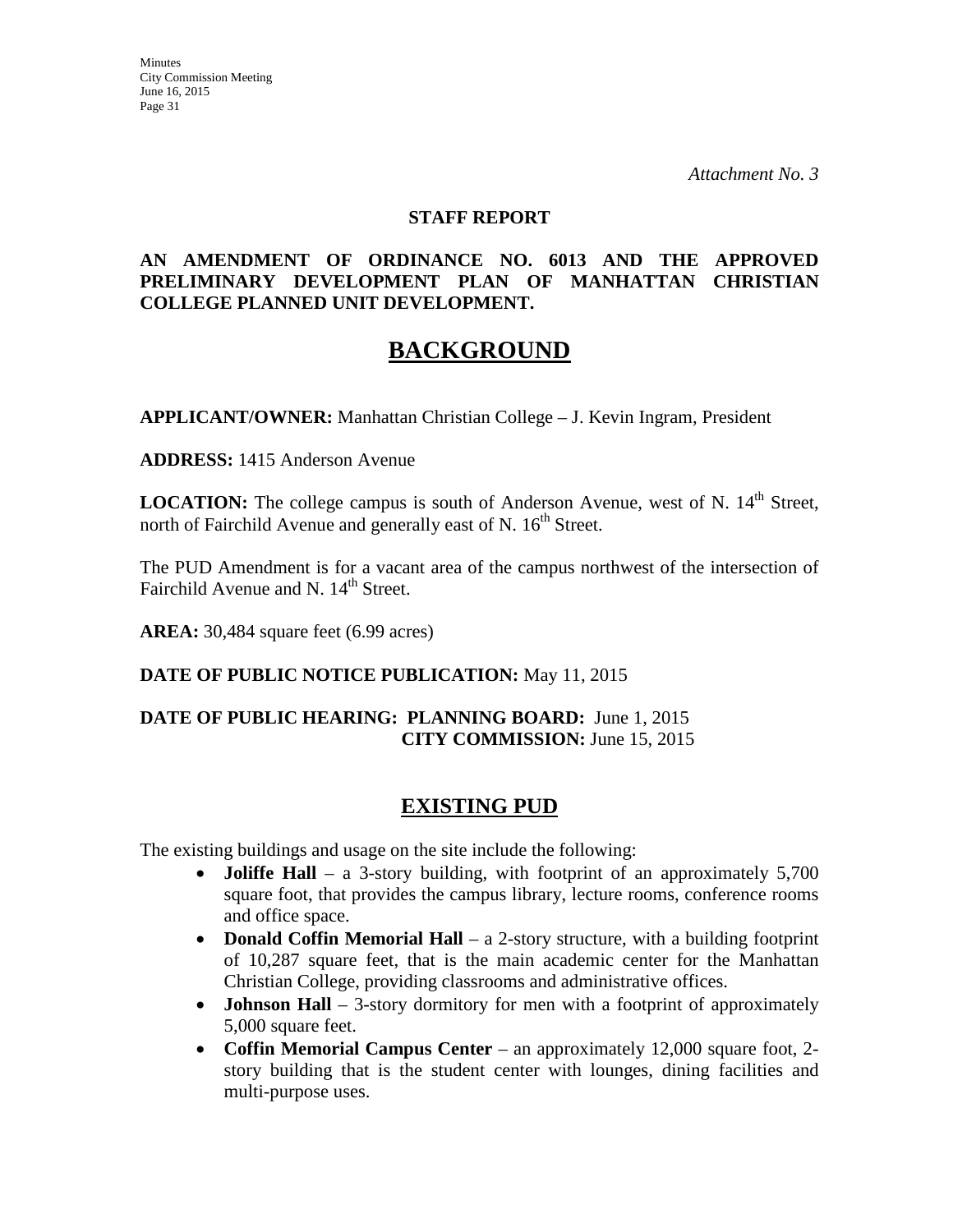• **Kenoyer Hall** – the women's dormitory that is approximately 7,000 square foot in area and is 3-stories tall.

#### **Ordinance No. 6013**

On July 7, 1998, the Manhattan City Commission approved the Ordinance to rezone several tracts to the Manhattan Christian College Planned Unit Development.

#### **Ordinance No. 6107**

On December 7, 1999, the Manhattan City Commission approved an Amendment to Ordinance No. 6013 and the Preliminary Development Plan to alter the approved signage and landscape plans for the PUD.

#### **Conditions of Approval**

The Conditions of Approval established by Ordinance No. 6013 are:

- 1. Permitted land uses shall be limited to: activities normally associated with a small college, accessory sale of textbooks and other educational supplies, food service for students, employees, guests and visitors, and the sale of tickets to the general public for college events.
- 2. Performance for the landscaping and irrigation shall be provided pursuant to an agreement between the City and applicant.
- 3. Landscaping shall be provided in accordance with the Preliminary Landscape Plan and shall be maintained in good condition.
- 4. A landscape berm shall be required along the entire frontage of the southern off-street parking lot along Fairchild Avenue to the curb cut along N.  $14<sup>th</sup>$ Street, and continuous hedge plantings shall be provided along the top of the berm. The remainder of the front yard landscape space north of the curb cut along N.  $14<sup>th</sup>$  Street shall be screened with a continuous hedge, and shall be planted at headlight height, at the time of planting. Additional street trees shall be provided along North 14<sup>th</sup> Street and Fairchild Avenue.
- 5. Signage shall be permitted in accordance with the proposed signage plan.
- 6. The proposed fire hydrants and 10 inch water mains along N.  $14<sup>th</sup>$  Street and N. 16<sup>th</sup> Street shall be installed prior to construction of new buildings on the main campus, but not including the facilities management building.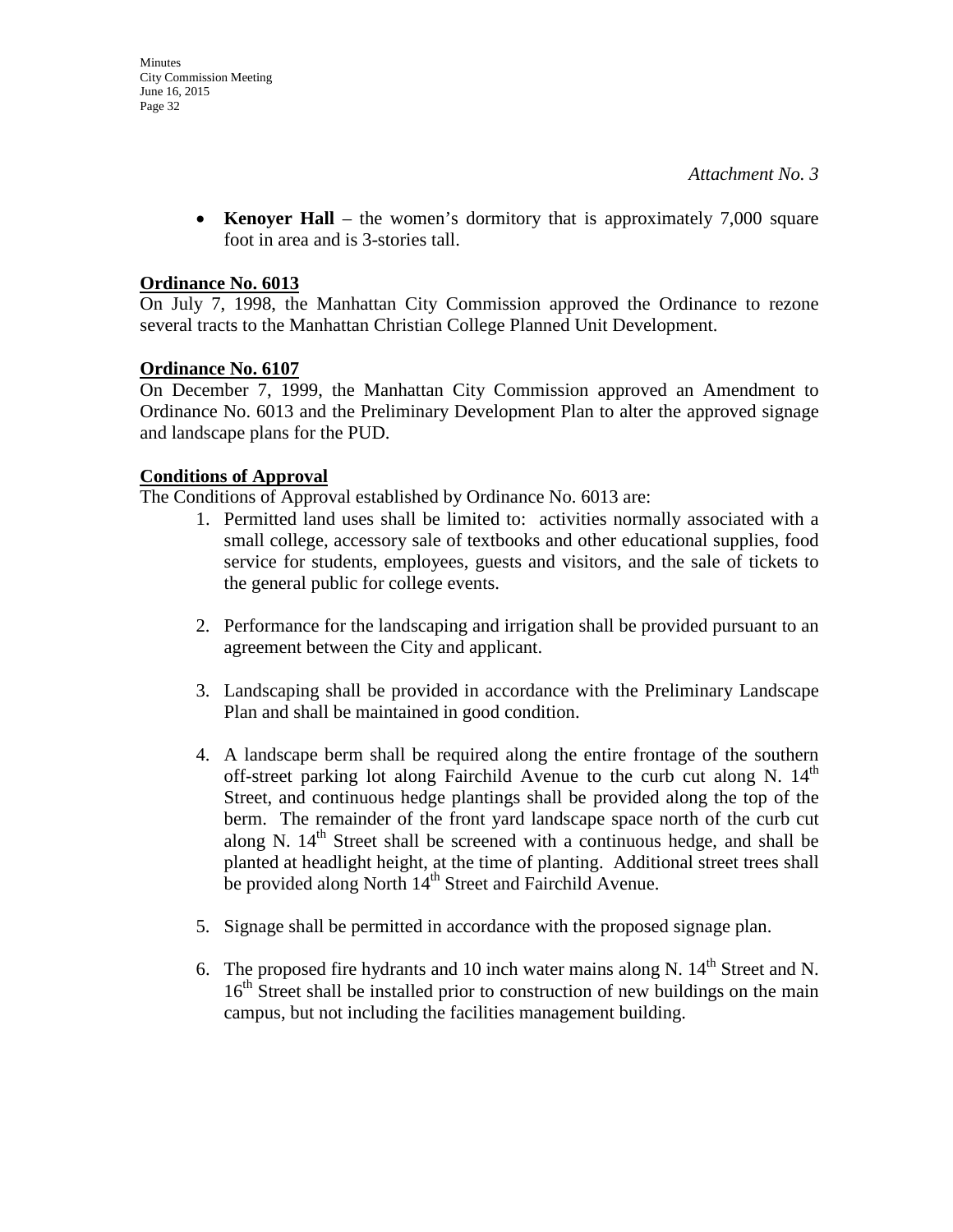- 7. On-campus parking shall be provided on the basis of: 1 stall per 2.5 traditional students, 1 stall per full-time employee, 1 stall per MCC owned vehicle, and 1 stall per 3 part-time employees. For the purposes of determining these numbers, students, facility and staff in the traditional Monday through Friday daytime programs shall be used.
- 8. All 246 proposed off-street parking spaces shall be provided at the time that the Student Life Center, Chapel-Music building, or the dormitories are constructed, regardless of enrollment levels. Before a third floor is added to the Student Life Center, parking demands shall be reassessed to determine if additional parking needs to be provided.
- 9. Maximum headcount enrollment shall be limited to a total headcount of 450.
- 10. Prior to removing existing off-street parking spaces, an equivalent number of new off-street parking spaces parking shall be provided on-campus, in accordance with the approved development and landscape plans.
- 11. The five (5) on-street parking spaces on the north side of Laramie Street shall be eliminated, the two (2) drop-off spaces for the Chapel/Music building shall be recessed to the north, and the bike lanes shall be striped and signed with appropriate bike lane signs.
- 12. Storm water improvements shall be privately owned, and maintained, by MCC.
- 13. All proposed Laramie Street improvements shall be constructed with the Chapel/Music Building, or sooner if Manhattan Christian College so chooses, including the landscaping which shall be maintained in good condition by the Manhattan Christian College.
- 14. The following parameters shall be taken into account by the City Engineer and the applicant's consultant in the final design of Laramie Street: maintain the eight (8) foot wide center landscape median; the two (2) drop-off spaces along the north side of Laramie Street for the Chapel/Music Building shall be recessed to the north; and, the design of the street shall incorporate space for motor vehicles, bikes, pedestrians and the angled parking on the south side of Laramie Street.
- 15. The City Engineer and the applicant's consultant shall consider the relocation of the facilities management building to accommodate adjacent setbacks on the north and east, and rotating the building to accommodate equal parking necessary, as an option.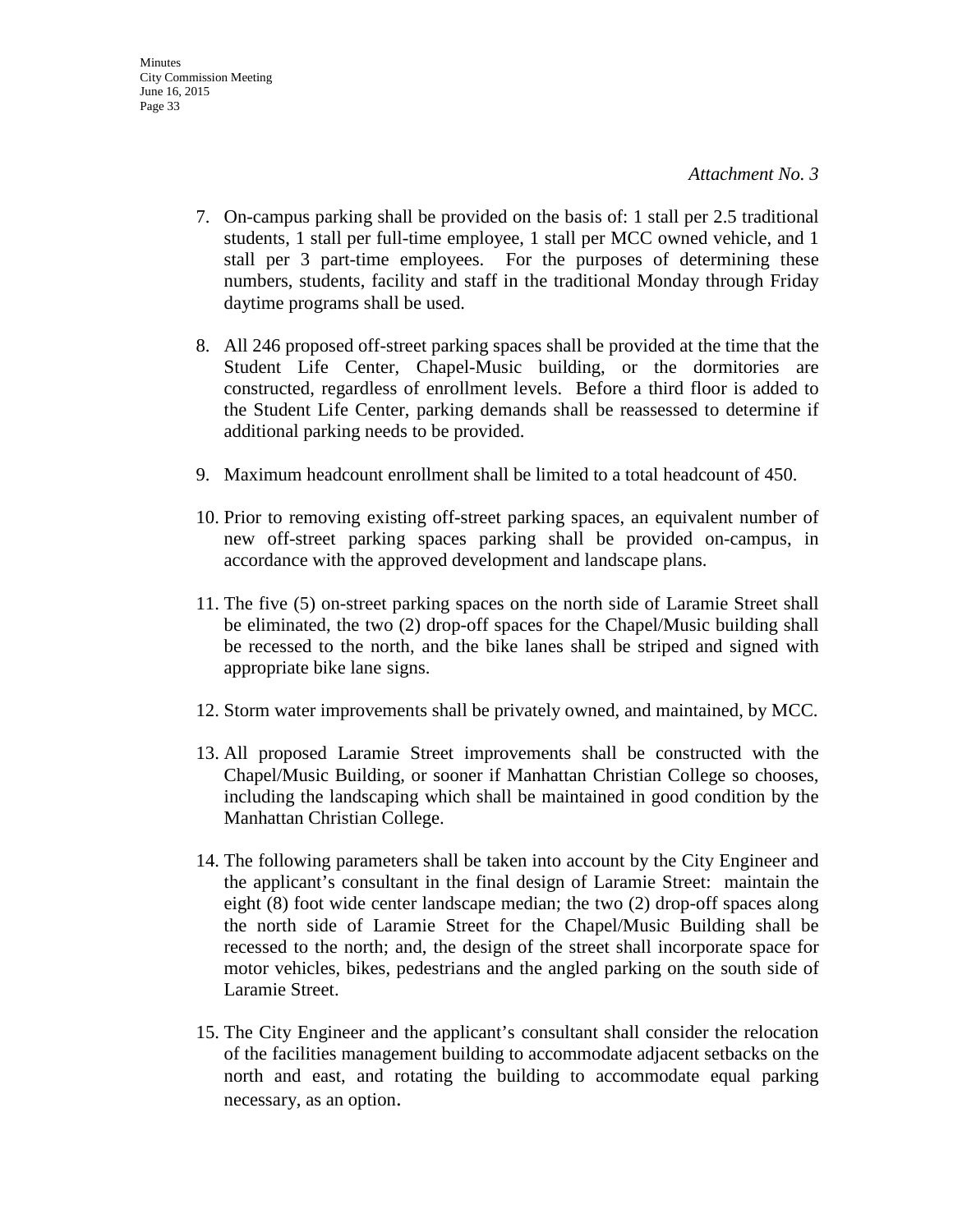The Conditions of Approval established by Ordinance No. 6107 are:

- 1. The signs shall be constructed as proposed in the applicant's documents.
- 2. Landscaping and irrigation shall be provided as proposed and shall be maintained in good condition.
- 3. Security for performance of the landscaping shall be provided by Agreement between the City and the applicant.

# **PROPOSED AMENDMENT**

The applicant has proposed to amend the PUD Ordinance and the approved Preliminary Development Plan to remove the originally proposed 500-seat chapel/music hall, construct a newly designed Student Life Center, alter the layout of the off-street parking lots, slightly alter the design of the Laramie Street center landscape median, and to alter the following conditions of approval:

- 4. A landscape berm shall be required along the entire frontage of the southern off-street parking lot along Fairchild Avenue to the curb cut along N.  $14<sup>th</sup>$ Street, and continuous hedge plantings shall be provided along the top of the berm. The remainder of the front yard landscape space north of the curb cut along N.  $14<sup>th</sup>$  Street shall be screened with a continuous hedge, and shall be planted at headlight height, at the time of planting. Additional street trees shall be provided along North 14<sup>th</sup> Street and Fairchild Avenue. *The proposed* landscape plan associated with the Student Life Center does not show the *required landscape berm or hedge row. City Administration is recommending that the requirement be modified to accommodate the proposed stormwater detention basin near the intersection of N. 14th Street and Fairchild Avenue.*
- 8. All 246 proposed off-street parking spaces shall be provided at the time that the Student Life Center, Chapel-Music building, or the dormitories are constructed, regardless of enrollment levels. Before a third floor is added to the Student Life Center, parking demands shall be reassessed to determine if additional parking needs to be provided. *The applicant would like to phase in the required off-street parking spaces based on construction of Student Life Center and 2 dormitories. (See Off-street Parking Section*
- 9. Maximum headcount enrollment shall be limited to a total headcount of 450. *Both the applicant and City Administration have proposed to eliminate this condition of approval. The applicant has shown through the application materials that the College will most likely not reach this limit and has the physical capacity within its building and available land to have no more than approximately 450 students. City Administration has limited ways to monitor the College enrollment and has virtually no way to enforce this enrollment restriction.*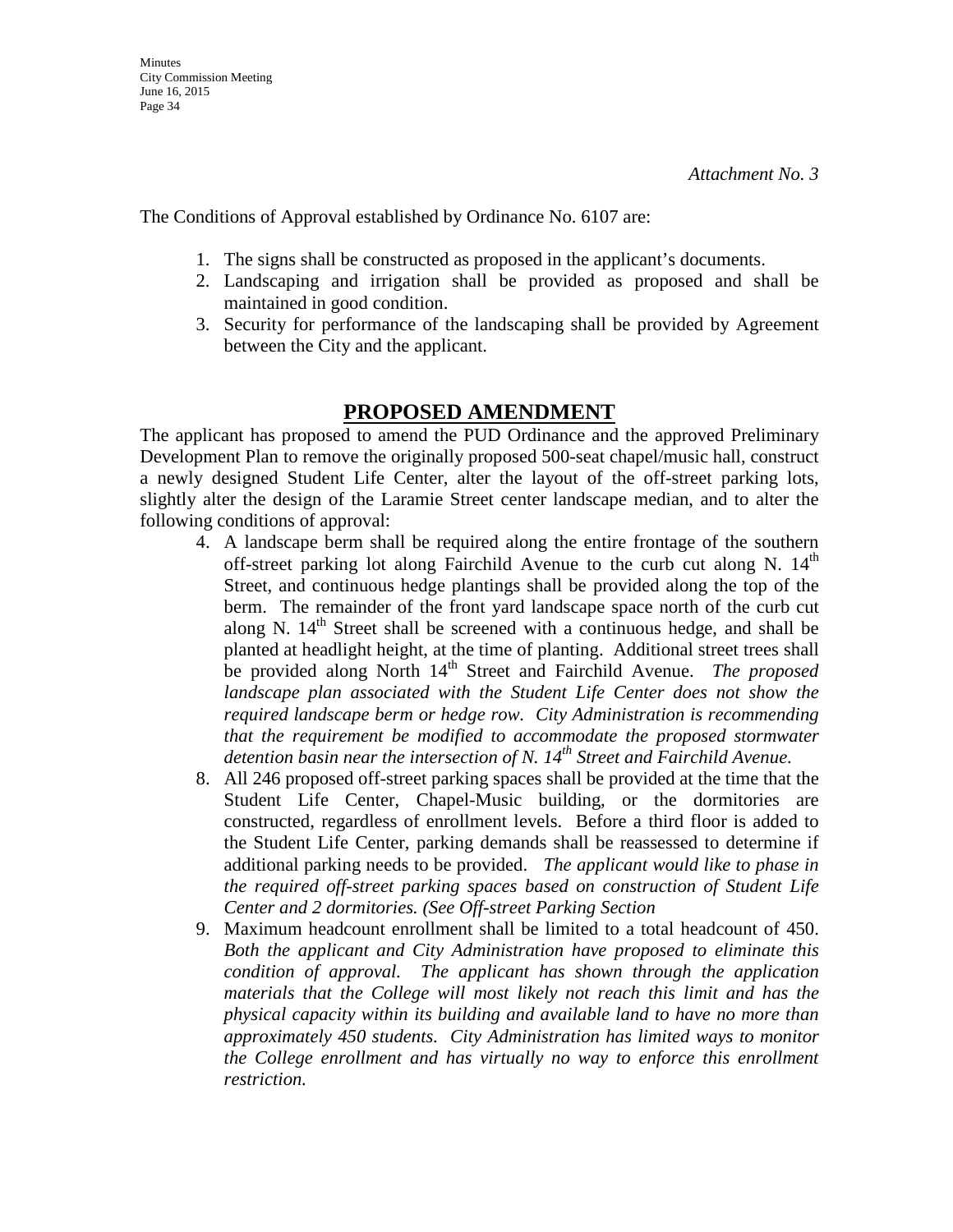- 13. All proposed Laramie Street improvements shall be constructed with the Chapel/Music Building, or sooner if Manhattan Christian College so chooses, including the landscaping which shall be maintained in good condition by the Manhattan Christian College. *The Chapel/Music Building is being eliminated from the PUD plans. City Administration is proposing to remove this condition and allow the Manhattan Christian College to decide when the median should be installed.*
- 14. The following parameters shall be taken into account by the City Engineer and the applicant's consultant in the final design of Laramie Street: maintain the eight (8) foot wide center landscape median; the two (2) drop-off spaces along the north side of Laramie Street for the Chapel/Music Building shall be recessed to the north; and, the design of the street shall incorporate space for motor vehicles, bikes, pedestrians and the angled parking on the south side of Laramie Street. *City Administration is recommending this condition of approval be modified to state that; "The final design of the Laramie Street improvements shall be approved by the City Engineer prior to construction."*

#### **Proposed Buildings and Structures**

As previously mentioned, the 500-seat Chapel/Music Building is to be removed from the Campus Master Plan. In its place will be an off-street parking lot (reference the Off-Street Parking Section for more details).

The proposal to construct a new Student Life Center/Gymnasium will generally be in the vacant area of the campus along N.  $14<sup>th</sup>$  Street. The building will be the campus indoor athletic center, including a full size basketball/volleyball court with seating for up to 250 specters, 3 locker rooms, a weight room, an athletic training room, concession stand, 2 office spaces, a conference room and restrooms. Mechanical rooms and storage areas are also shown on the building plans.

The new building will be approximately 16,800 square feet in area and be 32 feet tall. The main access to the new building will be on the northwest side of Student Life Center, and another significant entrance is on the southwest corner of the building. An outdoor plaza is shown to the west of the building that will include outdoor seating and gathering areas. A loading area is shown on the southeast corner of the building.

The proposed Student Life Center's exterior material will be corrugated metal panels, insulated panels and wood trellis and limestone columns as building accents.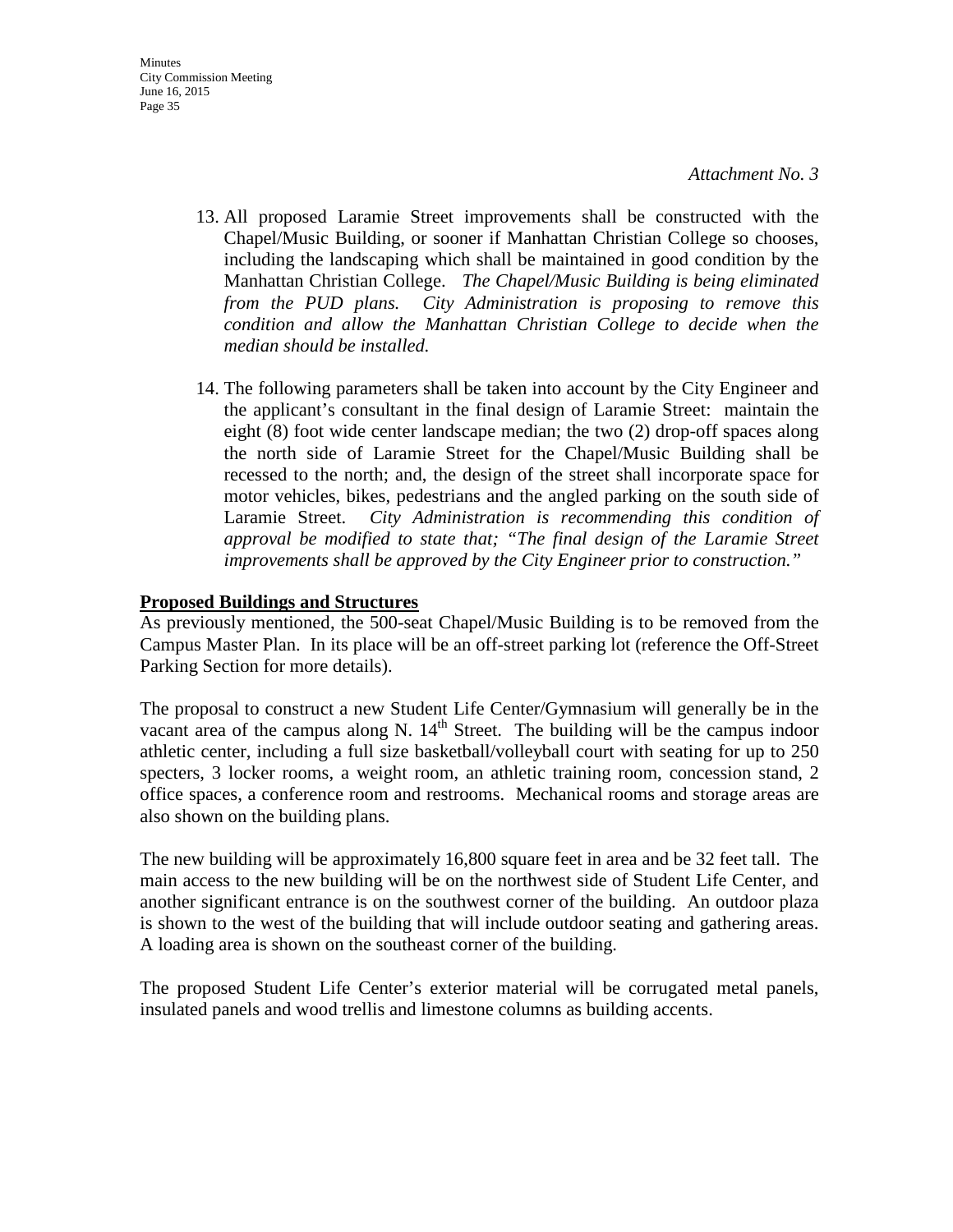

Other elements of the Campus Master Plan, such as the 2 future dormitories and the campus layout have not been proposed to change. The Laramie Street center median has decreased in size and scope from the approved Preliminary Development Plan.

### **Phasing**

The application materials show the improvements shown on the Campus Master to occur in 2 phases.

### Phase I

- Off-street parking lot north of Laramie Street (2015 2016)
- Student Life Center  $(2016 2017)$

### Phase II

- Housing Facilities (as fundraising accommodates)
	- o Detention Pond (with construction project)
- Laramie Street Construction (as fundraising accommodates)
	- o Utility Improvements (with street improvement project)
- Johnson Hall Renovations (as fundraising accommodates)

# **PROPOSED SIGNAGE:**

The new Student Life Center will have a ground identification sign that is approximately, 5 foot by 3 foot (15 square feet) with an overall height of 6 feet.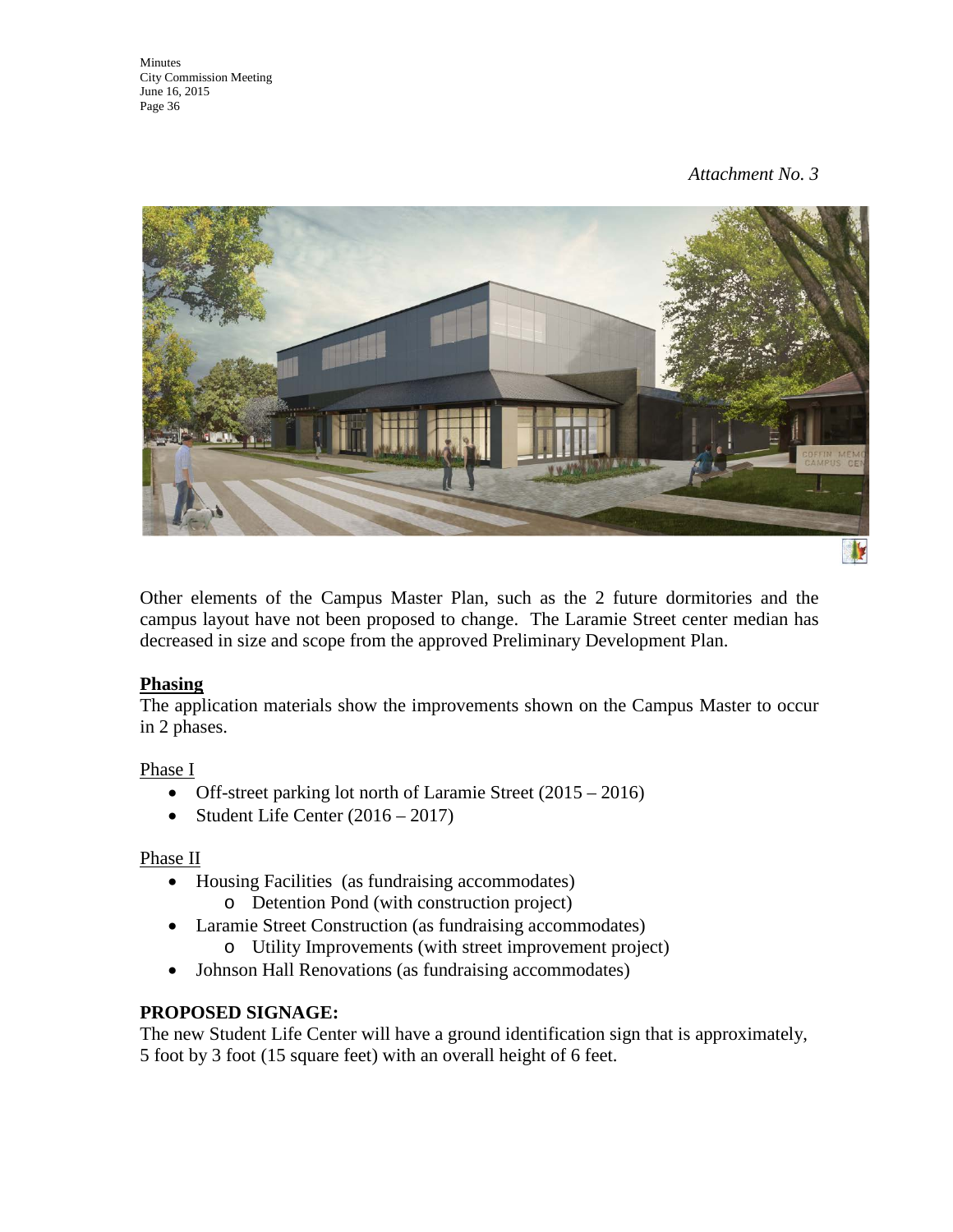**Minutes** City Commission Meeting June 16, 2015 Page 37

Other signage proposed for the campus has not changed from the 1999 PUD Amendment. Signage proposed for the campus will include approximately 8-foot wide by 6-foot ground signs on a limestone base to be located on the corners of the campus and approximately 4 foot wide by 13-foot tall limestone based with a street light on top and a small MCC sign for treatment along streets within the campus.

The Exempt Sign requirements/citation set out in Condition 9 above changed since approval of the PUD in 2008. Updated with this amendment are those exempt signs described in Article VI, Section 6-102  $(A)(2)(a),(b),(c),(e),(f),(g),(h),(i),(i),(k),(l),(m)$  of the Manhattan Zoning Regulations (*attached*).

### **PROPOSED LIGHTING:**

The application materials state that "Campus lighting will be designed to enhance security and aesthetics. Light standards in parking areas will provide primary security lighting with lamps and fixtures elevated to provide a broad pattern of illumination for security along with directional and shielding capabilities to prevent glare on adjacent neighborhoods. Supplemental sidewalk pedestrian scale and building entry lighting with a lower level of illumination will be used."

The site plans show the location of the proposed lighting. The Zoning Regulations require that lighting shall be shielding to prevent lighting from impacting adjacent properties.

# **MATTERS TO BE CONSIDERED WHEN AMENDING A PLANNED UNIT DEVELOPMENT**

**1. WHETHER THE PROPOSED AMENDMENT IS CONSISTENT WITH THE INTENT AND PURPOSE OF THE APPROVED PUD, AND WILL PROMOTE THE EFFICIENT DEVELOPMENT AND PRESERVATION OF THE ENTIRE PUD:** The PUD Amendment is to eliminate the originally proposed Chapel/Music building, replace it with an off-street parking lot, modify the originally proposed Student Life Center building and update, modify or eliminate conditions of approval of the PUD.

The proposed amendment to the PUD is consistent with the intent and purpose of the approved PUD. The Student Life Center was originally proposed with the 1998 PUD rezoning. The amendment modifies its design and size. The conditions of approval that are being required to be modified or eliminated are necessary to allow the campus to grow through student enrollment and campus needs.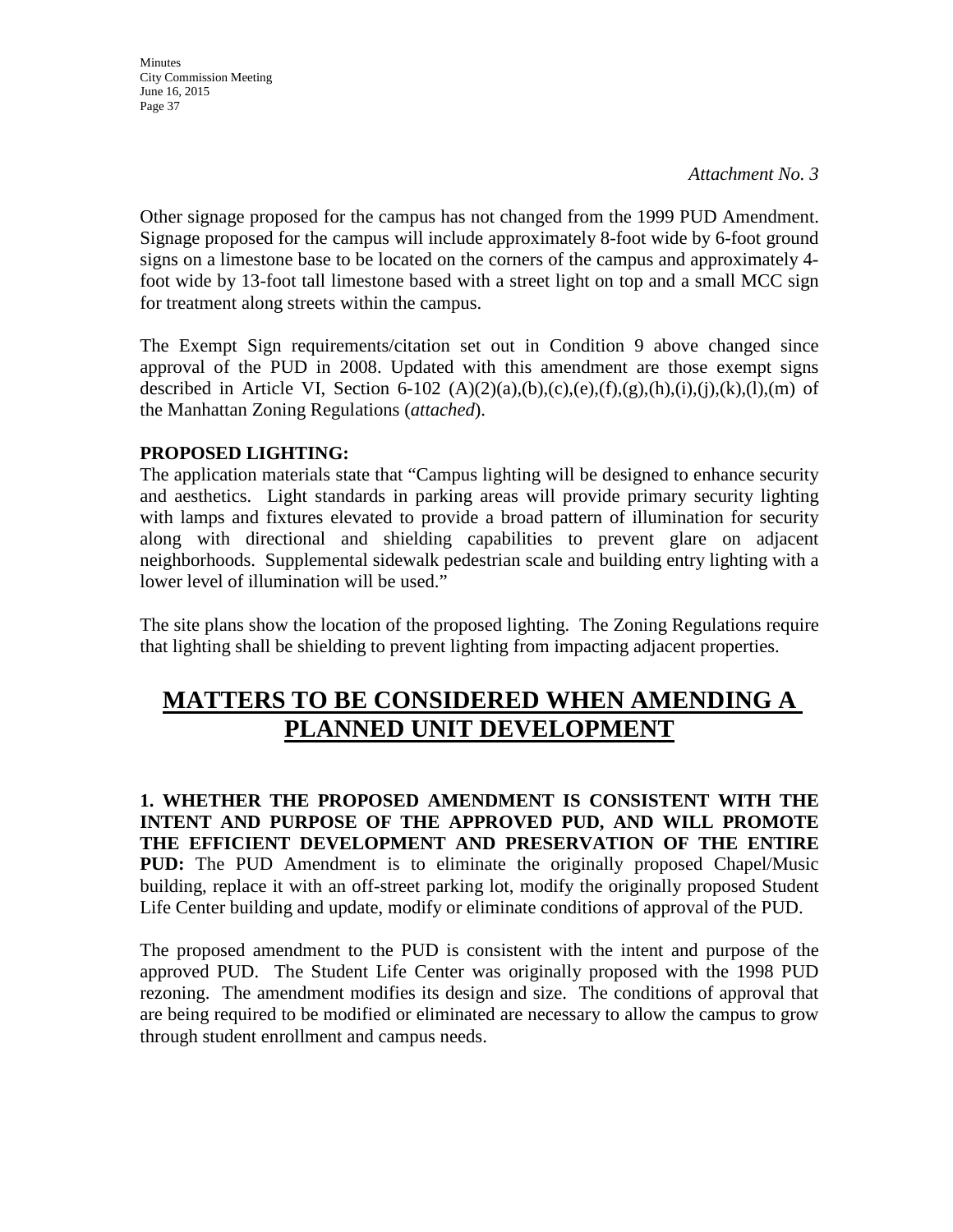*Attachment No. 3*

**2. WHETHER THE PROPOSED AMENDMENT IS MADE NECESSARY BECAUSE OF CHANGED OR CHANGING CONDITIONS IN OR AROUND THE PUD, AND THE NATURE OF SUCH CONDITIONS:** The proposed amendment is made necessary because the Manhattan Christian College believes it needed the Student Life Center/Gymnasium due to proposed renovations to the City Hall Auditorium. Currently the Manhattan Christian College rents the City Hall Auditorium for its volleyball, and men's and women's basketball programs. The extensive renovations proposed for the auditorium could leave them without a place to play these team sports. Other modifications, including elimination of the originally proposed Chapel/Music building and replacing it with an off-street parking lot necessitate the amendment.

The other modifications to the Campus Master Plan and original PUD's conditions of approval are based on current needs of the campus and funding availability to address the conditions of approval. Condition #8 required all 246 off-street parking spaces be provided at the time the Student Life Center is constructed, regardless of enrollment. The applicant has stated that funds are not available to construct all of the future off-street parking spaces, nor is there a need for the total parking spaces because of the current and near-future enrollment and sizes of campus activities.

**3. WHETHER THE PROPOSED AMENDMENT WILL RESULT IN A RELATIVE GAIN TO THE PUBLIC HEALTH, SAFETY, CONVENIENCE OR GENERAL WELFARE, AND IS NOT GRANTED SOLELY TO CONFER A SPECIAL BENEFIT UPON ANY PERSON:** The proposed PUD amendment will benefit the general public by providing improvements to an existing institution of higher education in the City. A secondary benefit of facilitating the Manhattan Christian College to construct the revised Student Life Center/Gymnasium is the addition of indoor recreation space and availability to the public through the Park and Recreation Department.

The PUD amendment is necessary, in part, because of Condition #8 which requires the total off-street parking be constructed with the Student Life Center/Gymnasium, regardless of the current and near future needs of the campus.

# **ADDITIONAL MATTERS TO BE CONSIDERED WHEN AMENDING A PLANNED UNIT DEVELOPMENT**

**1. LANDSCAPING:** A variety of deciduous and ornamental trees, evergreen trees and bushes decorative grass, ground cover and flower beds are proposed throughout the site for the Student Life Center/Gymnasium.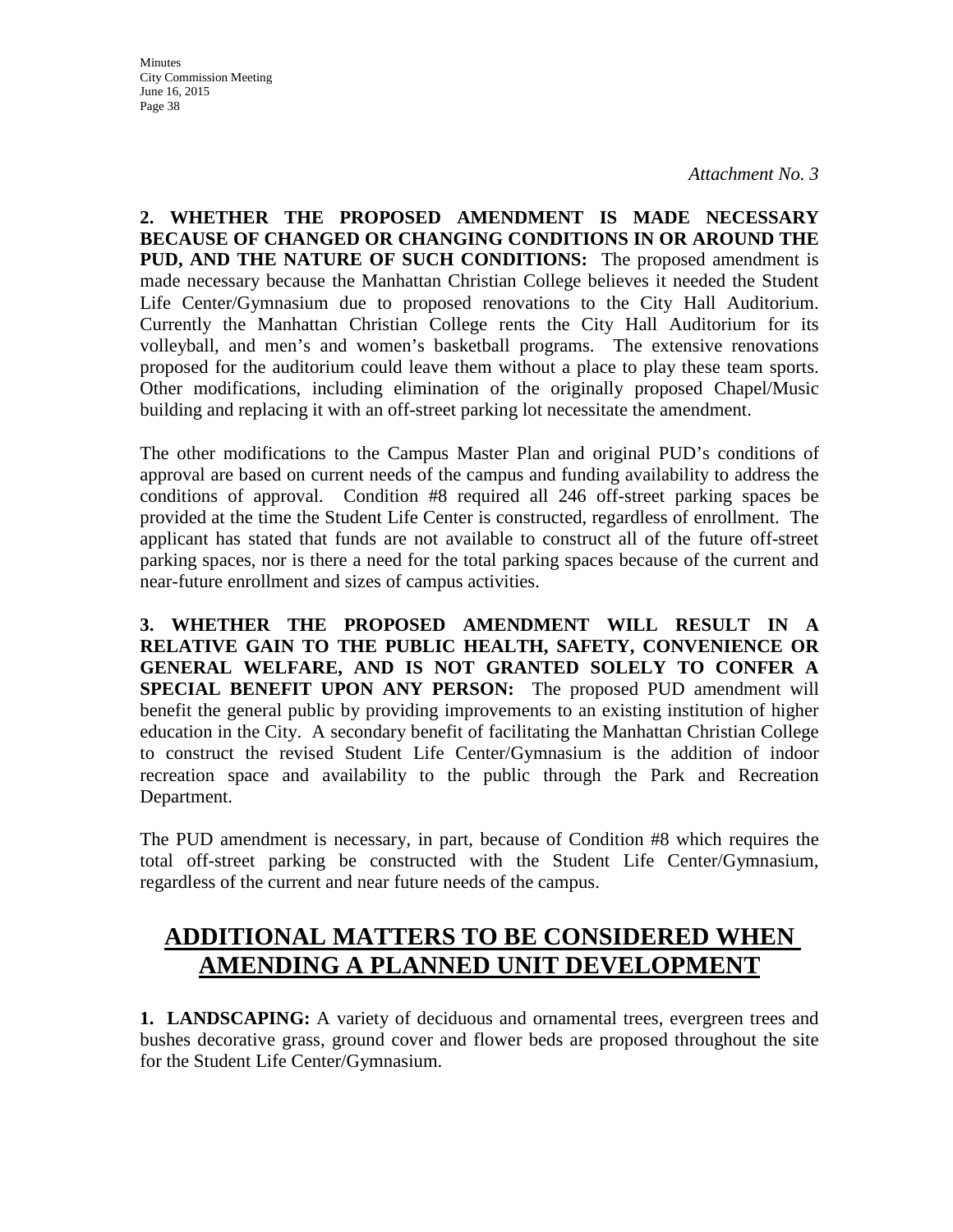*Attachment No. 3*

The 1998 PUD Ordinance required landscape berm and hedge row be planted along the southern edge of the off-street parking lot along Fairchild Avenue and along the east property line along N.  $14<sup>th</sup>$  Street. This landscape berm and hedge row has not been installed to date.

**2. SCREENING:** No specific screening is proposed with the Student Life Center.

As mentioned above, the 1998 PUD required a landscape berm and hedge row be planted along Fairchild Avenue and N.  $14<sup>th</sup>$  Street to screen/buffer the large off-street parking lot from the neighborhood. This landscape screening has not been planted. A stormwater detention basin is now proposed at the southeast corner of the campus near the intersection of Fairchild Avenue and N.  $14<sup>th</sup>$  Street. City Administration is recommending that this original condition of approval be modified to accommodate the proposed detention basin. The recommended condition of approval is as follows:

"A 30 inch tall landscape buffer shall be required along the entire frontage of the southern off-street parking lot along Fairchild Avenue to the western edge of the stormwater detention basin and rain garden area, consisting of a landscaped berm with continuous hedge plantings along the top of the berm, or just continuous hedge plantings. The remainder of the front yard landscape space north of the stormwater detention basin along N.  $14<sup>th</sup>$  Street shall be buffered with a continuous hedge, and shall be 30 inches tall at the time of planting. The required landscape buffers shall not encroach into any vision triangles or sight distance lines. The landscape buffer along Fairchild Avenue shall be installed at the time of the construction of the Student Life Center/Gymnasium. The landscape buffer along N. 14<sup>th</sup> Street shall be installed with the adjacent Phase II parking expansion."

**3. DRAINAGE:** The applicant's consultant, Alfred Benesch & Co., has conducted a stormwater drainage study for the proposed Campus Master Plan. The site currently drains to the surrounding public street system and utilizes street curbs and gutters and underground stormwater sewer systems along Anderson Avenue, Laramie Street, Fairchild Street, N.  $14<sup>th</sup>$  Street and N.  $16<sup>th</sup>$  Street.

The majority of the improvements to the campus are to be to the south of Laramie Street. The drainage study of the Campus Master Plan concluded that a 160 foot long by 30 foot wide and 2 to 3.5 foot deep above-ground detention basin should be constructed at the southeast corner of the campus to meet the City's pre-development vs. post-development stormwater runoff rate requirements.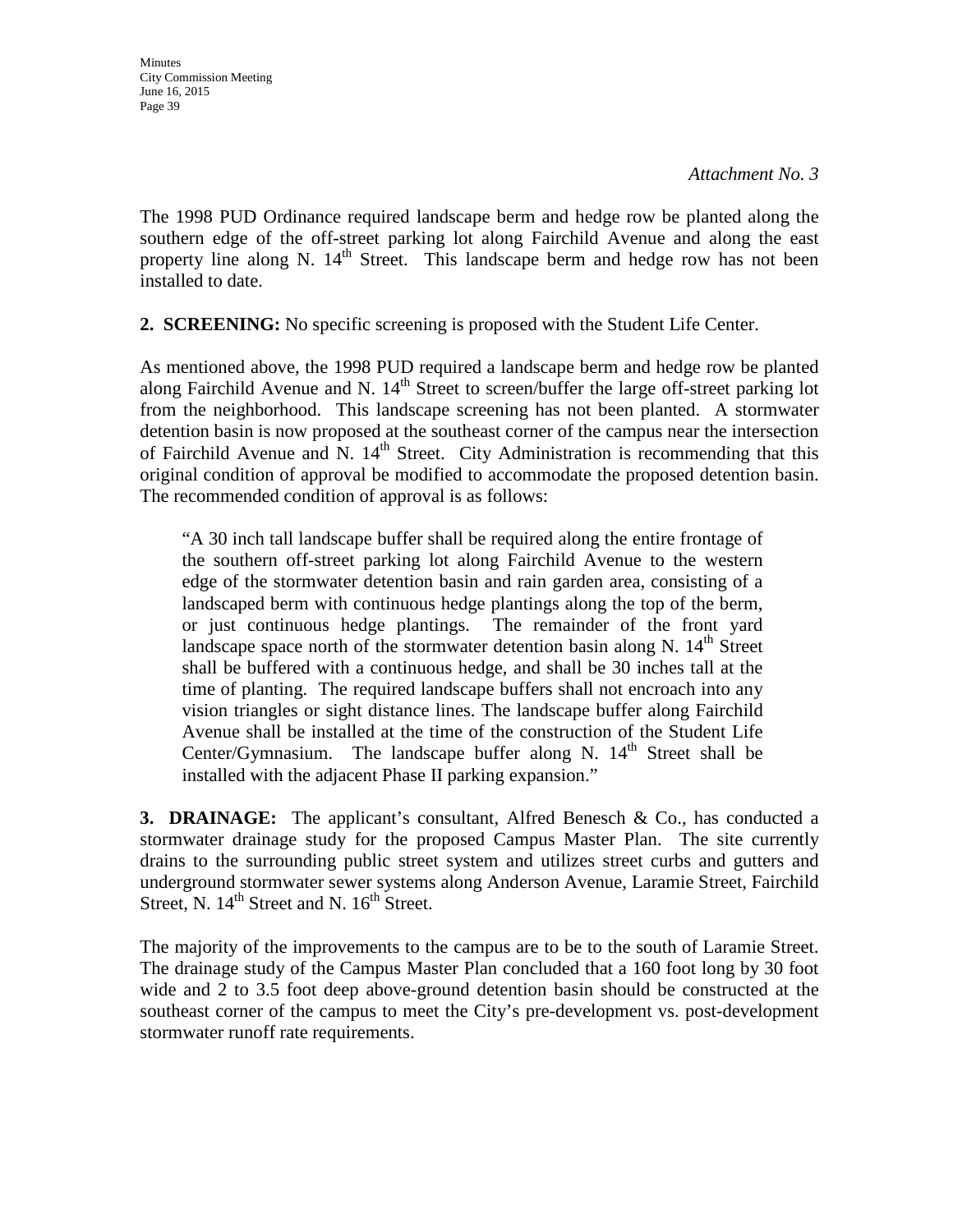| Pre- vs. – Post Development Stormwater Runoff Comparison |                 |                 |                  |
|----------------------------------------------------------|-----------------|-----------------|------------------|
|                                                          | $2$ -Year (cfs) | 10-Year $(cfs)$ | 100-Year $(cfs)$ |
| <b>Existing Conditions</b>                               | 16.12           | 22.24           | 31.72            |
| <b>Post Construction</b>                                 | 16.59           | 22.33           | 31.05            |
|                                                          | በ 47            | ገ በዓ            | $-0.67$          |

The pre- vs. post-construction comparison shows a slight increase in the rate of stormwater runoff for the 2-year and 10-year storms.

The City's Stormwater Engineer has reviewed drainage report and accepts its findings that a stormwater detention basin is required for the Campus Master Plan. Currently the public stormwater infrastructure is under capacity and causes surges in the underground stormwater sewer system in the area at events of 5 years or less. Because of the lack of capacity in the public underground infrastructure, City Administration recommends that the detention basin shall be constructed with the housing construction proposed in Phase 2 of the Campus Master Plan. By delaying the installation of the required detention basin, it will provide time for the City to address the capacity issues in the watershed and alleviate the surcharging issues in the underground infrastructure in the area.

**4. CIRCULATION:** The applicant's consultant, Alfred Benesch & Co., has conducted a traffic analysis for the proposed Campus Master Plan. Using the most comparable land uses listed in the Institute of Transportation Engineers (ITE) Trip Generation Handbook for the existing conditions and completed Campus Master Plan. The analysis assumed a reduction factor of 75% of the total trips generated for the campus because of the fact that students would be living in the campus housing options and thus not driving daily to campus for classes and meetings. The traffic analysis estimates that a net increase of 185 vehicles per day will be added to the surrounding street network, with a total of 11 trips occurring during the A.M. Peak Hour and 19 trips generated during the P.M. Peak Hour. The City's Traffic Engineer has reviewed the traffic study and accepts its findings.

Vehicular Access. Access to the Campus parking is from a variety of curb cuts off of N.  $14<sup>th</sup>$  Street, N. 16<sup>th</sup> Street, Fairchild Avenue and Laramie Street. No vehicular access is provided off of Anderson Avenue. The Campus Master Plan shows the new off-street parking lot north of Laramie Street will gain access from Laramie Street. The existing off-street parking lot to the south of Joliffe Hall will be removed and replaced with a Fire Department access lane that runs from the new parking lot to N.  $14<sup>th</sup>$  Street.

A curb cut onto Fairchild Avenue currently exists for the existing parking lot near Kenover Hall. A curb cut is proposed to the north of the Hall onto N.  $16<sup>th</sup>$  Street, to be installed with the construction of the new dormitories in the second phase.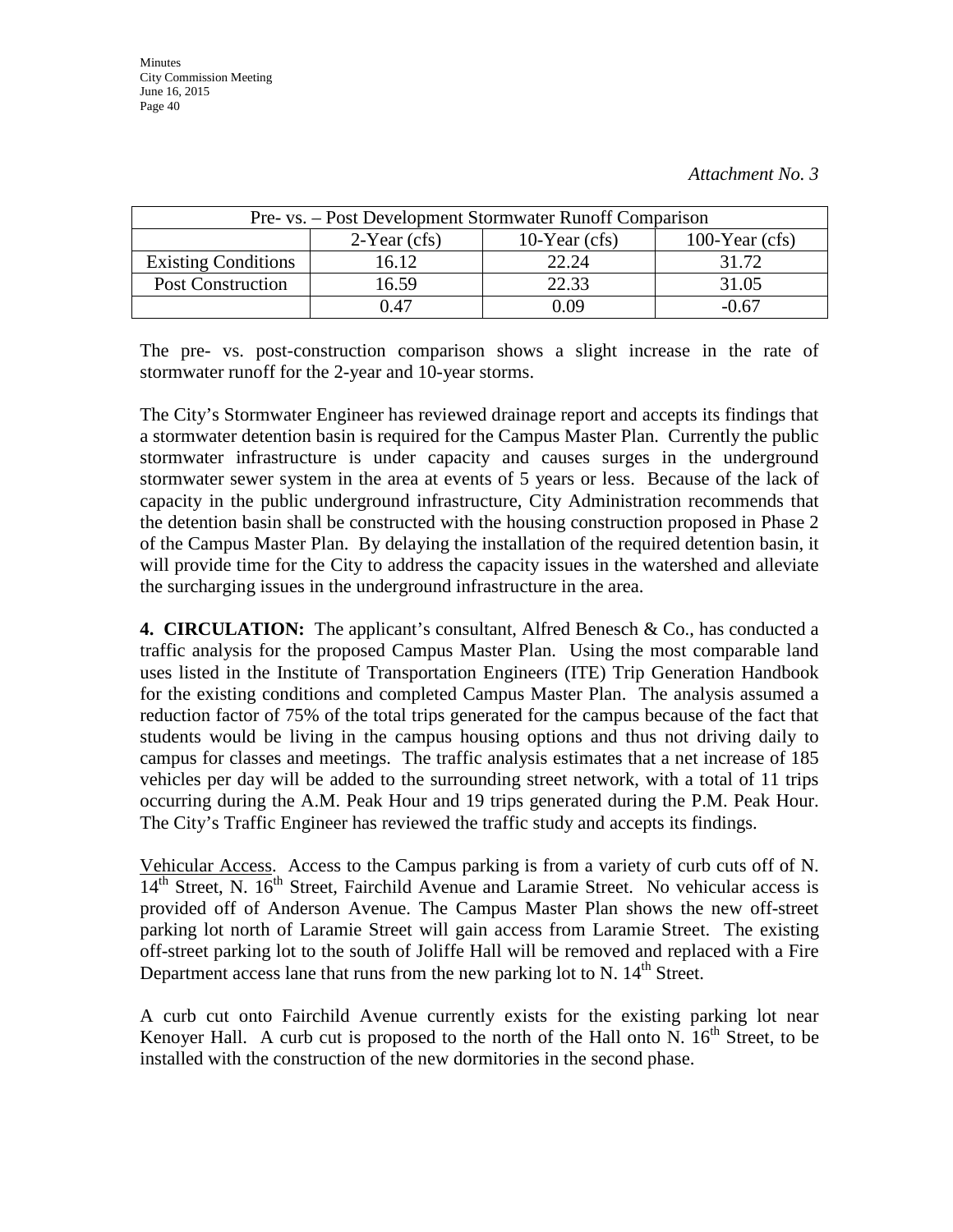*Attachment No. 3*

A curb cut is proposed to the south of the Student Life Center onto N. 14<sup>th</sup> Street. The proposed phasing plan for the Campus Master Plan shows the new curb cut to be constructed with the Student Life Center connecting to the existing off-street parking lot to the south of Coffin Memorial Hall. Twenty-two (22) new off-street parking spaces and the loading area associated with the new building will be provided from this curb cut. Completion of the Campus Master Plan will have the new N.  $14<sup>th</sup>$  Street curb cut be another access point to the proposed large off-street parking lot servicing the campus.

Laramie Street Improvements. The proposed Campus Master Plan shows a revised median and raised pedestrian crossing on Laramie Street. Generally speaking, the center median has decreased in size to accommodate the narrow right-of-way (50 feet in width). Condition #14 of Ordinance No. 6013 stated:

The following parameters shall be taken into account by the City Engineer and the applicant's consultant in the final design of Laramie Street: maintain the eight (8) foot wide center landscape median; the two (2) dropoff spaces along the north side of Laramie Street for the Chapel/Music Building shall be recessed to the north; and, the design of the street shall incorporate space for motor vehicles, bikes, pedestrians and the angled parking on the south side of Laramie Street.

The drop-off area that was originally proposed has now been eliminated. The design of the street improvements have changed to show a center median that is approximately 4.5 feet wide, and a 14.5 foot driving lane on each side of the median. City Administration recommends altering the condition of approval to require that the street improvements meet all applicable City street design criteria at the time of the construction.

Condition #13 of the original PUD ordinance required that the Laramie Street improvements be installed with the Chapel/Music building. City Administration is not aware of any current factors that would dictate the construction of these street improvements beyond the Manhattan Christian College's desires. City Administration is recommending that this condition be eliminated.

Pedestrian and Bicycle Access. Sidewalks are provided throughout the campus to provide for students and the general public pedestrian access to the campus and surrounding commercial and residential areas. A marked pedestrian crossing is currently located near Coffin Memorial Campus Center. Bicycle racks are provided throughout campus at the dormitories and classroom buildings.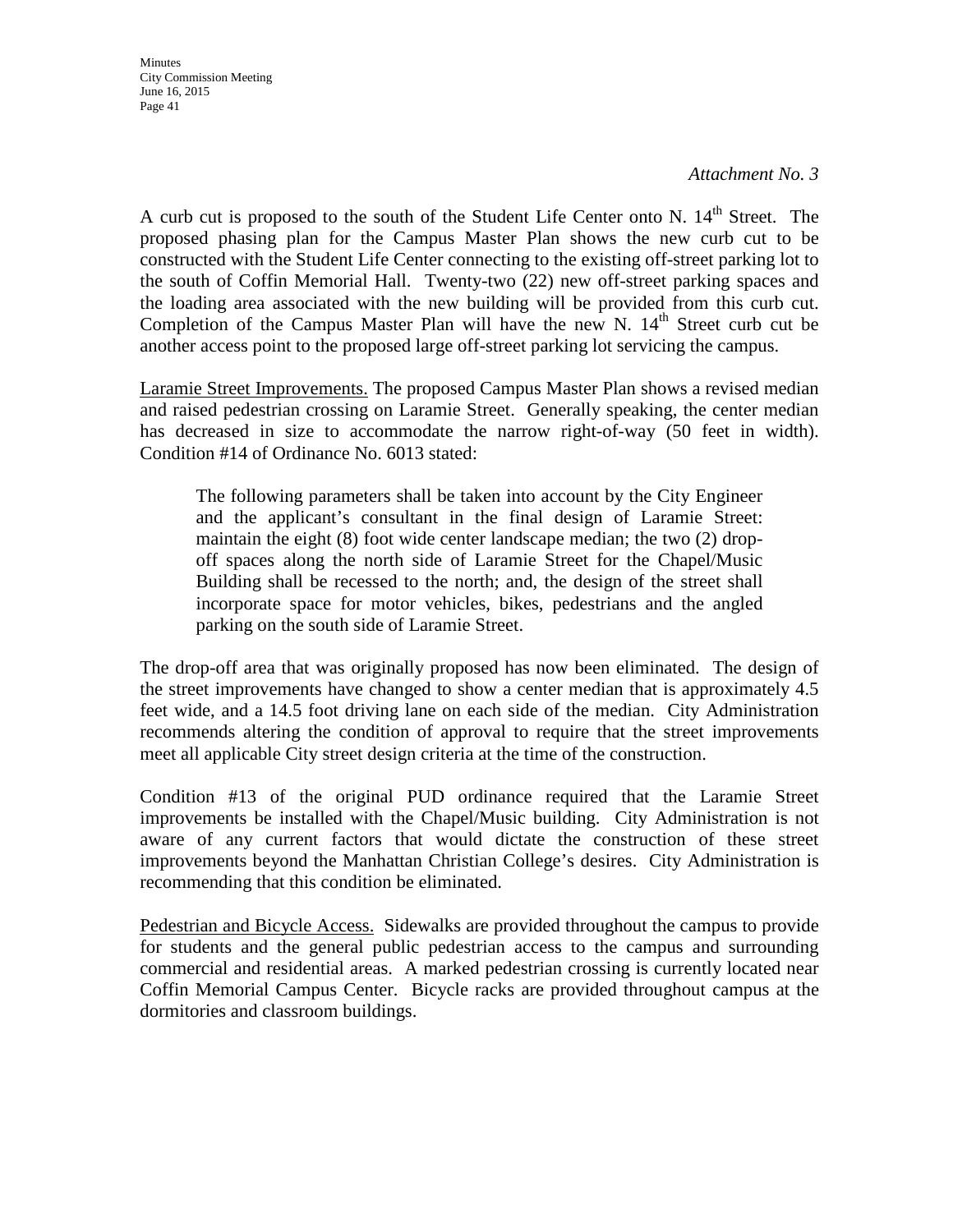#### *Attachment No. 3*

New crosswalks and a curb bulb-out on N.  $14<sup>th</sup>$  Street are proposed at the intersection of N. 14<sup>th</sup> Street and Laramie Street to improve the pedestrian connectivity and safety to and from the Aggieville Business District to the east. This street improvement will be installed with the new Student Life Center. The City's Traffic Engineer has noted in his memo, dated May 19, 2015 that improvements at the intersection is needed due to poor sight distance and high volumes of pedestrians crossing at  $14<sup>th</sup>$  Street. The Traffic Engineer states "Design for the improvements that are identified will need to be reviewed at a later date to ensure compliance with City of Manhattan design standards and specifications."

The street improvements proposed for Laramie Street during the second phase will include a raised pedestrian crossing to improve pedestrian safety across the campus.

Because of the width of the Laramie Street right-of-way (50 feet), dedicated bicycle lanes are not feasible; however, "Share the Lane" applications could be implemented with the future street improvements.

Off-Street Parking. The 1998 Manhattan Christian College PUD was approved with a parking ratio of 1 space for every 2.5 students enrolled at MCC, 1 space for each full time employee and 1 space per 3 part-time employees. The Preliminary Development Plan was approved with 246 off-street spaces shown throughout the campus.

Two-hundred and three (203) off-street parking stalls are present on the MCC campus. These parking spaces are not open to the general public and are managed by a permit system through MCC. In addition to the available off-street parking on campus, 15 onstreet parking spaces exist in the orange parking permit zone, which is located on the south side of Laramie Street from N.  $14^{th}$  Street to N.  $16^{th}$  Street, and the east side of N. 16<sup>th</sup> Street from Laramie Street to Fairchild Avenue. Because of the standard City onstreet parking permit process, MCC has the vast majority of parking permits for the 15 spaces (a total of 38 permits are managed by the college). Currently, a total of 218 spaces are provided on campus and on the streets within the campus.

With the reconfiguration of the campus and construction of the new off-street parking lot north of Laramie Street (39 stalls), the Student Life Center and associated parking (19 stalls), 232 spaces will be available on campus and the adjacent orange zone. With the complete build out of the proposed Campus Master Plan, 240 stalls will be provided on campus including the 16 angled stalls along the south side of Laramie Street. With additional 6 on-street stalls along the north side of Laramie Street and on-street stalls along N.  $16<sup>th</sup>$  Street there will be approximately 255 total spaces provided on campus and along the internal public streets.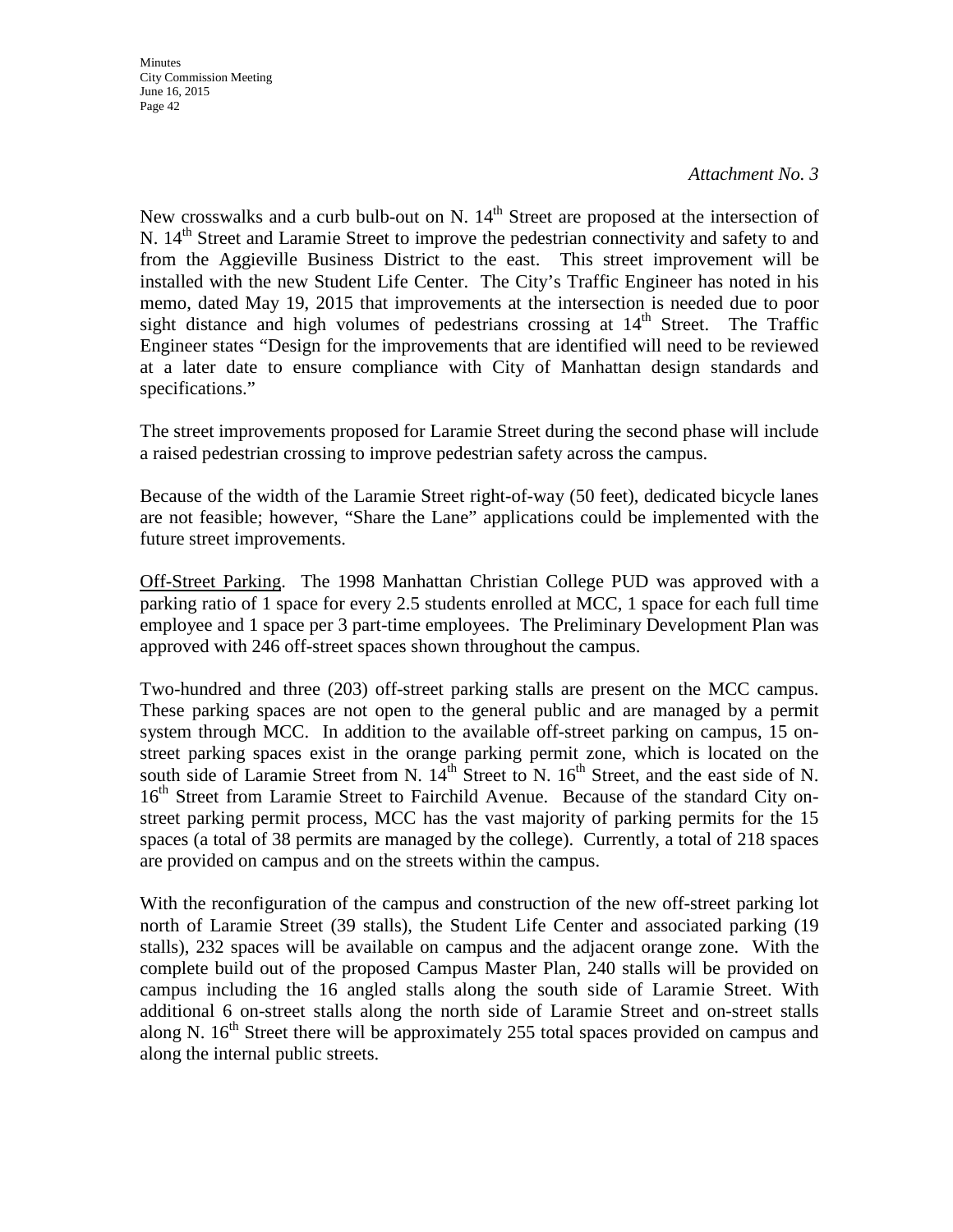#### *Attachment No. 3*

Because of a variety of factors located in the surrounding area, parking congestion in the neighborhood to the south, west and east is a concern. The applicant's consultant has analyzed the parking requirements of the college campus to determine if the proposed number of parking stalls is adequate. The traditional student enrollment in 2014 was 262 students with 65 MCC faculty, staff and campus vehicles. One-Hundred Sixty (160) of the 262 MCC students are housed on campus in dormitories. Based on the parking ratios established by the original PUD ordinance, there is an excess of about 48 parking spaces on the campus under the current conditions.

As a point of reference, over the last 25 years, the lowest enrollment has been 208 students and the maximum enrollment was 350 students, with a simple average of 279 students. The applicant used an annual growth rate of student population of 2.5%. The applicant admittedly states that this is an aggressive growth rate, but it does provide a conservative approach to determining if the future growth of the College will cause on-street parking issues in the surrounding neighborhood. In the next 10 years, it is anticipated that 336 students will attend MCC, with 74 faculty and campus vehicles. The minimum amount of parking required in this scenario will be 209 parking spaces. Based on MCC's projected growth rate and their parking analysis and based on the assumption that the Campus Master Plan will be built out, a surplus of approximately 46 parking spaces would be available. Using the campus' historic maximum student population of 350 students and the anticipated maximum 74 faculty members, staff and campus vehicles, 214 off-street parking spaces would be needed. At the completion of the Campus Master Plan, adequate parking should be available.

City Administration evaluated if adequate parking would be available at the time of construction of the new Student Life Center in 2016. With its construction, an additional 14 spaces will be added, for a total of 232 off-street spaces around campus and on-street spaces in the orange parking zone. The growth of the campus (student populations and MCC faculty) is projected to be 283 in 2017 with 66 faculty members, staff and campus vehicles, for a minimum parking requirement of approximately 180 spaces. The applicant noted that sporting events held at the Student Life Center will generally occur in the evening hours after classes are held on campus and when traditional staff, faculty and business hours are over.

In addition to the parking analysis, the applicant noted the following factors to consider when evaluating if adequate parking is available for the campus.

- Due to classroom and building capacity in the current and proposed buildings and space limitations of the campus, a maximum of approximately 450 students can attend the campus.
- The upper class students (Junior  $\&$  Senior) live off campus and many within walking distance.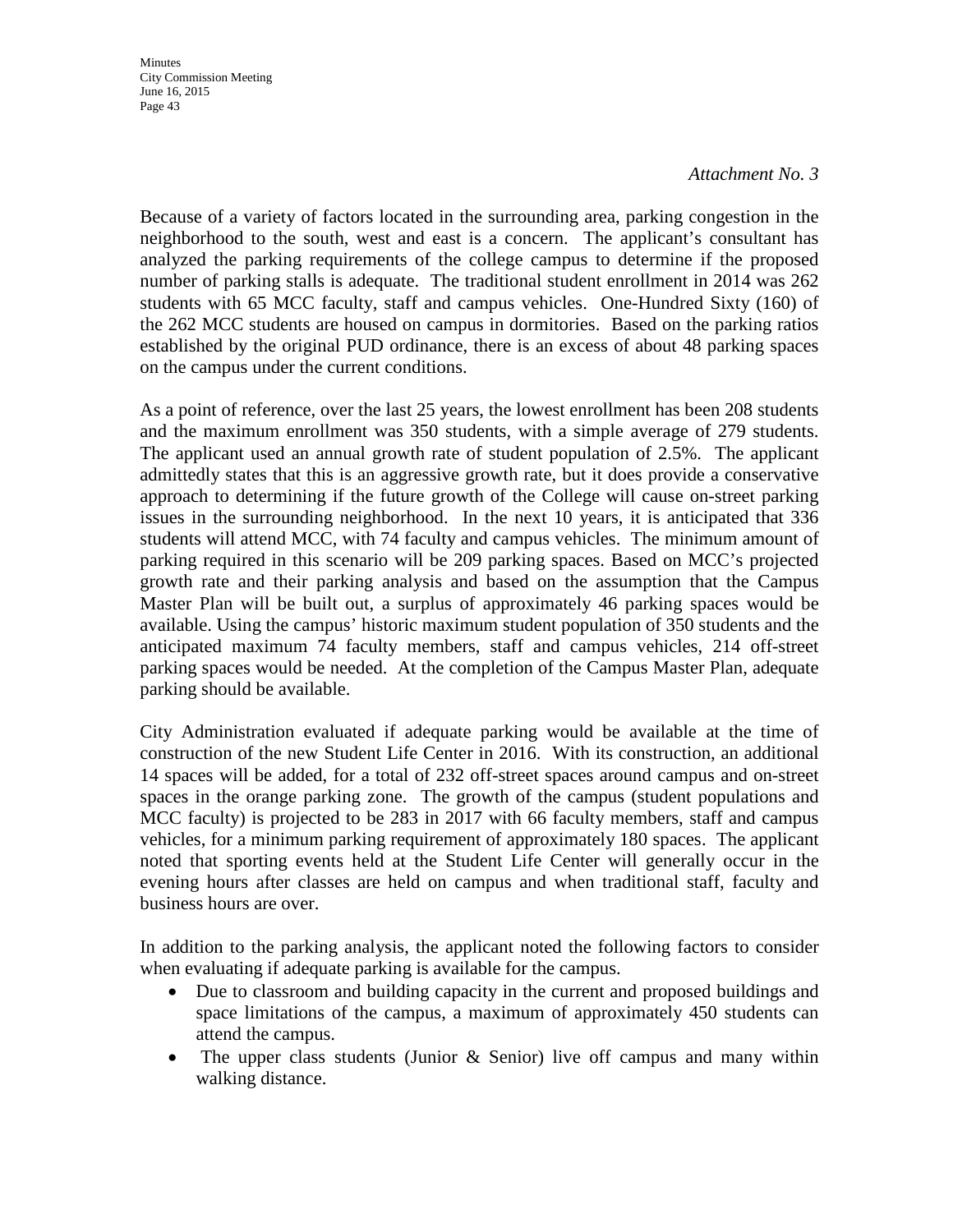- Increase in city transit systems help with transportation needs and parking around campus.
- With the gymnasium games being primarily in the evening hours, students participating in those events will be out of class and dismissed their vehicles from the parking lot and streets.
- Public parking exists less than one block away to the east on  $14<sup>th</sup>$  Street next to Varney's.
- Public parking exists about 2 blocks away to the southeast in City Park.

Considering the parking analysis and the stated factors, adequate parking should be available for the current and future conditions of the Manhattan Christian College.

The 1998 PUD placed a condition of approval that a maximum of 450 students can attend the campus. City Administration has limited ways to track the student enrollment and in reality has no way to effectively enforce the student enrollment cap placed by the original PUD ordinance. MCC has stated that the college's physical capacity to accommodate students is approximately 450. Because enrollment capacity will be somewhat self regulating due to physical constraints, City Administration is recommending that Condition No. 9 be eliminated.

**5. OPEN SPACE/LANDSCAPED AND COMMON AREA:** Being a college campus, the majority of the site is common area. Two large landscaped open spaces currently existing are the grass area surrounding the Clarion Tower and the open space to the east of Coffin Memorial Campus Center, which includes an outdoor basketball court and sand volleyball court. This open space is where the Student Life Center will be located. An outdoor plaza area is proposed on the west side of the Student Life Center.

**6. CHARACTER OF THE NEIGHBORHOOD:** The surrounding neighborhood is a mixture of owner occupied single-family homes, single-family rental homes, two-family dwellings, multiple-family dwellings to the south and west, the Aggieville Business District to the east and the Kansas State University campus to the north. The Anderson Village mixed-use PUD development is located immediately to the northwest of the campus.

# **MATTERS TO BE CONSIDERED WHEN REZONING**

**1. EXISTING USE:** The Manhattan Christian College (MCC) campus includes administration and classroom buildings, dorms, residential structures and apartments, a student center, parking lots and open space areas. The Student Life Center will be constructed on a currently vacant portion of the campus containing an outdoor basketball court and sand volleyball court.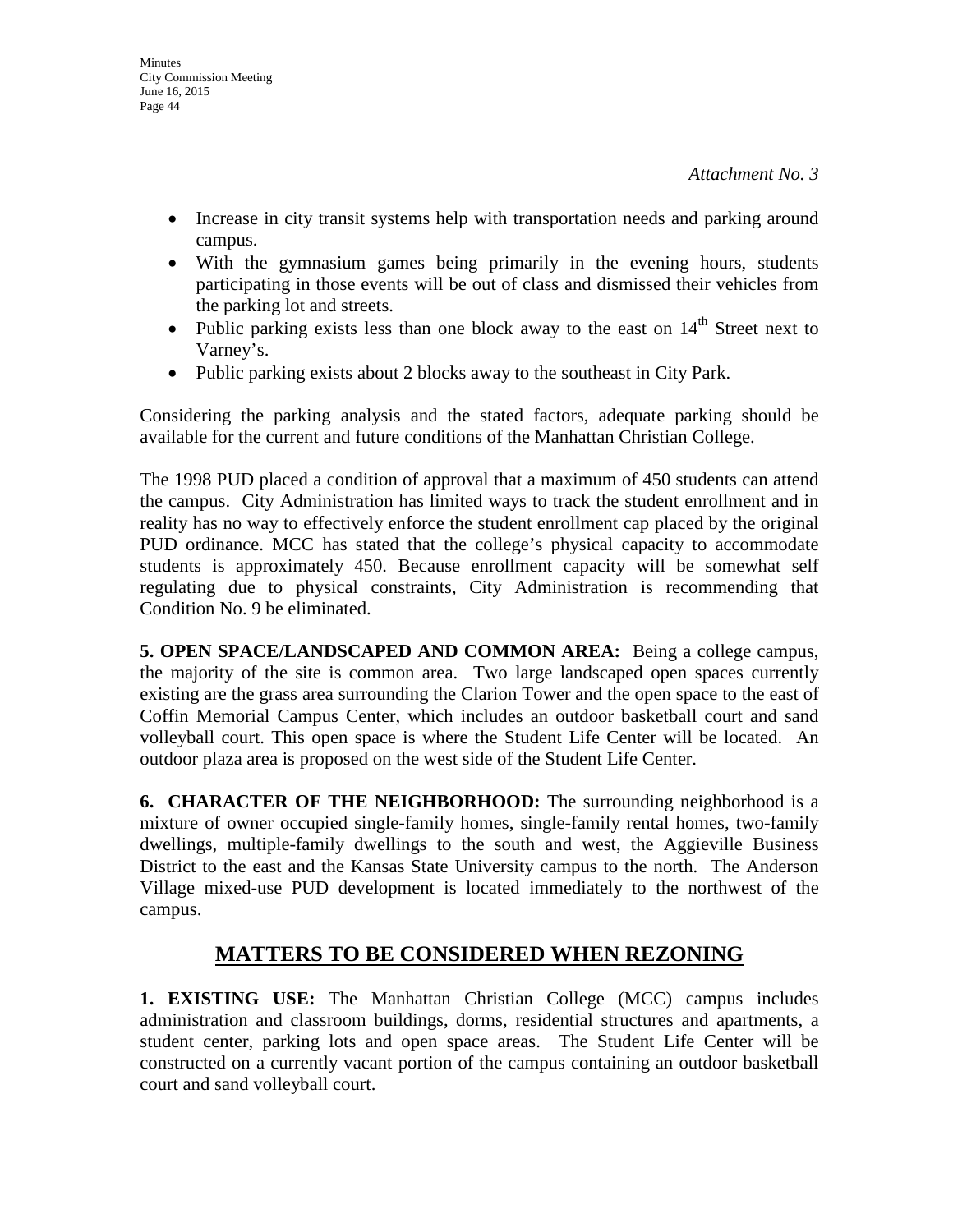**2. PHYSICAL AND ENVIRONMENTAL CHARACTERISTICS:** The campus is relatively flat and drains to the adjacent streets. The location of the new Student Life Center is currently an open space with outdoor basketball court and sand volleyball court.

#### **3. SURROUNDING LAND USE AND ZONING:**

- (a) **NORTH -** Anderson Avenue right-of-way, a 5-lane minor arterial road K.S.U. campus; U, University District
- (b) **SOUTH –** Fairchild Avenue, a local residential street and a residential neighborhood consisting of a mix of single-family homes, two-family dwellings and multiple-family dwellings; R-1/TNO, Single-Family Residential District with Traditional Neighborhood Overlay District.
- (c) **EAST -** N. 14th Street right-of-way and West end of Aggieville area including convenience store strip center, fast food restaurant; C-3, Aggieville Business District
- (d) **WEST** N. 16<sup>th</sup> Street ROW, a local residential street, Anderson Village mixed use development and a mix of two-family and multiple-family dwellings, Anderson Village PUD, R-3/UO, Multiple-Family Residential District and University Overlay District.

### **4. GENERAL NEIGHBORHOOD CHARACTER:** See above under **6, CHARACTER OF THE NEIGHBORHOOD.**

**5. SUITABILITY OF SITE FOR USES UNDER CURRENT ZONING:** The campus is zoned PUD specifically for the Manhattan Christian College. The PUD Amendment is required because of the applicant's desire to alter or remove conditions of approval from the current PUD Ordinance and to update and revise the Preliminary Development Plan (Campus Master Plan).

**6. COMPATIBILITY OF PROPOSED DISTRICT WITH NEARBY PROPERTIES AND EXTENT TO WHICH IT MAY HAVE DETRIMENTAL AFFECTS:** The proposed PUD Amendment of the approved Preliminary Development Plan and the conditions of approval is compatible with nearby properties. The changes to the Campus Master Plan reflect the College's current and future needs and are only minor adjustments to the original Preliminary Development Plan. The applicant's analysis of the parking needs of the students, visitors, faculty and staff shows there is adequate parking available on the campus now and in the foreseeable future. The changes to the conditions of approval to the PUD are to address the realities of the campus, while ensuring that the surrounding properties will not be adversely impacted.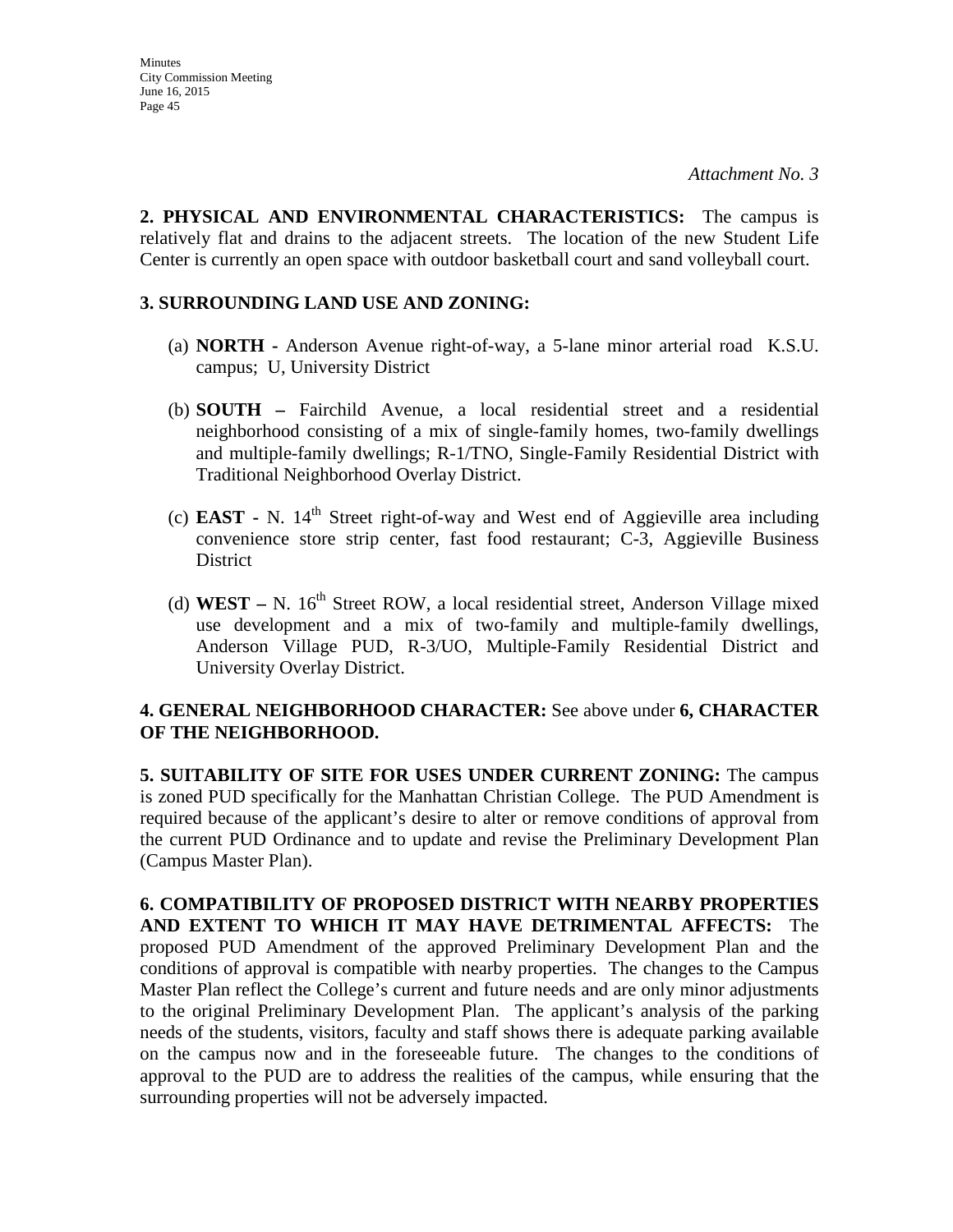**7. CONFORMANCE WITH COMPREHENSIVE PLAN:** The Manhattan Christian College PUD was previously found to be in conformance with the Comprehensive Land Use Plan. The Plan designates the northern block of the MCC campus as SP, Public/Semi-public, the southern block as RHD, Residential High Density, and the northeast corner of N. 16<sup>th</sup> Street and Fairchild Avenue as RMH, Residential Medium to High Density, in recognition of the educational institution and its dormitory buildings *(see attached Comprehensive Land Use Plan map)*.

#### **8. ZONING HISTORY AND LENGTH OF TIME VACANT AS ZONED:**

| 1926              | B, Second Dwelling House District.                                                                                                                                                            |
|-------------------|-----------------------------------------------------------------------------------------------------------------------------------------------------------------------------------------------|
| 1964              | Rezone to B-1, Multi-Family District.                                                                                                                                                         |
| 1969              | Rezoned to R-3/UO, Multiple Family Residential District<br>with University Overlay.                                                                                                           |
| 1986              | Manhattan Christian College rezoned to PUD (Ordinance<br>No. 4343).                                                                                                                           |
| 1993              | MCC rezoned to a new PUD (Ordinance No. 4788).                                                                                                                                                |
| May 5, 1997       | Manhattan Urban Area Planning Board conducts public<br>hearing for a new MCC PUD, and tables request.                                                                                         |
| August 14, 1997   | MCC withdraws new PUD request.                                                                                                                                                                |
| May 4, 1998       | Manhattan Urban Area Planning Board recommends<br>approval of new MCC PUD.                                                                                                                    |
| May 19, 1998      | City Commission approves first reading of rezoning.                                                                                                                                           |
| November 1, 1999  | Manhattan Urban Area Planning Board conducts public<br>hearing for an amendment of the PUD's sign and landscape<br>plans and approves Final Development Plan for sign and<br>landscape plans. |
| November 16, 1999 | City Commission approves first reading of the amendment.                                                                                                                                      |
| December 7, 1999  | City Commission considers approval of Ordinance No. 6107<br>to amend the PUD as proposed.                                                                                                     |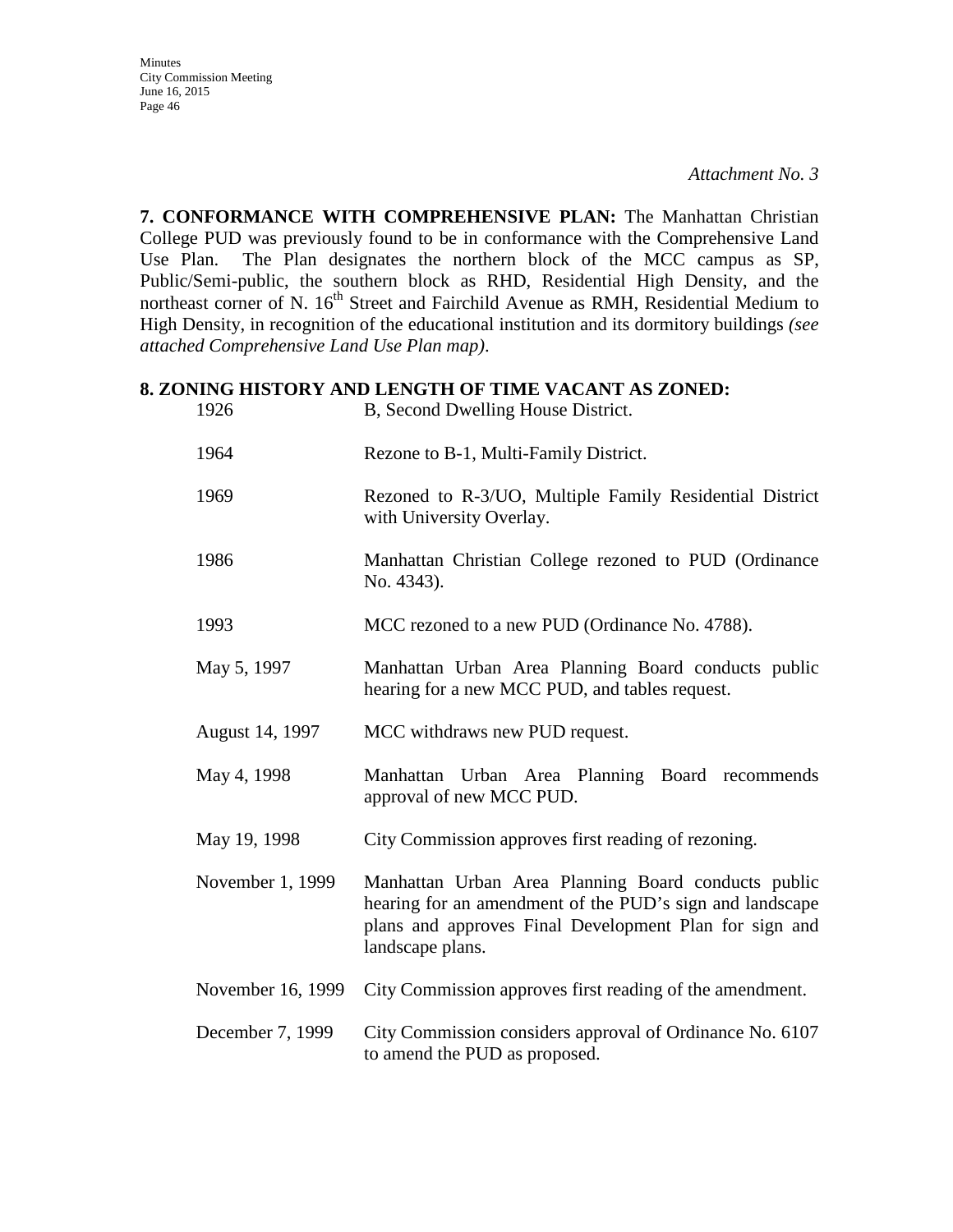| January 3, 2000   | Manhattan Urban Area Planning Board approves Final Plat,<br>Manhattan Christian College, Planned Unit Development,<br>Unit 1 and Phase I of the Final Development Plan: Facilities<br>Management Building.                                    |  |
|-------------------|-----------------------------------------------------------------------------------------------------------------------------------------------------------------------------------------------------------------------------------------------|--|
| August 20, 2001   | Manhattan Urban Area Planning Board approves Final<br>Development Plan for Phase II: Jolliffe Hall.                                                                                                                                           |  |
| February 21, 2008 | Manhattan Urban Area Planning Board approves Final<br>Development Plan for Phase II: Jolliffe Hall (Note: A<br>building permit was not obtained within 18 months of<br>approval in 2001 and new Final Plan approval was<br><i>required.</i> ) |  |

**9. CONSISTENCY WITH INTENT AND PURPOSE OF THE ZONING ORDINANCE:** The intent and purpose of the Zoning Regulations is to protect the public health, safety, and general welfare; regulate the use of land and buildings within zoning districts to assure compatibility; and to protect property values.

The PUD Regulations are intended to provide a maximum choice of living environments by allowing a variety of housing and building types; a more efficient land use than is generally achieved through conventional development; a development pattern that is in harmony with land use density, transportation facilities and community facilities; and a development plan which addresses specific needs and unique conditions of the site which may require changes in bulk regulations or layout. The proposed PUD is consistent with the intent and purposes of the Zoning Regulations, and the intent of the PUD Regulations, subject to the conditions of approval.

Subject to the conditions of approval, the proposed amendment is consistent with the Zoning Regulations.

**10. RELATIVE GAIN TO THE PUBLIC HEALTH, SAFETY AND WELFARE THAT DENIAL OF THE REQUEST WOULD ACCOMPLISH, COMPARED WITH THE HARDSHIP IMPOSED UPON THE APPLICANT:** There appears to be no relative gain to the public, which denial would accomplish. Landscape screening is required to minimize visual impact from the off-street parking lots to the adjacent properties or vehicles, pedestrians or bicycles on the adjacent roadways. Storm drainage, pedestrian and traffic improvements are being addressed through the PUD proposal and conditions of approval. No adverse impacts to the public are expected. There may be a hardship to the applicant if the amendment is denied.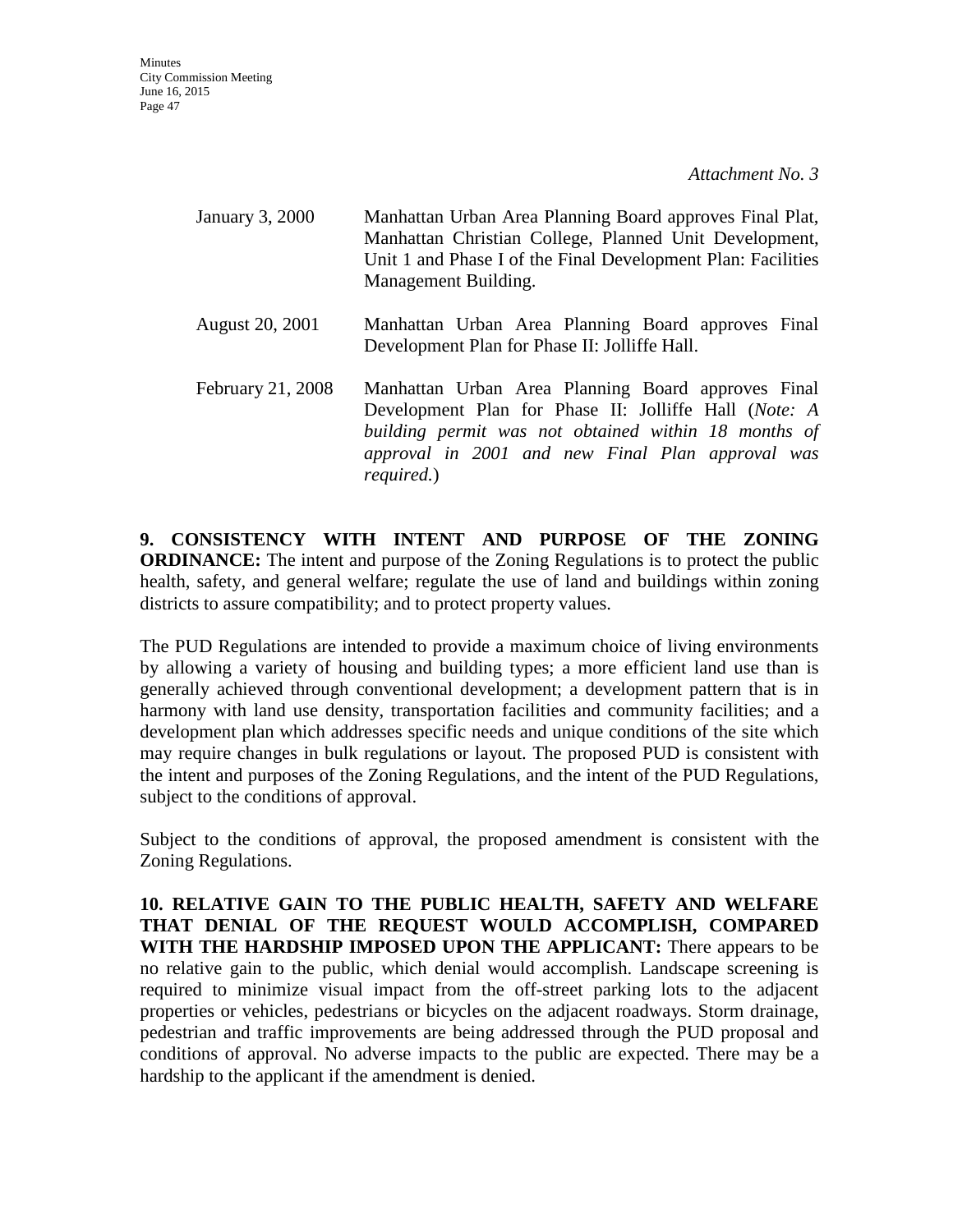**Minutes** City Commission Meeting June 16, 2015 Page 48

**11. ADEQUACY OF PUBLIC FACILITIES AND SERVICES: ADEQUATE PUBLIC FACILITIES EXIST TO SERVICE THE CAMPUS. THE APPLICANT HAS PROPOSED TO UPGRADE AND RELOCATE EXISTING SANITARY SEWER AND WATER SERVICE TO NEW BUILDINGS AND TO MOVE IT AWAY FROM THE PROPOSED CENTER MEDIAN ON LARAMIE STREET.** Storm drainage, pedestrian and traffic improvements are being addressed through the PUD proposal and conditions of approval.

#### **12. OTHER APPLICABLE FACTORS:** None.

**13. STAFF COMMENTS:** City Administration recommends approval of the amendment to Ordinance No. 6013 and the approved Preliminary Development Plan of the Manhattan Christian College Planned Unit Development, subject to the following conditions:

- 1. Replace Condition No. 4 of Ordinance No. 6013 with the following: A 30 inch tall landscape buffer shall be required along the entire frontage of the southern off-street parking lot along Fairchild Avenue to the western edge of the stormwater detention basin and rain garden area, consisting of a landscaped berm with continuous hedge plantings along the top of the berm, or just continuous hedge plantings. The remainder of the front yard landscape space north of the stormwater detention basin along N.  $14<sup>th</sup>$ Street shall be buffered with a continuous hedge, and shall be 30 inches tall at the time of planting. The required landscape buffers shall not encroach into any vision triangles or sight distance lines. The landscape buffer along Fairchild Avenue shall be installed at the time of the construction of the Student Life Center/Gymnasium. The landscape buffer along N. 14<sup>th</sup> Street shall be installed with the adjacent Phase II parking expansion.
- 2. Replace Condition No. 8 of Ordinance No. 6013 with the following: Offstreet parking shall be installed as described in the application documents and as shown on the phasing plans.
- 3. Condition No. 9 of Ordinance No. 6013 shall be eliminated as it has been determined to be unnecessary.
- 4. Condition No. 11 of Ordinance No. 6013 shall be eliminated as it has been determined to be unnecessary.
- 5. Condition No. 13 of Ordinance No. 6013 shall be eliminated as it has been determined to be unnecessary.
- 6. Replace Condition No. 14 of Ordinance No. 6013 with the following: Final design of the street improvements on Laramie Street shall be approved by the City Engineer.
- 7. The proposed stormwater detention basin shall be installed with the improvements proposed in Phase II.